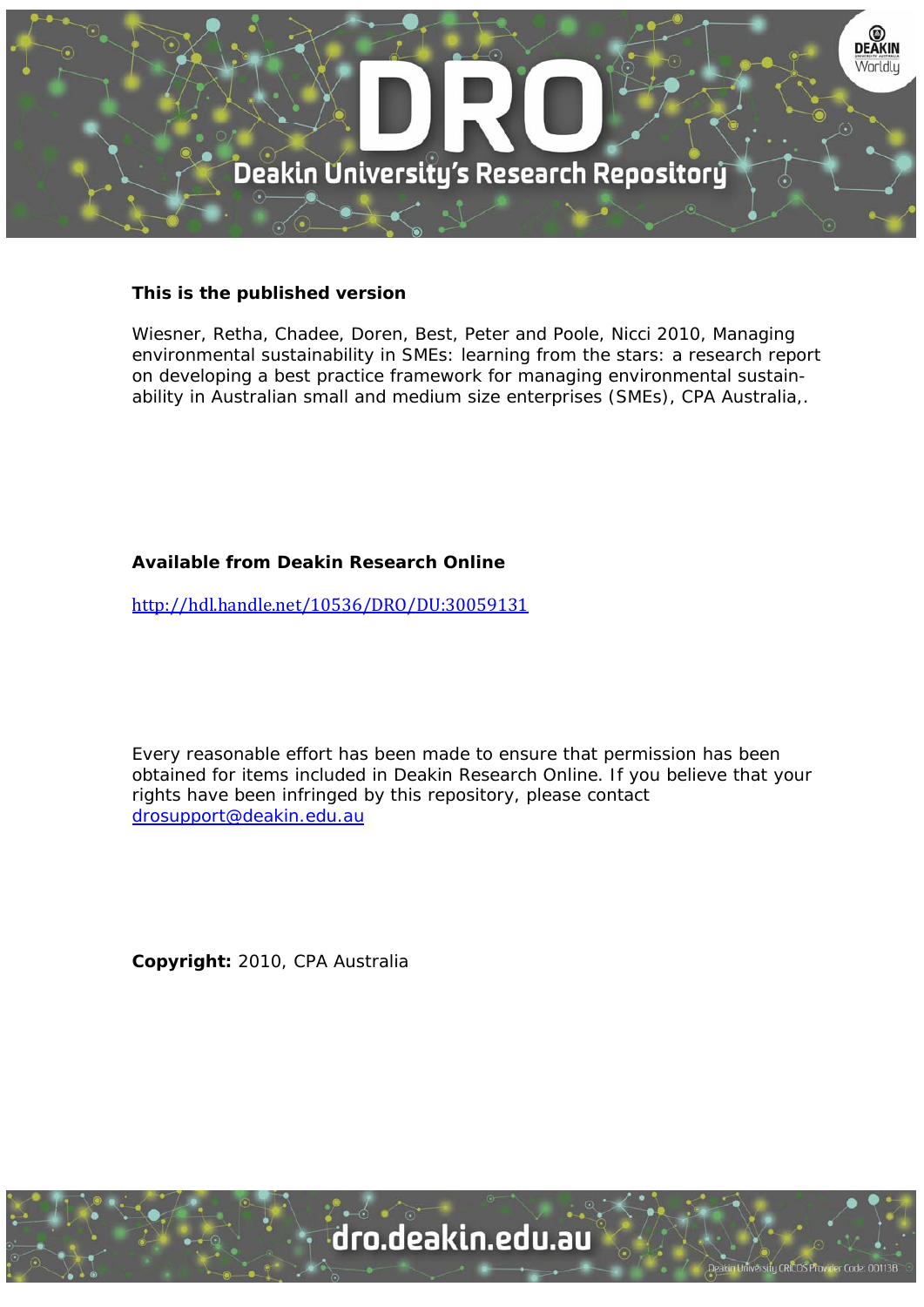### **MANAGING ENVIRONMENTAL SUSTAINABILITY IN SMEs: LEARNING FROM THE STARS**

### **A Research Report on Developing a Best Practice Framework for Managing Environmental Sustainability in Australian Small and Medium Size Enterprises (SMEs)**

**Prepared for CPA Australia**

**January 2010**

**Associate Professor Retha Wiesner**

**Professor Doren Chadee**

**Professor Peter Best**

**Ms Nicci Poole**

**University of Southern Queensland**

The authors would like to thank all participants in the study for their valuable insights and CPA for their financial support. The authors assume full responsibility for the content of the report.

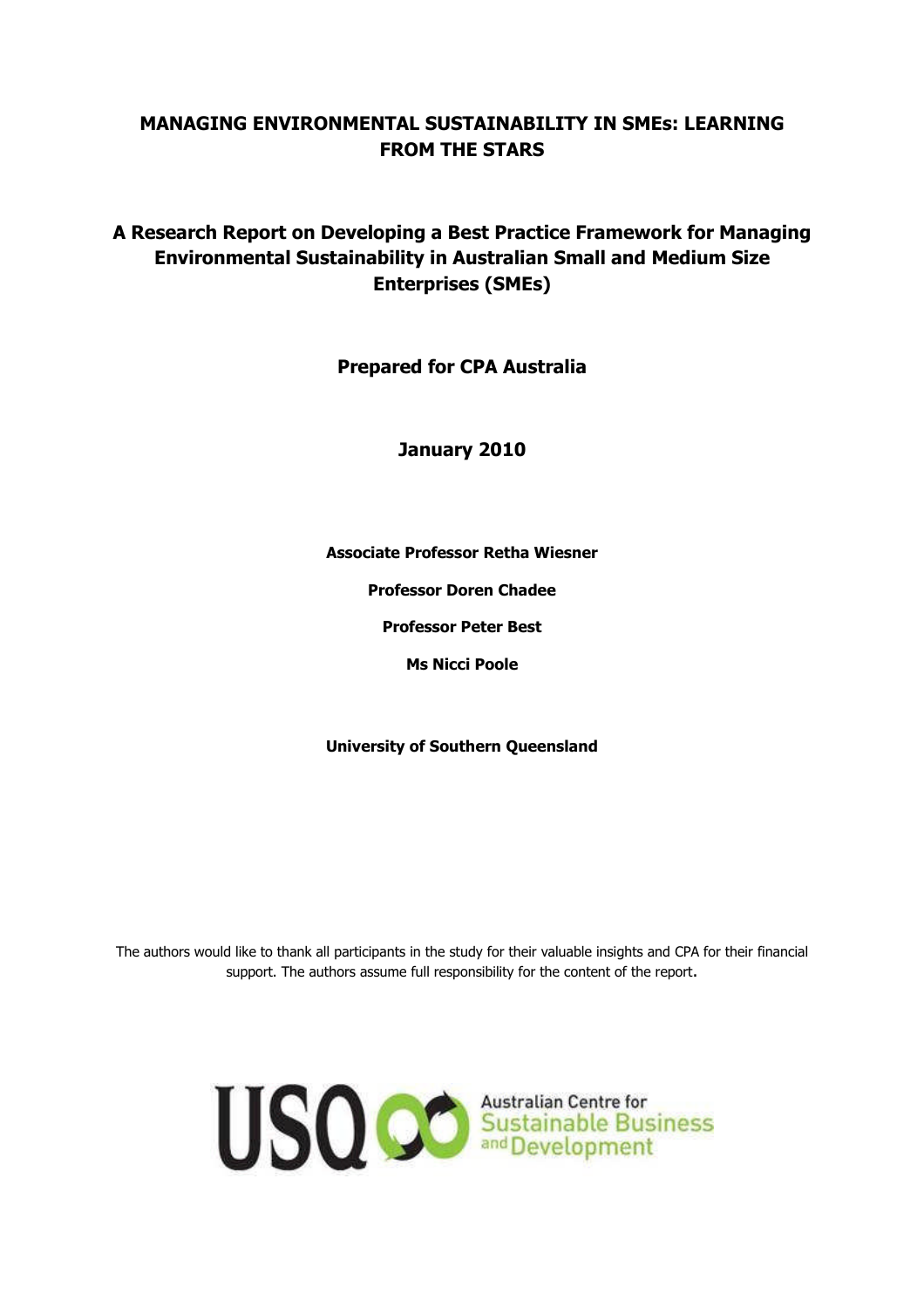# **Table of contents**

| 1.    |         |                                                                                |  |
|-------|---------|--------------------------------------------------------------------------------|--|
| 2.    |         |                                                                                |  |
| 2.1   |         |                                                                                |  |
| 2.2   |         |                                                                                |  |
| 2.3   |         |                                                                                |  |
| 2.3.1 |         |                                                                                |  |
| 2.3.2 |         |                                                                                |  |
| 3.    |         | Discussion of main findings: Managing Environmental Sustainability (ES) in SME |  |
| 3.1   |         |                                                                                |  |
|       | 3.1.1   | Challenging the status quo (making the decision to change)                     |  |
|       | 3.1.2   |                                                                                |  |
|       | 3.1.3   | Clarifying the internal know-how about ES change, identifying who              |  |
|       | 3.1.3.1 | What sources do ES leaders use in staying abreast of new                       |  |
|       |         | 3.1.4 Clarifying what environmental sustainability mean to the firm12          |  |
|       | 3.1.5   | Determining the leader's (or leaders') personal mindset regarding the          |  |
| 3.2   |         |                                                                                |  |
|       | 3.2.1   | Determining the drivers of environmental sustainability in SME                 |  |
|       | 3.2.2   | Benefits of ES changes and initiatives to SME ES leaders 15                    |  |
| 3.3   |         |                                                                                |  |
|       | 3.3.1   | Planning for environmental sustainability (where are we now?;                  |  |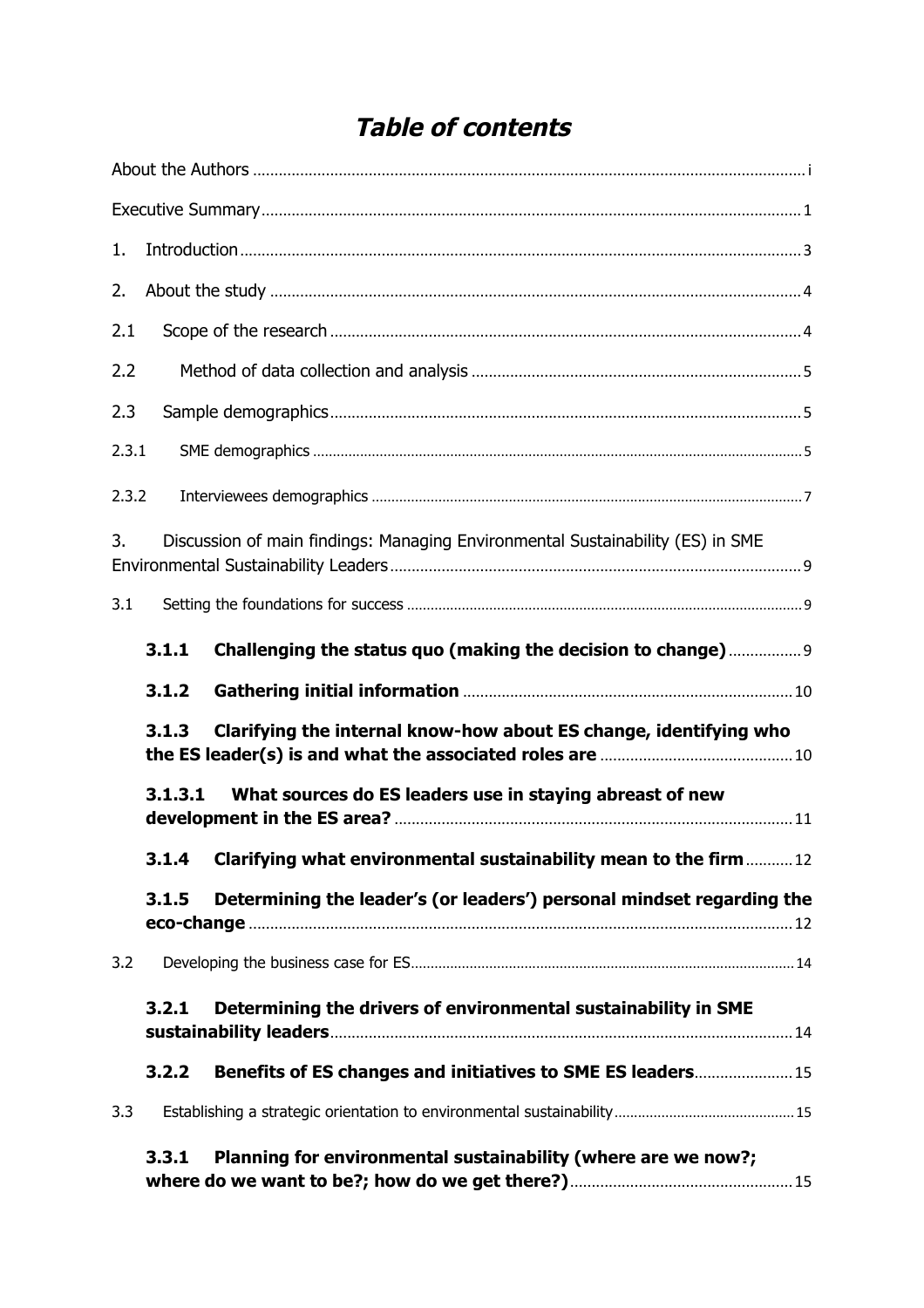|      | Determining the participants in planning for environmental<br>3.3.2 |                                                                                             |  |  |  |
|------|---------------------------------------------------------------------|---------------------------------------------------------------------------------------------|--|--|--|
|      | 3.3.3                                                               | Establishing a vision, mission or value statement for environmental                         |  |  |  |
| 3.4  |                                                                     |                                                                                             |  |  |  |
|      | 3.4.1                                                               | Deciding on a change approach(es) for environmental sustainability<br>17                    |  |  |  |
|      | 3.4.2                                                               | Deciding on the change management styles utilised in implementing                           |  |  |  |
| 3.5  |                                                                     | Developing an ES Culture through creating conditions that motivate desired ES behaviour  20 |  |  |  |
|      | 3.5.1                                                               | Creating a shared vision and communicating the future direction  21                         |  |  |  |
|      | 3.5.2                                                               |                                                                                             |  |  |  |
|      | 3.5.3                                                               |                                                                                             |  |  |  |
|      | 3.5.4                                                               |                                                                                             |  |  |  |
| 3.6  |                                                                     |                                                                                             |  |  |  |
|      | 3.6.1                                                               |                                                                                             |  |  |  |
|      | 3.6.2                                                               |                                                                                             |  |  |  |
|      | 3.6.3                                                               |                                                                                             |  |  |  |
| 3.7  |                                                                     | Identifying and overcoming barriers to environmental sustainability change27                |  |  |  |
| 3.8  |                                                                     |                                                                                             |  |  |  |
| 3.9  |                                                                     |                                                                                             |  |  |  |
|      | 3.9.1                                                               |                                                                                             |  |  |  |
|      | 3.9.2                                                               |                                                                                             |  |  |  |
|      | 3.9.2.1                                                             |                                                                                             |  |  |  |
|      | 3.9.2.2                                                             |                                                                                             |  |  |  |
| 3.10 |                                                                     | The 'Leaders in Managing Environmental Sustainability' Framework: An initial best practice  |  |  |  |
|      | 3.11                                                                |                                                                                             |  |  |  |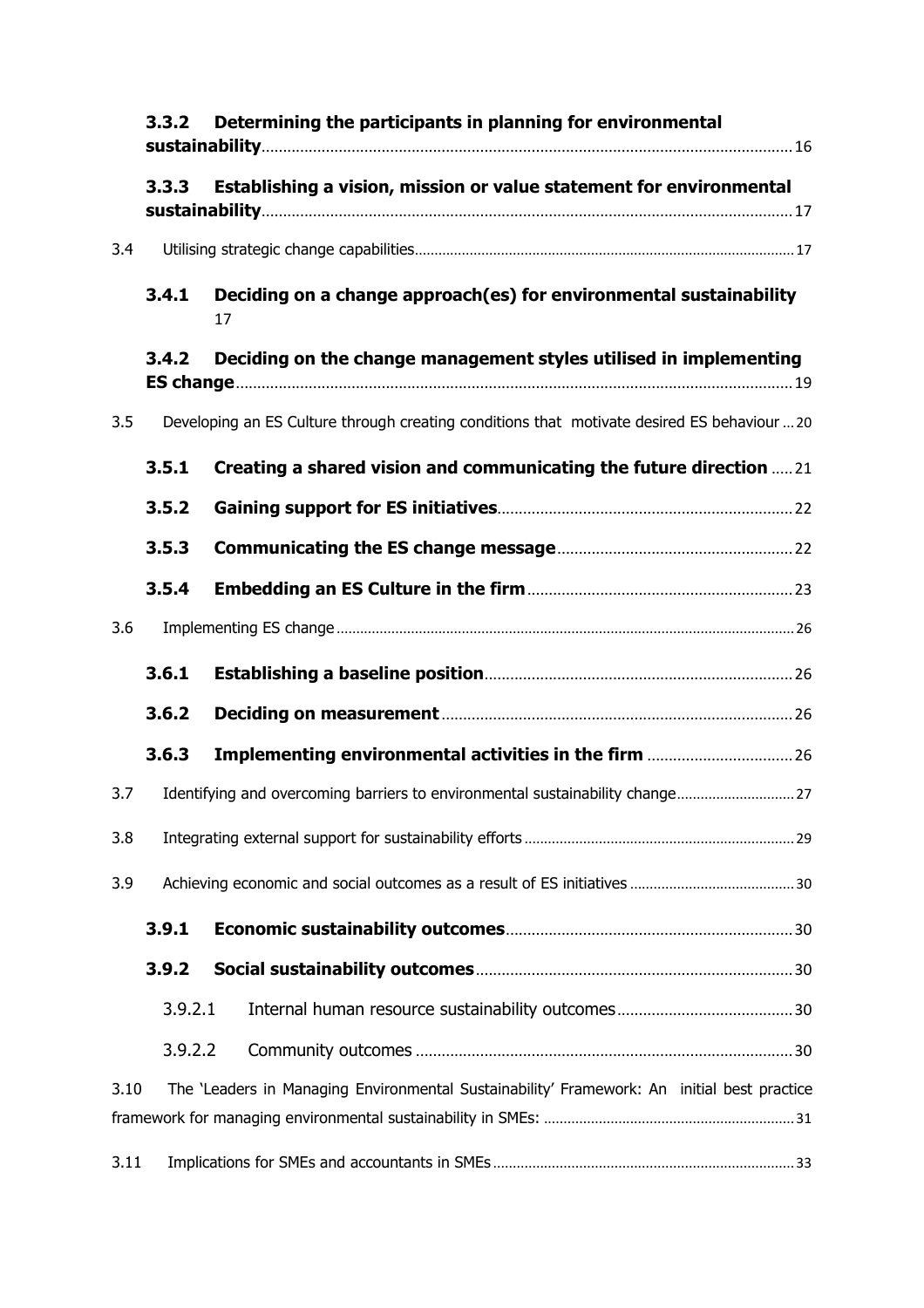### **List of Tables**

| Table 3: Demographics of the main interviewee participants (Sustainability leaders in |  |
|---------------------------------------------------------------------------------------|--|

### **List of Figures**

Figure 1: Managing environmental sustainability in SMEs: A best practice framework.........32

### **List of Appendices**

| Appendix 1 Examples of ES initiatives and measurement in SME ES leaders40 |  |
|---------------------------------------------------------------------------|--|
|                                                                           |  |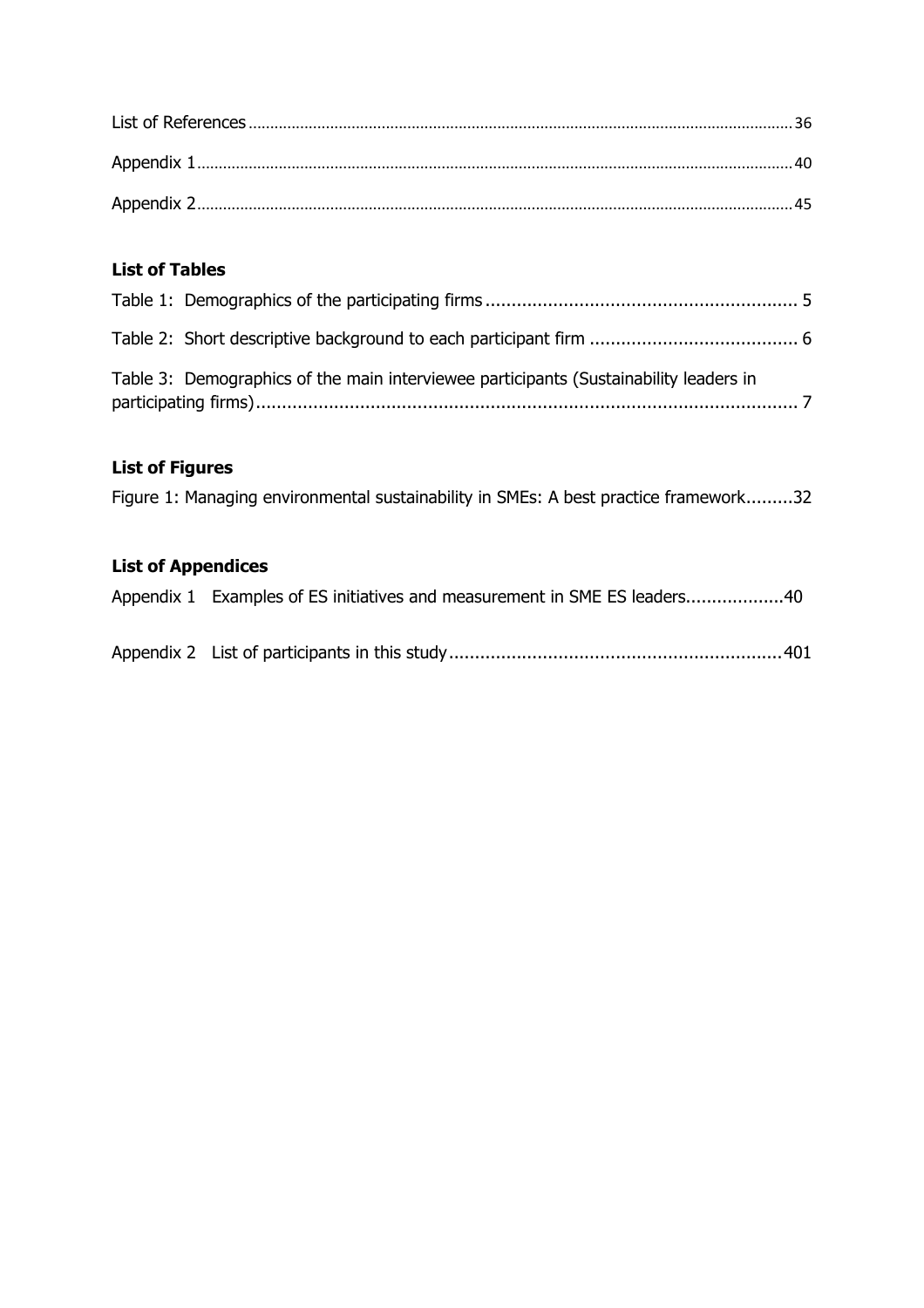# **About the Authors**

Chief Investigator: Retha Wiesner is Associate Professor of Management in the School of Management and Marketing, Faculty of Business, at the University of Southern Queensland (USQ). She is also affiliated with the Australian Centre for Sustainable Business and Development at USQ. Her research interests relate to sustainability, human resource management, organisational change, strategic planning and competitive advantage in Small and Medium Size Enterprises (SMEs).

Associate Investigator: Doren Chadee is Professor of International Business, in the School of Management and Marketing at the University of Southern Queensland. His research interests are in the broad areas of management and marketing with a particular focus on globalisation and more recently sustainability.

Associate Investigator: Peter Best is Professor in the School of Accounting, Economics, in the Faculty of Business at the University of Southern Queensland. He is a qualified Chartered Accountant and is a Fellow, CPA Australia. His research interests lie in the areas of sustainability, enterprise systems, auditing, and information systems governance.

Research Fellow: Nicci Poole is the Executive Officer at the Australian Centre for Sustainable Business and Development at the University of Southern Queensland. Her research interests relate to management, organisational change and environmental sustainability in SMEs.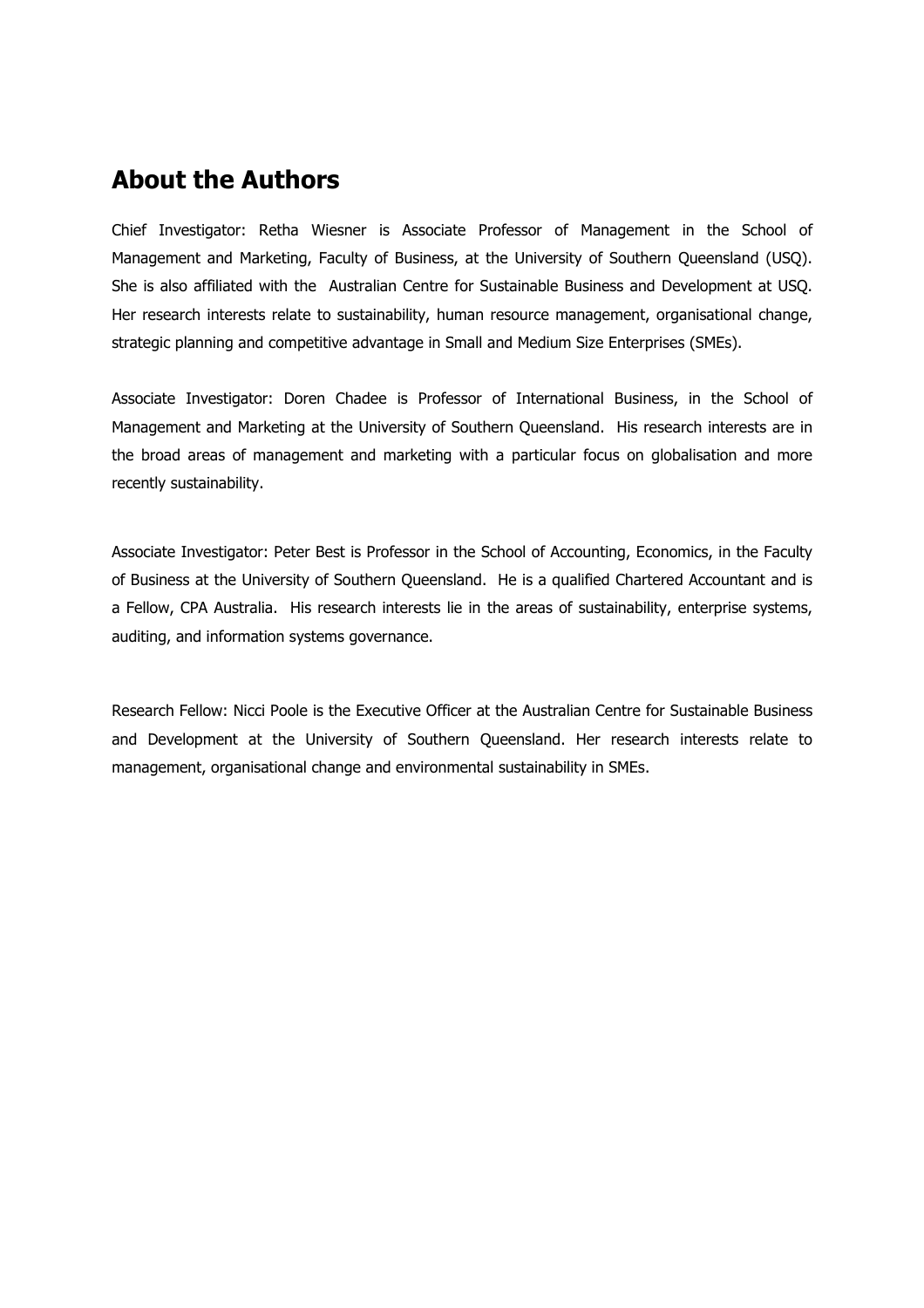## **Executive Summary**

Professional accountants are an integral part of business management, and they are increasingly being called upon to take a more active role in ensuring that SMEs are sustainable. This study will assist accountants in this challenge.

The main objectives of this study were to examine: firstly, how the management of practices and capabilities of environmental sustainability are developed, maintained and managed in SME 'environmental sustainability leaders', with the view to develop a conceptual framework for environmental sustainability (ES) change management in Australian SMEs. These 'star' SMEs or 'sustainability leaders' have distinguished themselves as recognised leaders in implementing environmental sustainability initiatives. Secondly this study examined what learning in particular is involved in developing environmental change practices and capabilities; thirdly, how this learning might be fostered by other leaders and professional accountants in SMEs.

Semi-structured interviews have been conducted with CEOs/MDs and other management staff involved in the management of sustainability in twelve Queensland SME sustainability leaders. By conducting a content analysis, emerging codes, themes and comparative development of key logics were analysed in order to develop an initial conceptual best practice framework which can be used for driving ES initiatives in SMEs.

In relation to the first research objective, four stages of managing environmental sustainability (ES) change have been distinguished in this report including: the design for ES; internalising ES in the culture of the organisation; implementation; and becoming a leader in ES. Several components associated with each of these stages have been identified in the course of this research. The design stage comprises four main activities, including setting the foundations of success, developing the business case for ES; establishing a strategic orientation to environmental sustainability; and utilising strategic change capabilities.

The internalisation stage comprises two components: utilising strategic change capabilities and developing an ES Culture through creating conditions that motivate desired ES behaviour.

The implementation stage consists of three main components: the implementation of ES change initiatives; the identification of barriers and overcoming these barriers; and integrating external support for ES initiatives.

The main focus of the final stage is on becoming a leader in ES. Two main components are associated with this stage, including: the achievement of economic, social (human resource and community) and environmental sustainability outcomes; and becoming known as a renowned ES leader. The activities associated with the various components are discussed in detail in this report, culminating in a best practice framework for managing environmental sustainability titled: the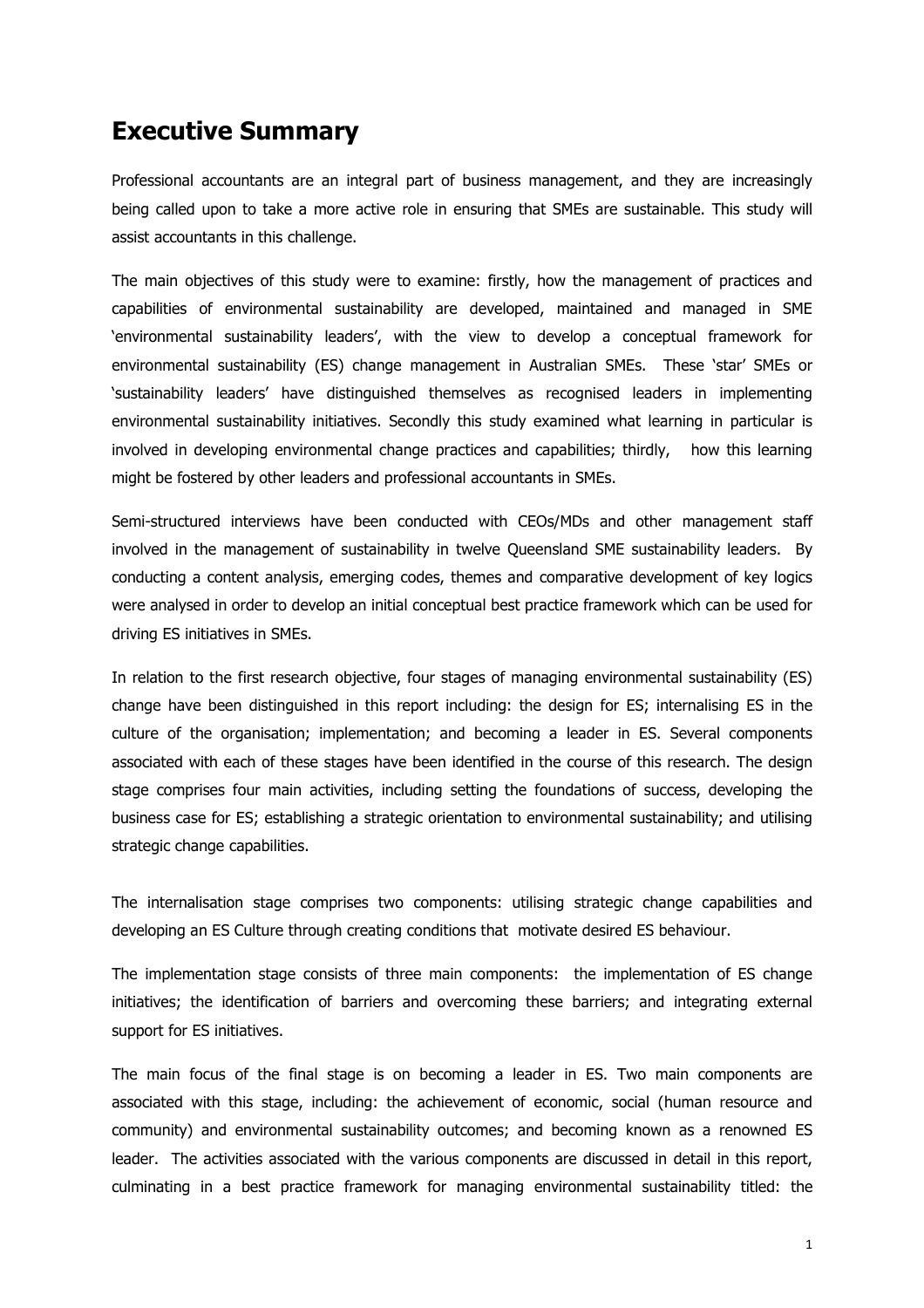'Leaders in Managing Environmental Sustainability' framework.

SME environmental sustainability leaders offered the following advice to SMEs and accountants in SMEs: understand your business and be clear about why you are doing it; be strategic about it and build it in your business model; take manageable steps; make it about the triple bottom line—people, profitability and the environment; find a way to work 'on' your business; engage a sustainability leader; make it simple, start small and do it; target the big areas first and work your way down; engage people and make them part of the change; make ES part of the culture and belief system of the organisation; start with process improvement and understand the processes; focus and do it well; pursue support from government agencies; learn from your mistakes and from others; find relevant information; participate in ecoBiz initiatives; and continue and revisit environmental sustainability progress ever so often.

Since the framework in our study has been developed as a situational analysis of existing SME environmental sustainability leaders, accountants could benefit from drawing on the experiences and successes of these firms in further achieving the goals of developing mechanisms to access and engage with senior executives; and developing a 'borderless mind' through 'thinking out of the box'. The results and associated best practice framework in this report has the potential to assist accountants with implementing innovative approaches to managing environmental sustainability. This report supports the notion that 'sustainability is the future' and provides accountants with useful guidelines in fulfilling the critical role of managing environmental assets.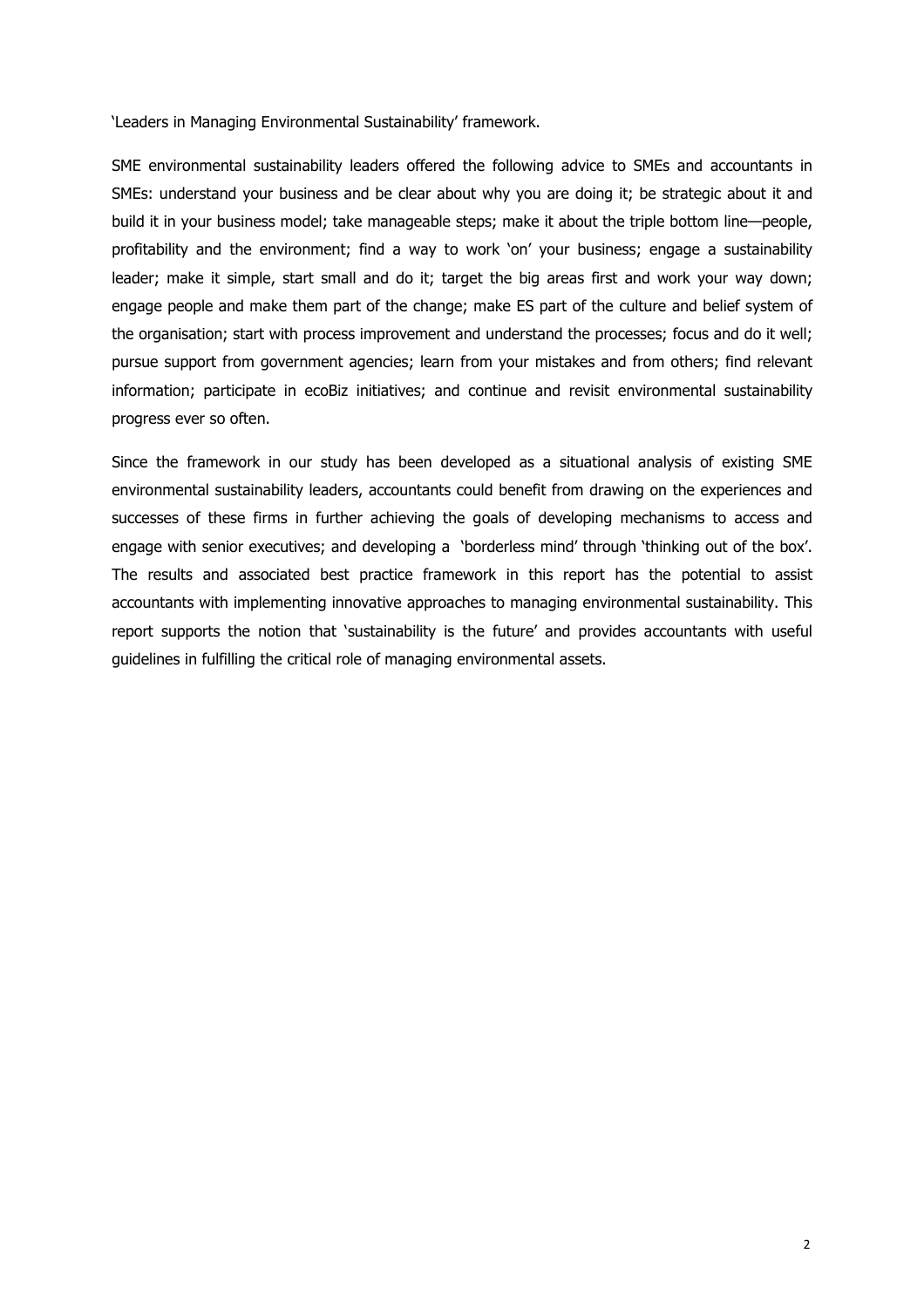## **1. Introduction**

Sustainability is defined as 'development that meets the needs of the present without compromising the ability of the future generation to meet their own needs' (UN 2008). Integral to this definition is environmental sustainability, economic sustainability and social sustainability. The main focus of this research report is on environmental sustainability, although economic and social sustainability outcomes as a result of environmental sustainability are also outlined. Major elements of sustainability include a sense of personal ethical responsibility for restoring healthier communities, eco-systems and practices of renewal or involving minimal resources and waste in production and life activity. Despite the increasing strategic and economic importance for businesses to be sustainable, research on small business sustainability is underdeveloped, limited, fragmented and focusing mainly on large organisations (Fenwick 2007). Five major Australian studies have been conducted recently in Australia. First, the Corporate and Environmental Sustainability Survey by BDO Kendalls in 2009 that was developed to improve understanding of what motivates organisations to become sustainable; second, the 2008 Australian Institute of Management (AIM) survey to determine the level of knowledge of the Australian Emissions Trading Scheme (ETS); third, the national survey on environmental sustainable practices by the Australian Industry Group (2007) which documented ecosustainability practices from information on savings of energy, gas and water usage (both current and planned); fourth, a study by Jones, Frost, Loftus and van der Laan (2005) which documented the nature and extent of sustainability/TBL reporting in Australia; and the EPA Business Sustainability Survey in 2007 that measures the activity in progress and understanding of eco-efficiency and research. However, despite the increased awareness surrounding sustainability issues and growing pressure on businesses to adopt sustainable business practices, there is little understanding of management processes and practices necessary for organisations to implement sustainable practices, particularly for small and medium size enterprises. This research focuses on how a selected group of SME environmental sustainability leaders develop their internal strategic change management capabilities and processes in relation to environmental sustainability.

The urgency of research in this area is pressing in Australia with the Federal Government's Australian Emissions Trading Scheme (ETS) initiative and its expected impact upon small business. Furthermore, SMEs do not necessarily have the funds to employ environmental sustainability managers, often do not fully understand environmental sustainability, and are still in the very early stages of adopting and planning for sustainability (AIM 2008). This research report will provide SMEs and CPA members with an initial best practice framework on managing environmental sustainability in SMEs.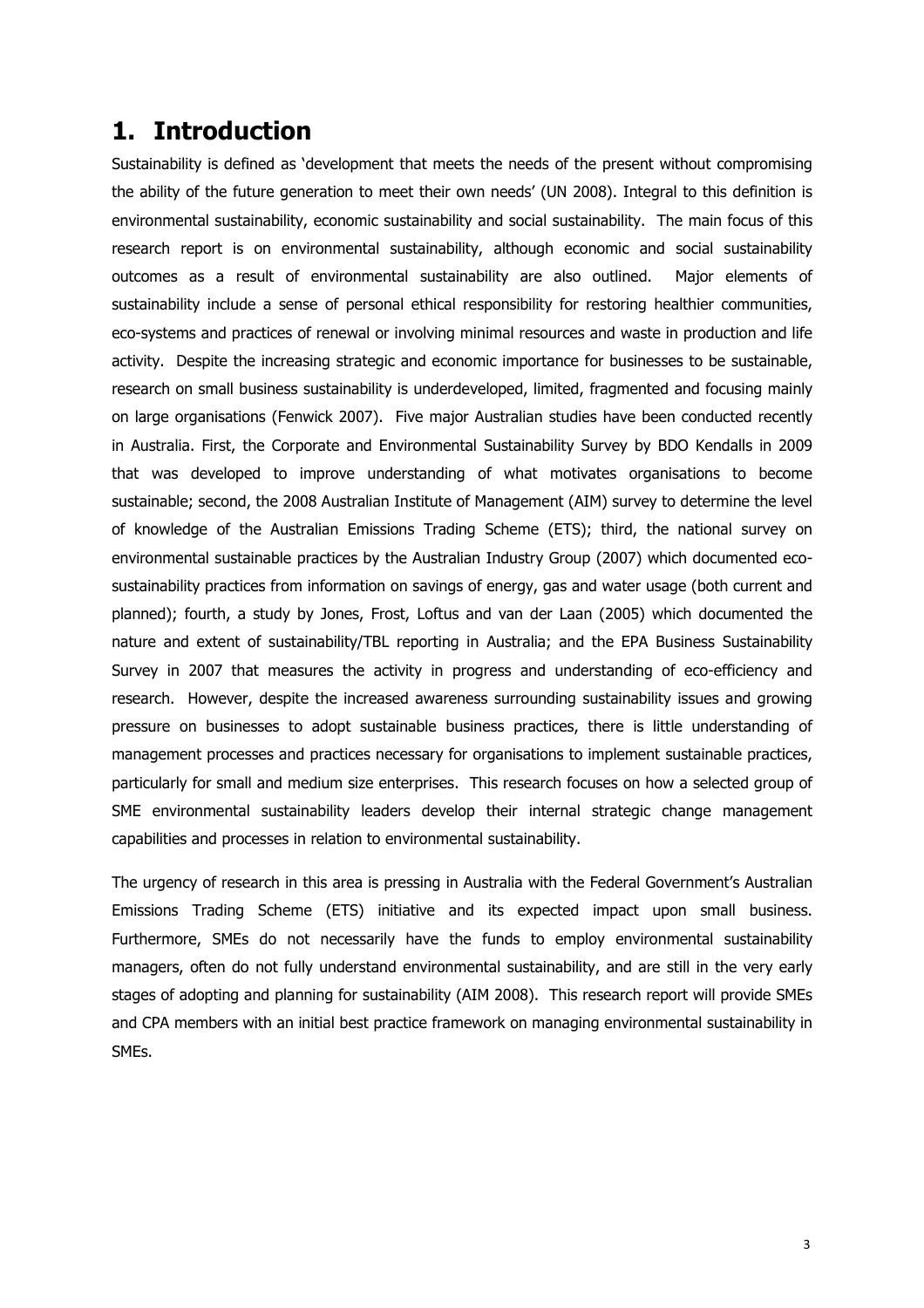#### **Objectives**

The main objectives of this study were to examine:

- how the management of practices and capabilities of environmental sustainability are developed, maintained and managed in SME 'sustainability leaders', with the view to develop a conceptual framework for sustainability change management in Australian SMEs. (These 'star' SMEs or 'sustainability leaders' have distinguished themselves as recognised leaders in implementing environmental sustainability initiatives);
- what learning in particular is involved in developing environmental change practices and capabilities;
- how this learning might be fostered by other leaders and professional accountants in SMEs.

### **In order to achieve these objectives, the following interrelated research tasks have been undertaken:**

- An analysis of the sustainability triggers in these star small businesses;
- An analysis of the sustainability culture in these star small businesses;
- An analysis of the strategic sustainability change management capabilities in these star small businesses;
- An analysis of the sustainability management processes and practices in these star small businesses;
- An analysis of the sustainability outcomes and monitoring processes in these star small businesses.

# **2. About the study**

# **2.1 Scope of the research**

This research is limited to the study of environmental sustainability best practices within a selected group of SME sustainability leaders in Queensland. The focus on SMEs is deliberate, given the critical importance of SMEs to the Australian economy in terms of employment and overall economic activity. SME's are known to be vibrant and innovative; however, they are also known to be generally resource poor. Thus, the focus on SMEs will add to the literature and our understanding of how SMEs could successfully implement and manage environmental sustainability, not only in terms of being compliant, but also in terms of becoming leaders in environmental sustainability (ES).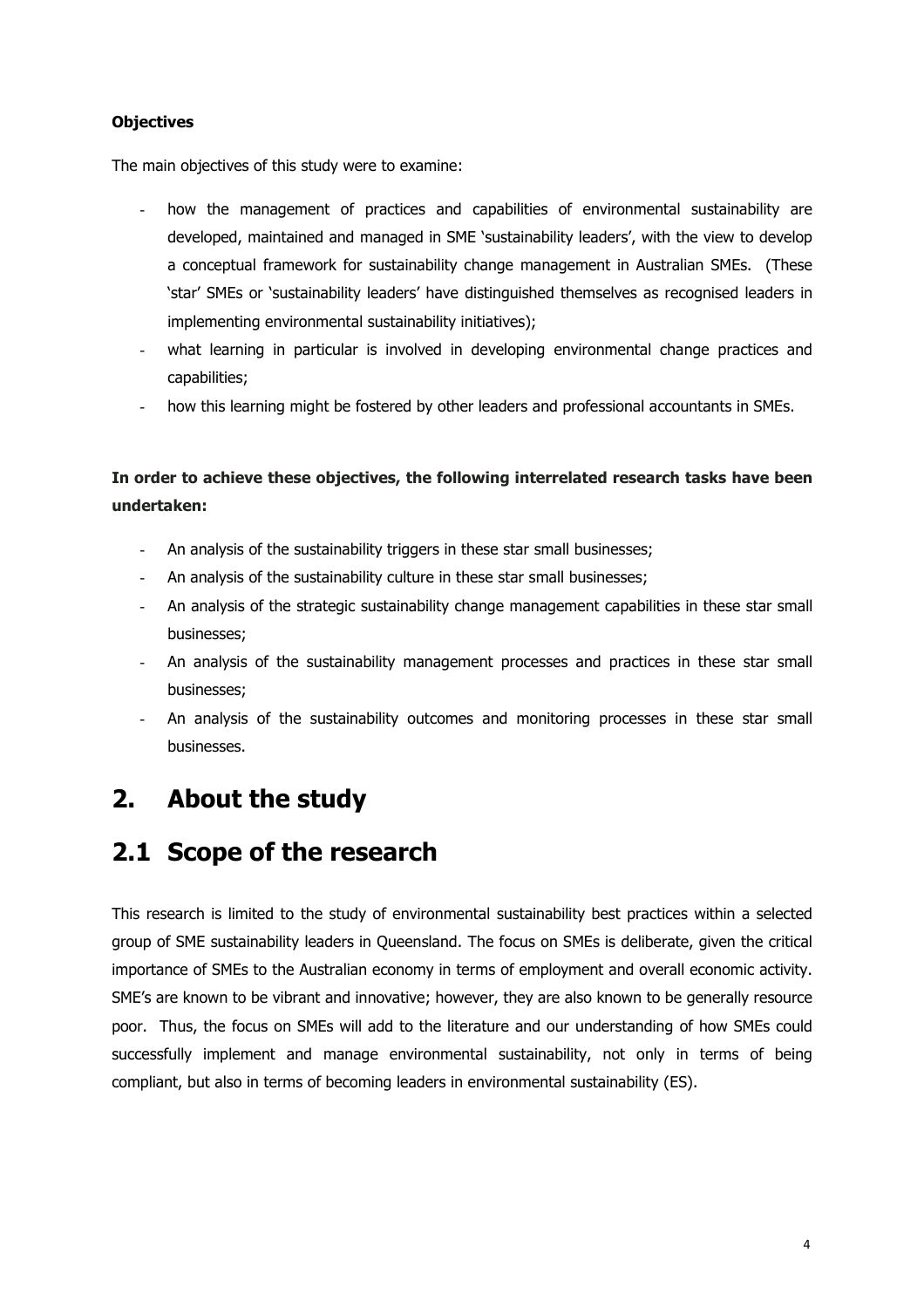# **2.2 Method of data collection and analysis**

Qualitative methodology in the form of a case study approach (Yin 2009) has been employed in studying the objectives outlined above. Twelve Queensland SMEs that have either won ES awards, been recognised publicly for their ES efforts and initiatives, or are recognised by their peers as ES sustainability leaders, constitute the main source of data for the study. Semi-structured interviews have been conducted with CEOs/MDs and other management staff involved in the management of sustainability in twelve Queensland SMEs. Other firm-specific secondary data have been also collected and analysed. The study draws from the experience of sustainability leaders from different sectors of the Australian economy.

In-depth recorded interviews were transcribed and a content analysis was conducted through the use of NVivo qualitative analysis software. Emerging codes, themes and comparative development of key logics were analysed in order to develop an initial conceptual best practice framework which is used for driving ES initiatives in SMEs.

# **2.3 Sample demographics**

## **2.3.1 SME demographics**

Employing the ANZSIC industry classification, five manufacturing, two retail trade, one financial and insurance services, one accommodation and food services and one 'other' (printer), as well as two aquaculture businesses were included in this study. In defining a SME, small businesses in this study are constituted by 20 or fewer employees, (applying the Australian Bureau of Statistics definition of small business) and medium-sized businesses ranging from 21-200 employees. Half of the participating firms were small businesses, employing less than 20 employees.

|                         | <b>Type of Firms</b>     | Firm size  | <b>Industry (ANZSIC categories)</b> | <b>Business Structure</b>          |
|-------------------------|--------------------------|------------|-------------------------------------|------------------------------------|
|                         |                          | category   | and main area of business           |                                    |
| $\mathbf{1}$            | <b>Chartered</b>         | 20-100     | <b>Financial and Insurance</b>      | Partnership                        |
|                         | <b>Accounting Firm</b>   |            | <b>Services</b>                     |                                    |
| $\overline{2}$          | Aquaculture              | $20$       | Aquaculture                         | Partnership in Australia and joint |
|                         | <b>Business</b>          |            |                                     | venture in Korea                   |
| $\overline{\mathbf{3}}$ | <b>Backpacker Hostel</b> | $20$       | Accommodation and food              | Private company with a trust       |
|                         |                          |            | services                            |                                    |
| 4                       | <b>Printing Services</b> | $20$       | Other                               | Owner managed (with 4 equity       |
|                         |                          |            |                                     | holders)                           |
| 5                       | <b>Wholesale Nursery</b> | $20$       | <b>Retail Trade</b>                 | Private company with sole director |
| 6                       | Winery                   | $20$       | Manufacturing                       | Public company                     |
| 7                       | <b>Fish Breeders</b>     | $20$       | Aquaculture                         | Partnership                        |
| 8                       | <b>Wood Processing</b>   | $20 - 100$ | Manufacturing                       | Private company                    |
|                         | Plant                    |            |                                     |                                    |
|                         | (Manufacturer)           |            |                                     |                                    |
| 9                       | Wastewater               | $20 - 100$ | Manufacturing                       | Private company                    |
|                         | <b>Systems Supplier</b>  |            |                                     |                                    |
| 10                      | <b>Retail Electrical</b> | $20 - 100$ | <b>Retail Trade</b>                 | Joint venture partnership 50% with |
|                         | <b>Goods Store</b>       |            |                                     | Mr good Guys but locally and       |

**Table 1: Demographics of the participating firms**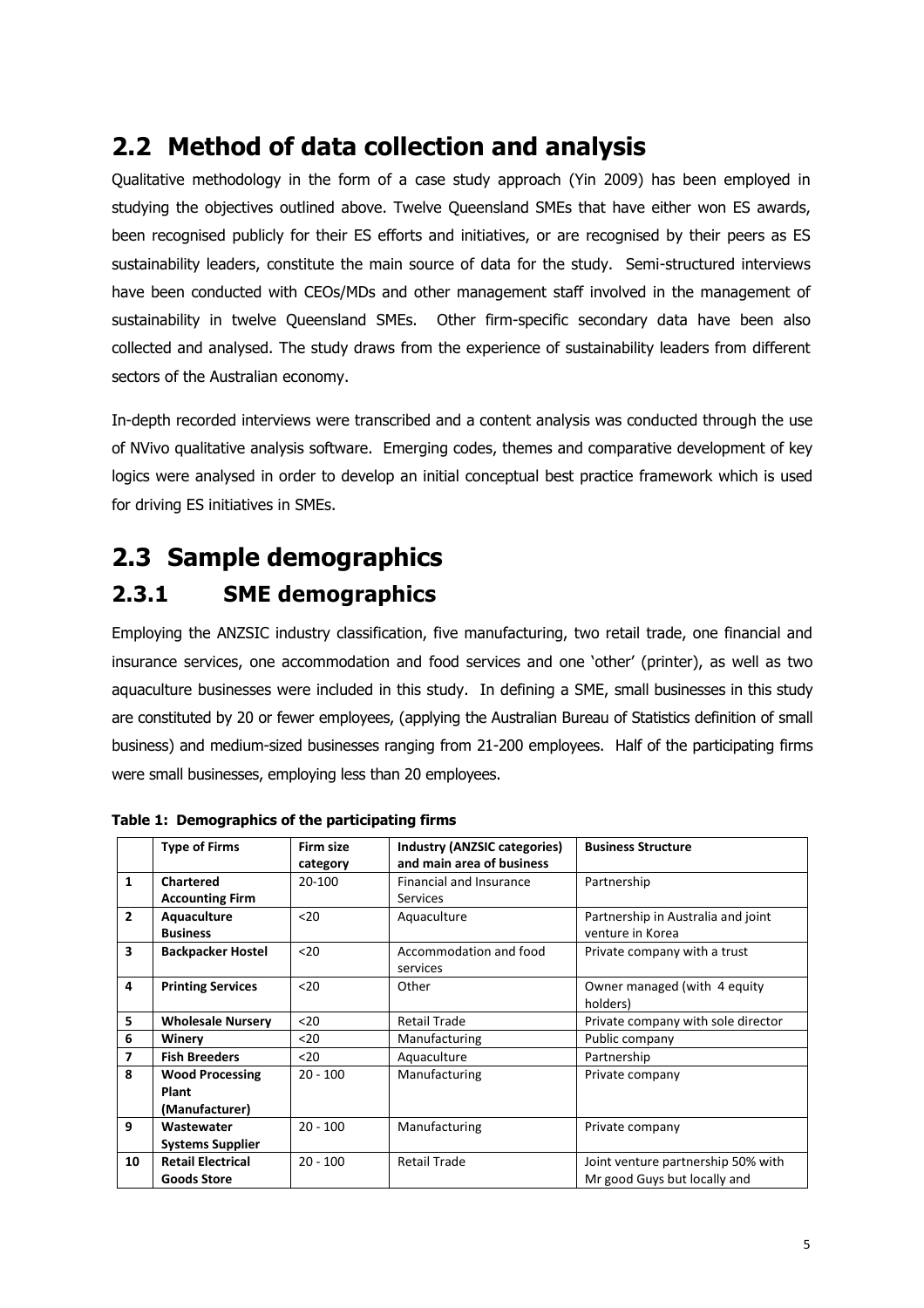|    |                                                                                                                           |                               |               | independently owned (able to own<br>only one store) |
|----|---------------------------------------------------------------------------------------------------------------------------|-------------------------------|---------------|-----------------------------------------------------|
| 11 | <b>Manufacturer and</b><br>distributor of<br>environmentally<br>friendly coloured<br>renders, paints,<br>coating systems. | $20 - 100$                    | Manufacturing | Private company                                     |
| 12 | <b>Ginger Factory</b>                                                                                                     | $100 - 200$ (at<br>this site) | Manufacturing | Public company                                      |

#### **Table 2: Short descriptive background to each participant firm**

| <b>Firms</b>             | <b>Background</b>                                                                                                                                                                                               |
|--------------------------|-----------------------------------------------------------------------------------------------------------------------------------------------------------------------------------------------------------------|
| <b>Chartered</b>         | A Registered Tax Agent and Chartered Accounting firm, that not only provides a full portfolio of                                                                                                                |
| <b>Accounting Firm</b>   | compliance services, but a range of value-adding business consultancy services not offered by most                                                                                                              |
|                          | accountants. The firm is a paperless office, with all client files, work papers and correspondence fully                                                                                                        |
|                          | digitised and housed on an internal server network.                                                                                                                                                             |
| <b>Wood Processing</b>   | A manufacturer of ice cream sticks and coffee stirrers since 1997. Produce 1.2 billion units annually for                                                                                                       |
| Plant                    | the global market, and is the last remaining wood processing plant of its kind in Australia. With fierce                                                                                                        |
| (Manufacturer)           | competition from Canada, China and Europe, the firm has remained competitive by identifying and                                                                                                                 |
|                          | implementing new technology and eco-efficient processes to achieve greater productivity, lower                                                                                                                  |
|                          | operating costs, and a more sustainable future. Produces high quality ice-cream sticks from hoop pine.                                                                                                          |
|                          | The company's operating objective is to continually strive for better utilisation of available timber                                                                                                           |
|                          | resources. This has led to significant savings in both resources and capital in their manufacturing                                                                                                             |
|                          | process, and has inspired us to develop a small log sawing capability on-site.                                                                                                                                  |
| Aquaculture              | The firm has established an innovative aquaculture operation and we have demonstrated that aligning                                                                                                             |
| <b>Business</b>          | technology with nature will grow bigger barramundi, minimise the environmental impact and improve                                                                                                               |
|                          | financial performance. The firm is a recirculative aquaculture operation. The company has                                                                                                                       |
|                          | revolutionised traditional aquaculture, which relies on large amounts of land and water. The high-                                                                                                              |
|                          | density fish farming operation uses a series of indoor tanks ranging from 2500 to 14,000 litres, which<br>make up an aquaculture system that includes a hatchery, a nursery, fingerling, grow out, breeding and |
|                          | research tanks. The entire system is contained in a 1200 square metre shed. It recirculates 650,000                                                                                                             |
|                          | litres of water and produces the same output as traditional methods which require in excess of 20                                                                                                               |
|                          | hectares and more than 2 million litres of water exchange each day.                                                                                                                                             |
| Wastewater               | A wastewater systems supplier. The firm has developed an on-site water treatment system that uses                                                                                                               |
| <b>Systems Supplier</b>  | less than 10 percent of the energy consumed by a standard aerated septic system. The 'Filter'                                                                                                                   |
|                          | converts wastewater into irrigation water by mirroring ecological processes. As well as cutting costs,                                                                                                          |
|                          | the system reduces noise and odour.                                                                                                                                                                             |
| <b>Ginger Factory</b>    | The firm produce ginger. The firm has the capacity to process over 5000 ton of ginger per annum,                                                                                                                |
|                          | Exports to more than 17 countries.                                                                                                                                                                              |
| <b>Retail Electrical</b> | The firm specialises in discounted electrical goods, and each store is locally owned and operated. Local                                                                                                        |
| <b>Goods Store</b>       | knowledge and community support are the foundations of the business. The store is a joint venture                                                                                                               |
|                          | partnership 50% with the main group, but is otherwise locally owned and operated.                                                                                                                               |
| <b>Backpacker</b>        | The hostel is the closest backpacker hostel to the surfing beaches and national park. It is a fully                                                                                                             |
| Hostel                   | restored 1880s building, listed by the National Trust. The lodge is a YHA associate, offering the budget                                                                                                        |
|                          | traveller 92 beds with dorm style accommodation starting at \$30.00 per night with a backpacker card.                                                                                                           |
|                          | Twins and doubles are available.                                                                                                                                                                                |
| <b>Printing Services</b> | The firm began in 1983 providing quality printed products to the local community. Their pursuit of                                                                                                              |
|                          | quality over the years has been the catalyst of their now constant drive to be innovative, dynamic and                                                                                                          |
|                          | creative. Today they are a multi award winning Sunshine Coast based business having developed the<br>capabilities to provide just about anything that can be printed, delivered locally, interstate and         |
|                          | internationally.                                                                                                                                                                                                |
| Wholesale                | A wholesale nursery that is producing 4ha of containerised plants annually for retailers, nurseries,                                                                                                            |
| <b>Nursery</b>           | landscape architects, developers and councils. Established in 1958.                                                                                                                                             |
| Manufacturer             | The firm develop, manufacture and distribute environmentally friendly coloured renders, paints and                                                                                                              |
| and distributor of       | coating systems for the residential and commercial market. The company boasts an impressive 18%                                                                                                                 |
| environmentally          | market share of the national exterior render market and enjoys a \$20 million-plus turnover with                                                                                                                |
| friendly coloured        | clients ranging from individual homeowners to multi-million dollar companies.                                                                                                                                   |
| renders, paints          |                                                                                                                                                                                                                 |
| and coating              |                                                                                                                                                                                                                 |
| systems                  |                                                                                                                                                                                                                 |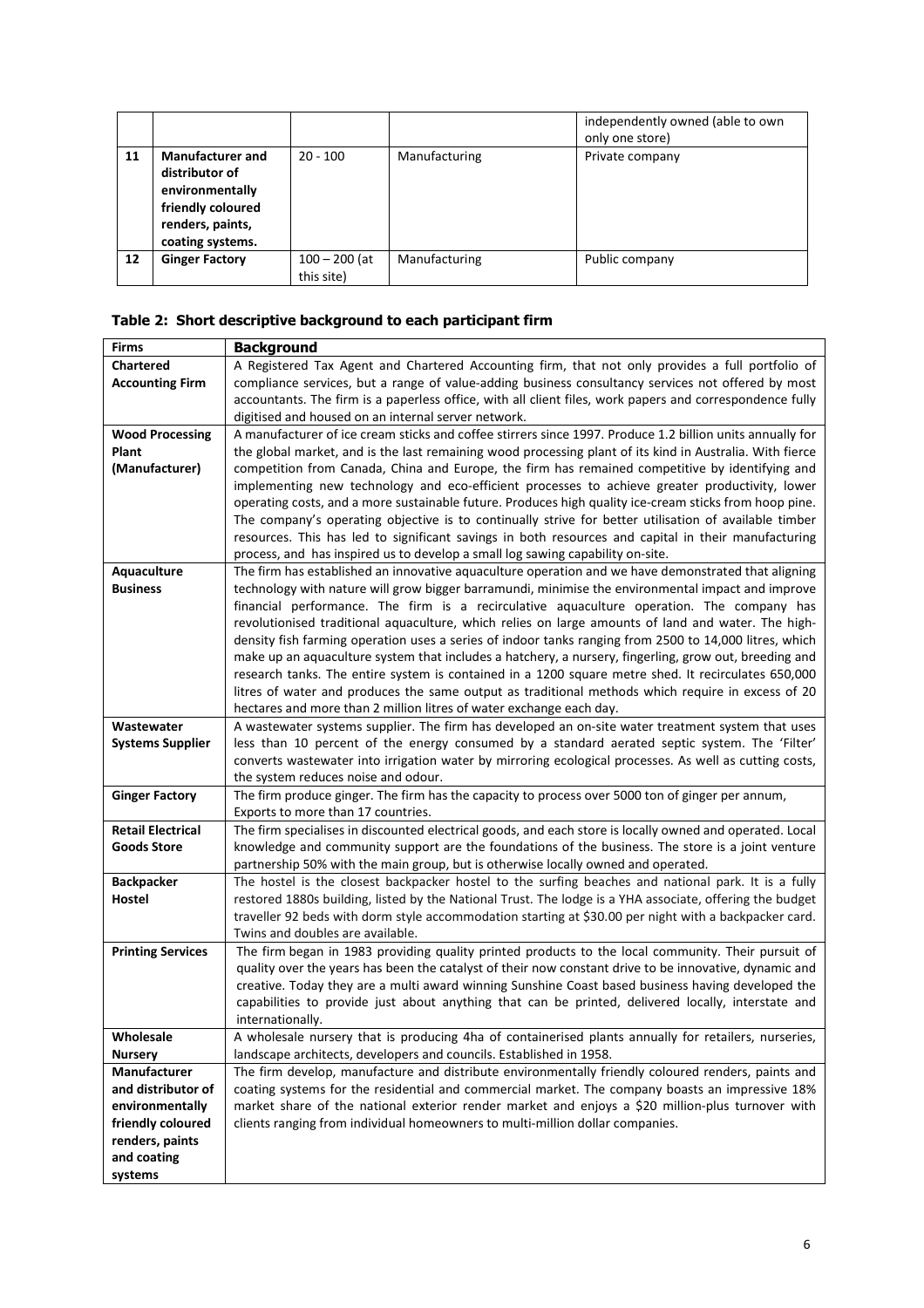| <b>Fish Breeders</b> | The firm breeds fish and is a large-scale hatchery that produces premium quality native fish fingerlings |  |  |  |
|----------------------|----------------------------------------------------------------------------------------------------------|--|--|--|
|                      | for commercial industry, restocking groups and the general public. The farm was built in the mid         |  |  |  |
|                      | eighties and comprises 7 hectares of production space divided into 40 aerated ponds. They specialise     |  |  |  |
|                      | in the production of: Jade Perch/Barcoo Grunter (Scortum Barcoo); Silver Perch (Bidyanus bidyanus);      |  |  |  |
|                      | Golden Perch/yellow belly (Macquaria ambigua); and Sooty Grunter (Hephaestus fuliginosus).               |  |  |  |
| Winery               | This firm is a modern winery, part of one of Queensland's newest wine regions—The Scenic Rim. It         |  |  |  |
|                      | offers visitors the chance to taste and buy award-winning wines in their cellar door, to take a guided   |  |  |  |
|                      | tour of their modern winemaking facility, and to dine in pleasant surroundings with friends and family.  |  |  |  |
|                      |                                                                                                          |  |  |  |

## **2.3.2 Interviewees demographics**

In-depth semi-structured interviews were conducted with CEOs/MDs and other management staff involved in the management of sustainability. In each firm one primary interviewee has been identified, although in some firms other managers (secondary interviewees) have also participated in the interviews. The personal demographics of the primary interviewees are summarised in this section. All main interviewees fulfil a CEO role in their firm with the exception of three senior managers who fulfil specific roles as sustainability managers. Four of the managers hold formal environmental qualifications; however, the rest of the managers come from very diverse backgrounds such as accounting, architecture and engineering, plastering, law and business.

| <b>Firms</b>                                                | <b>Gender</b><br>and<br>current<br>role | <b>Current role</b>     | <b>Background and Qualifications</b>                                                                                                                                                                                                                                                                                                                                                                                                                                                                   |
|-------------------------------------------------------------|-----------------------------------------|-------------------------|--------------------------------------------------------------------------------------------------------------------------------------------------------------------------------------------------------------------------------------------------------------------------------------------------------------------------------------------------------------------------------------------------------------------------------------------------------------------------------------------------------|
| <b>Chartered</b><br><b>Accounting Firm</b>                  | Female                                  | General<br>manager      | I am a chartered accountant, management consultant and<br>general manager of the practice. I was a consultant a<br>couple of years when I took on the Ecobiz project. I am<br>also the sustainability manager.                                                                                                                                                                                                                                                                                         |
| Wood<br><b>Processing</b><br><b>Plant</b><br>(Manufacturer) | Male                                    | Owner and<br><b>CEO</b> | In business for about 30 years. Studied agriculture and<br>previously worked in soil conservation. Purchased business<br>in 1997. Initially had no idea what we were doing when<br>we first started. The business is unique in that our<br>resource is renewable and sustainable. So as a plantation<br>resource we are harvesting and manufacturing goods from<br>that resource and we are replenishing it as we go. So that<br>is one of the things that I was really interested in the<br>business. |
| <b>Aquaculture</b><br><b>Business</b>                       | Male                                    | Owner and<br><b>CEO</b> | Architecture and engineering background. Was on<br>Magnetic Island for about 20 years with a newspaper and<br>a civil contracting business. Have always been interested<br>in aquaculture. Started to build in Ingham on the project<br>about 8 years ago. I worked out that there had to be a<br>better way. It is basically housed in a large shed and<br>produces loads of barramundi.                                                                                                              |
| Wastewater<br><b>Systems</b><br><b>Supplier</b>             | Male                                    | <b>CEO</b>              | My background is in finance and large companies like<br>FMCG & Berri. So I then went and did some things on my<br>own. The opportunity came up where I was asked to look<br>at the business over about a month as a consultant, where<br>I came up with a strategic plan. I was then asked to join<br>the business to guide the implementation of the plan                                                                                                                                             |

|        | Table 3: Demographics of the main interviewee participants (Sustainability leaders in participating |  |
|--------|-----------------------------------------------------------------------------------------------------|--|
| firms) |                                                                                                     |  |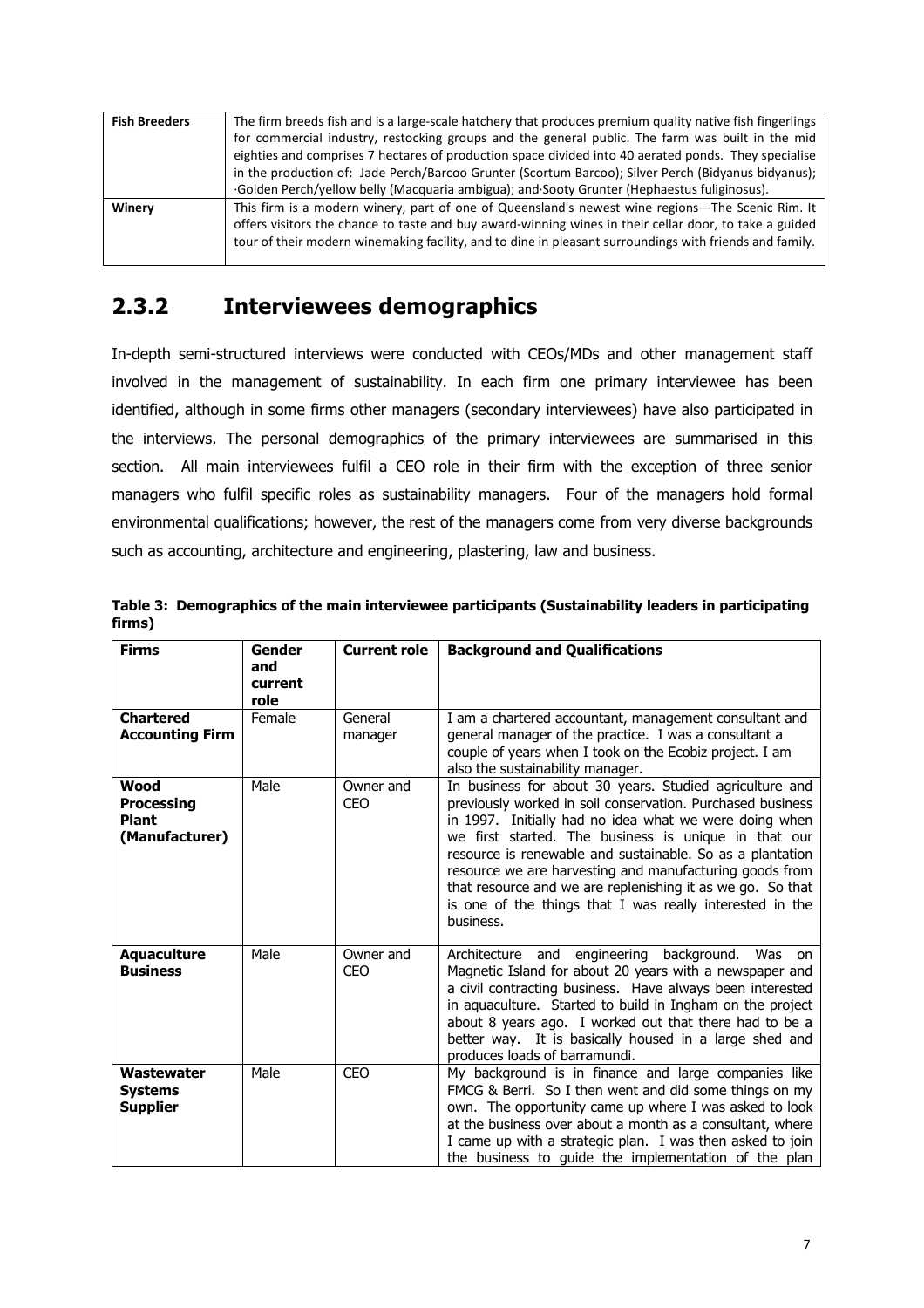| <b>Firms</b>                                                                                                                                | Gender<br>and   | <b>Current role</b>                            | <b>Background and Qualifications</b>                                                                                                                                                                                                                                                                                                                                                                                                                                                                                                                                                                                            |
|---------------------------------------------------------------------------------------------------------------------------------------------|-----------------|------------------------------------------------|---------------------------------------------------------------------------------------------------------------------------------------------------------------------------------------------------------------------------------------------------------------------------------------------------------------------------------------------------------------------------------------------------------------------------------------------------------------------------------------------------------------------------------------------------------------------------------------------------------------------------------|
|                                                                                                                                             | current<br>role |                                                |                                                                                                                                                                                                                                                                                                                                                                                                                                                                                                                                                                                                                                 |
|                                                                                                                                             |                 |                                                | about 12 months ago.                                                                                                                                                                                                                                                                                                                                                                                                                                                                                                                                                                                                            |
| <b>Ginger Factory</b>                                                                                                                       | Male            | <b>CEO</b>                                     | Background in accounting and international business.<br>Came to Queensland in 2001 with this company and had<br>to deal with challenges of low cost competition from Asia.                                                                                                                                                                                                                                                                                                                                                                                                                                                      |
| <b>Retail Electrical</b><br><b>Goods Store</b>                                                                                              | Male            | Owner and<br>CEO                               | In retail for about 25 years and with the this firm the last 6<br>years, previously in supermarket retailers as regional<br>manager and store manager.                                                                                                                                                                                                                                                                                                                                                                                                                                                                          |
| <b>Backpacker</b><br><b>Hostel</b>                                                                                                          | Male            | Owner and<br><b>CEO</b>                        | No background in environmental issues. Originally I was a<br>lawyer for about 20 something years. I started here in<br>Noosa in the late 70s, quit the law in about 2000 and<br>operated this business along with the law business for<br>about 4 years. So I have been doing this exclusively since<br>2000. We came here in 1996 and it was basically a<br>building and we decided to start a<br>dishevelled<br>backpackers' hostel and we gradually worked out how to<br>do that from scratch.                                                                                                                               |
| <b>Printing</b><br><b>Services</b>                                                                                                          | Male            | Sustainability<br>manager and<br>equity holder | My role changed when it became less of an operational<br>role and more of a planning role, I consider it 'working<br>more on the business than working in the business'. I<br>used to say I did planning and communications, which was<br>not really a marketing role but more of a branding<br>function. I guess I use the term sustainability now but it is<br>broader than environmental sustainability, like I oversee<br>the safety issues which I see as social sustainability. I<br>oversee the training that happens here. Background in a<br>Degree in Business in hospitality, shopping centres and<br>then printing. |
| Wholesale<br><b>Nursery</b>                                                                                                                 | Male            | Owner and<br><b>CEO</b>                        | Background is in production in a family business. The<br>family has been involved in horticulture in the area since<br>the late 1880s and then since 2003 as family we went in<br>different directions. I have studied plant and crop<br>production.                                                                                                                                                                                                                                                                                                                                                                            |
| Developer,<br>manufacturer<br>and distributor<br>оf<br>environmentally<br>friendly<br>coloured<br>renders, paints<br>and coating<br>systems | Male            | Owner and<br><b>CEO</b>                        | I moved to the Sunshine Coast in about 1979 and worked<br>on building sites and learnt the plastering trade later. I<br>did that up until 1987 and built a shed up the back yard to<br>develop the products that we make. In 1992 we built this<br>factory. No qualifications in ES. I'm a fellow of Australian<br>Institute of company Directors, a relationship with the<br>Sunshine Coast University.                                                                                                                                                                                                                        |
| <b>Fish Breeders</b>                                                                                                                        | Male            | Owner and<br>partner                           | I have a veterinary consulting business and I do a lot of<br>project management. With that I manage projects mainly<br>in dairy industry where I have a background so I do a lot<br>of work for Dairy Australia mainly in research in the area<br>of welfare. I have had a fair bit of experience in exotic<br>So, veterinary related projects,<br>disease management.<br>most of them.<br>The fisheries is a separate thing that I<br>have with a business partner and I manage it.                                                                                                                                            |
| <b>Winery</b>                                                                                                                               | Male            | Owner and<br><b>CEO</b>                        | I did a wine science degree and set this company up 7<br>years ago.                                                                                                                                                                                                                                                                                                                                                                                                                                                                                                                                                             |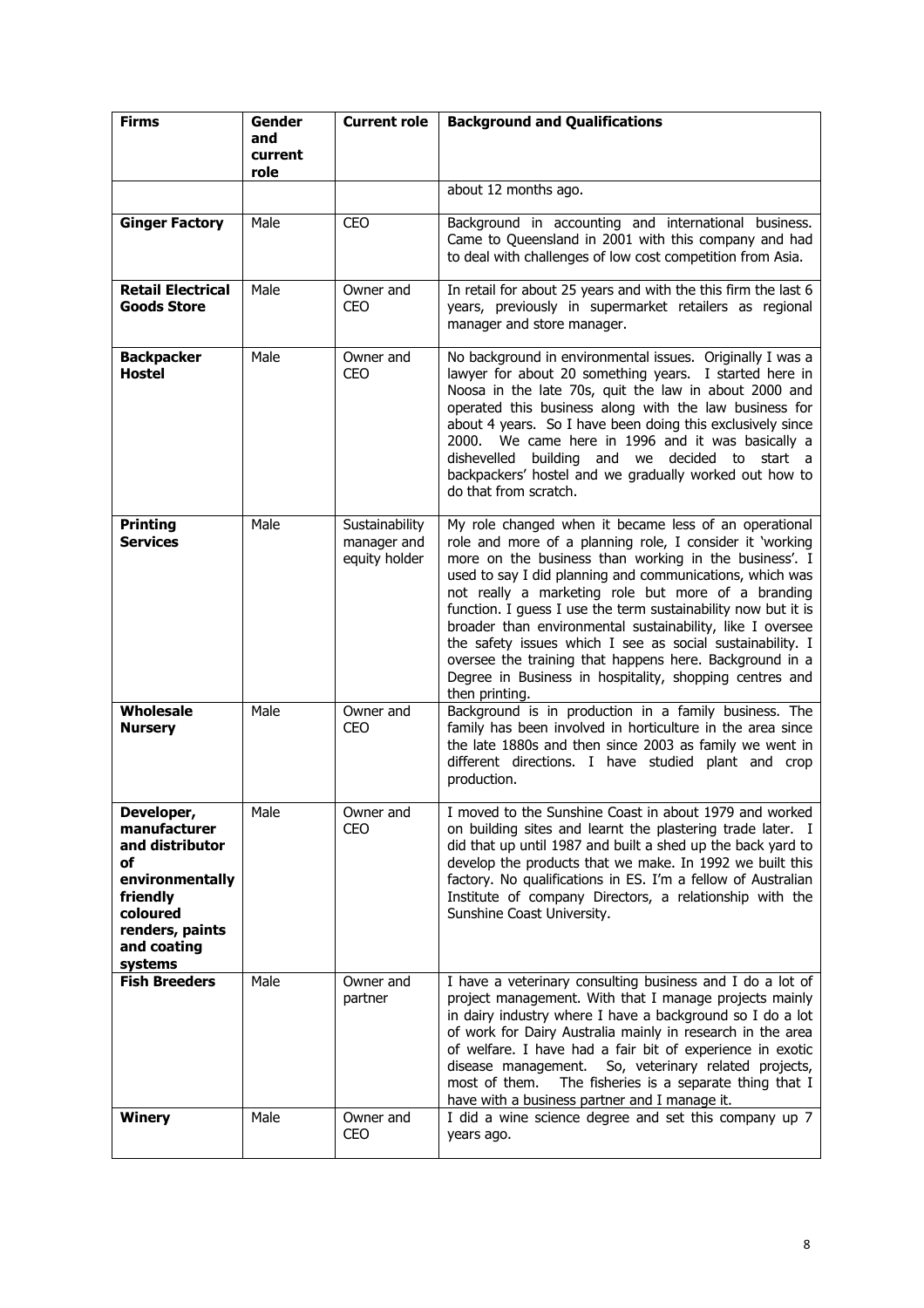# **3. Discussion of main findings: Managing Environmental Sustainability (ES) in SME Environmental Sustainability Leaders**

### **3.1 Setting the foundations for success**

The actual moment of ES change begins the moment a person or a group hears the wake-up call and recognises that there is a reason for change. At this very early stage of change, it is important to identify and understand what wake-up calls exist, what they mean and what is being done with them by those in positions to initiate change. Challenging the status quo and creating a 'readiness for change' have been emphasised by several authors (Kouzes & Posner 1995; Kotter 1995; Tichy & Devanna 1990). Within the context of this study, and in view of the interview data, factors playing a role in setting the foundations of success in participating firms include: the SME leader challenging the status quo, gathering of initial information; clarifying the internal know-how about ES, identifying who the ES leader(s) is, and what the associated roles are; creating a theme of environmental sustainability in the firm (what ES means to the firm); and the personal mindset of leaders regarding ES.

#### **3.1.1 Challenging the status quo (making the decision to change)**

We did not specifically ask interviewees how they challenged the status quo, however, several main themes emerged from the interview data. The interview data indicates that all SME ES leaders realised the need for change and they challenged the status quo in various ways before embarking on ES initiatives. Four of the SME leaders challenged the status quo by acknowledging a new market could be created, for example:

'We identified that there was <sup>a</sup> market for that product and we also believed that we could do it better. We believe this is the future of aquaculture in Australia—simple, effective, intelligent technology combined with nature and what it has to offer. We identified that there was <sup>a</sup> market for that product and we also believed that we could do it better. We believe this is the future of aquaculture in Australia—simple, effective, intelligent technology combined with nature and what it has to offer' (Aquaculture Business).

Six firms challenged the status quo by acknowledging the need to make changes if they want to make a difference, for example:

'As far as sustainability, culturally we wanted to make <sup>a</sup> positive difference and I personally wanted to make <sup>a</sup> positive difference' (Retail Electrical Goods Store).

The other two firms did this by changing the way things are managed and changing attitudes, for example:

'I think initially it was <sup>a</sup> revelation to have come across what was <sup>a</sup> key driver or reason why the company went broke before. We had to go out to the staff and try and change attitudes with the staff. If you can't measure something then you can't let them know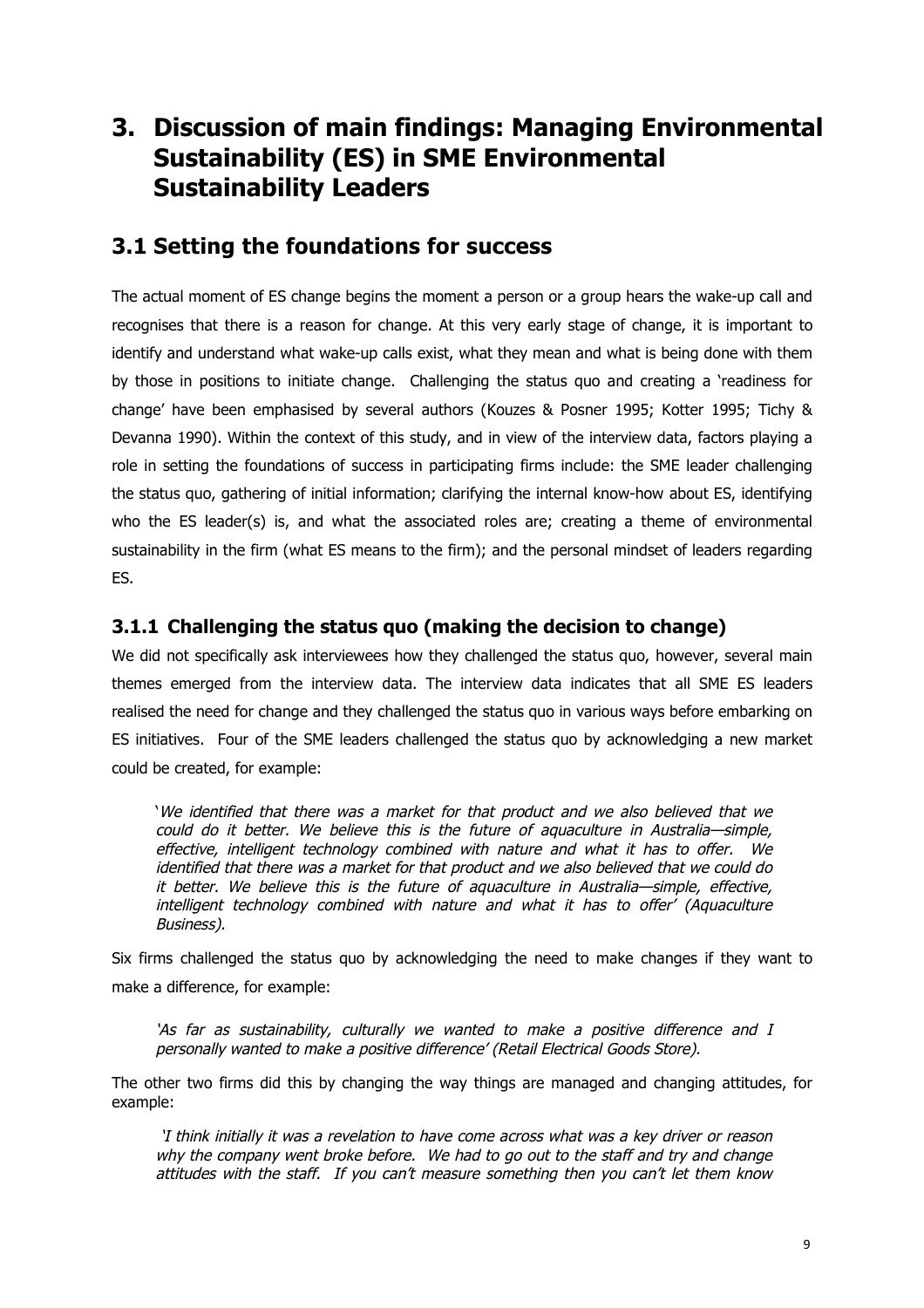how they are going. Then what started to bob up were things that were wasteful' (Wood Processing Plant-Manufacturer).

#### **3.1.2 Gathering initial information**

Most firms are ecoBiz partners, with the exception of three firms. ecoBiz is the Department of Environment and Resource Management's signature partnership program with Queensland business and industry. ecoBiz assists businesses to identify efficiencies in waste, water and energy for financial and environmental benefits (ecoBiz 2010). It became evident that integral to becoming an ecoBiz partner, firms need to have been compliant in terms of relevant government regulations. Therefore, in order to determine compliance, existing information needed to be gathered by ecoBiz partners.

Apart from gathering initial information about current legal compliance issues and whether the firm is compliant with relevant government regulations, it is also important to gather initial information about what the firm has been doing in terms of ES and what the current reactions of staff and other stakeholders are in terms of environmental sustainability. The issue of developing a culture for ES is discussed in Section 3.6.

#### **3.1.3 Clarifying the internal know-how about ES change, identifying who the ES leader(s) is and what the associated roles are**

It was evident from the interview data that in all the participating firms, successful ES change works best where there are one or more individuals who specifically take on the responsibility for ES in the firm. Leadership for sustainability change entails designing; and leading the ES change in the firm, 'fighting for the good cause', publicising the organisation's commitment to ES, encouraging staff to participate, having sufficient authority to be effective, and having the 'visibility' and personal qualities necessary to elicit support from staff (Stone 2006). Ideally, ES leader(s) require process thinking, design and facilitative change skills (Stone 2006). Unlike large organisations, SMEs do not necessarily have the resources to appoint a qualified sustainability manager and often need to rely on expertise in the firm. However, it is evident from the interview data that someone needs to specifically take on the management responsibility of ES—whether it is internal or a combination of both internal and external. For example, the response to this issue in a participating accounting firm:

'I think you need <sup>a</sup> dedicated person to drive it, but <sup>a</sup> team involvement assists with changing behaviour, etc. and get buy in'.

Who are the ES leaders in the participating SME firms in this study? The owner or CEO took on the role as sustainability leader in almost all firms. However, a mix of people in this role was evident in four firms. Two firms delegate this responsibility completely to a specific staff member: one firm has a specific sustainability role, even though the owner is also very much involved, and in another firm the role resides in multiple individuals—the owner, staff member(s) in the firm acting in this capacity and an external consultant. As is evident from the demographics of the participating firms (see section 4.1) and the personal mindsets of these leaders (see section 3.1.5), the interviewees do not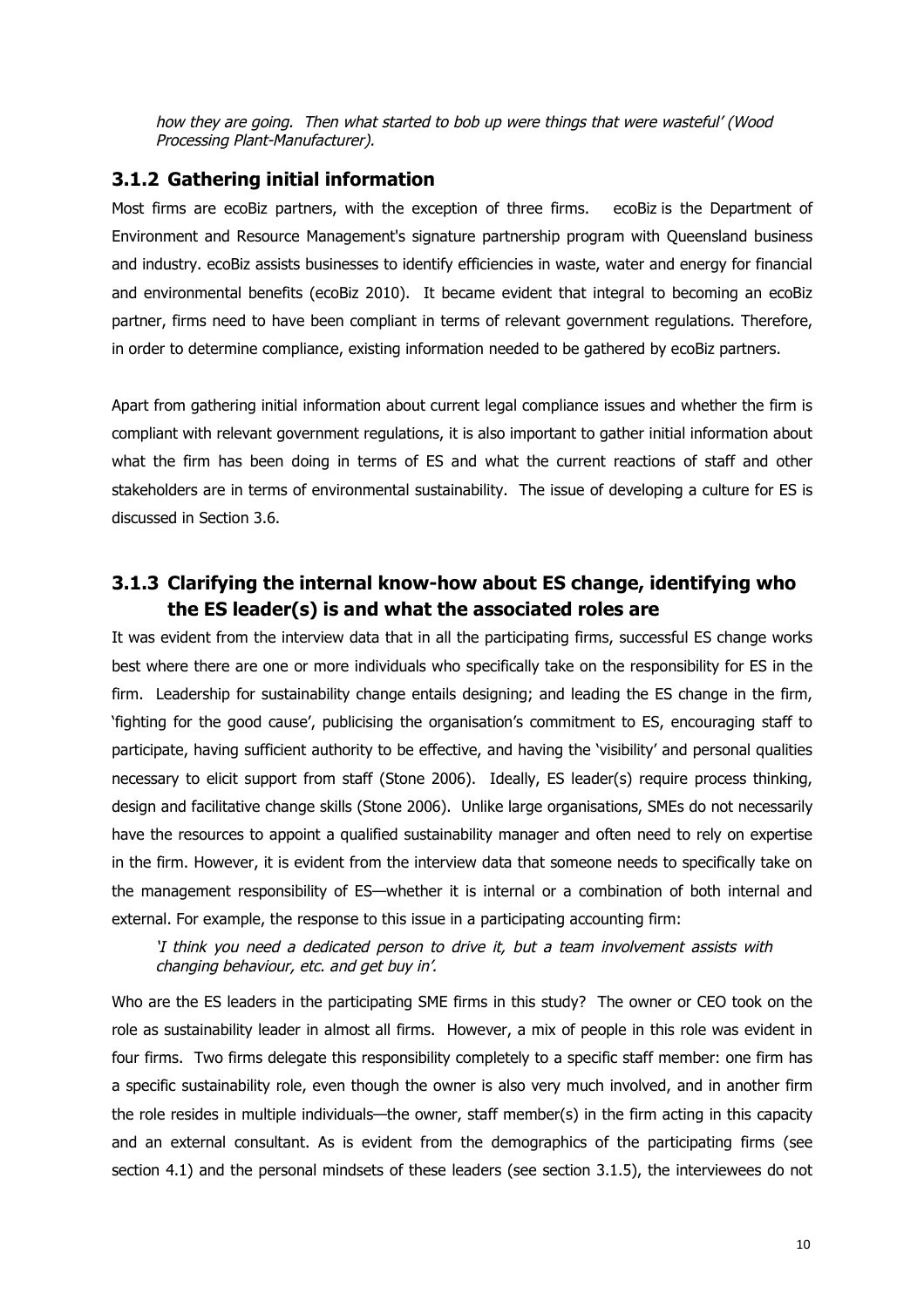necessarily have a background in environmental issues. However, the ES leaders in the participating firms seem to be individuals with a big-picture understanding of the systemic and ES system dynamics; individuals with an ES change mindset, an interest in the area; and a willingness to constantly learn about ES issues.

The interview data showed that participating firms where the role of sustainability leaders is embedded in someone else besides just the owner/CEO indicated that an effective relationship between the ES leader(s) and top management is essential. For example:

'The idea of the Eco-champion was to be <sup>a</sup> conduit between myself and the staff allowing brainstorming and communication bottom–up and top-down. Until we started this process I didn't realise that we had 2 staff with environmental degrees (environmental strategic planning & one in environmental science). They were very passionate & enthusiastic to be involved because they were able to put their degrees to use. One was <sup>a</sup> casual admin operator and one was <sup>a</sup> receiver in the warehouse. The other key component is Mike Duggan, who is an external consultant of 4 walls & <sup>a</sup> roof who has come on board in the last 18 months as the staff educator & motivator. We still have an internal staff member who is the Ecochampion but this method plateaued <sup>a</sup> bit. This is not the same person as the original Ecochampions which I was very supportive of as they moved into their areas of study, which I expect our current also might. He is currently excited about what we are doing here in leading the electrical industry. He also has <sup>a</sup> degree in environmental science. He has <sup>a</sup> couple of different titles. He is our merchandise manager who is responsible for displaying our products & therefore able to concentrate on sustainability functioning in the display. Mike has links with the ecochampion and myself & we have developed the SERB guide (Sustainable Electrical Retailers Induction Business). So our induction guide now has all the Good Guys usual cultural, functional ideals which are all linked to sustainability actions. The ecochampion holds induction process with all new staff. I call Mike our sustainability coach & he is able to come up with fun ways, games, etc to get the staff engaged. In this respect it is therefore important to establish and clarify an effective partnership between the ES champion(s) in the firm and top management' (retail electrical goods store).

'Our managing director is <sup>a</sup> champion, especially with creating the culture. I used to say I did planning & communications, which was not really <sup>a</sup> marketing role but more of <sup>a</sup> branding function. I guess I use the term sustainability now but it is broader than environmental sustainability, like I oversee the safety issues which I see as social sustainability. I oversee the training that happens here' (Printing Services).

### **3.1.3.1What sources do ES leaders use in staying abreast of new development in the ES area?**

It was clear that the ES leaders in the study continuously seek to learn and source information about ES. The question therefore could be asked, what sources do ES leaders use in staying abreast of new developments in the ES area? We asked the ES leaders where they get their information about ES from. ES leaders indicated a range of sources, including: their own experience, information that ecoBiz provides, magazines and journals (i.e. Financial Review and Harvard Business Review), books, discussing it and talking to others inside and outside the firm, industry associations (regular meetings and an annual conference), through business travelling, email, the internet, international internet news groups, social networking sites such as 'Linkin'. The internet seems to be the most popular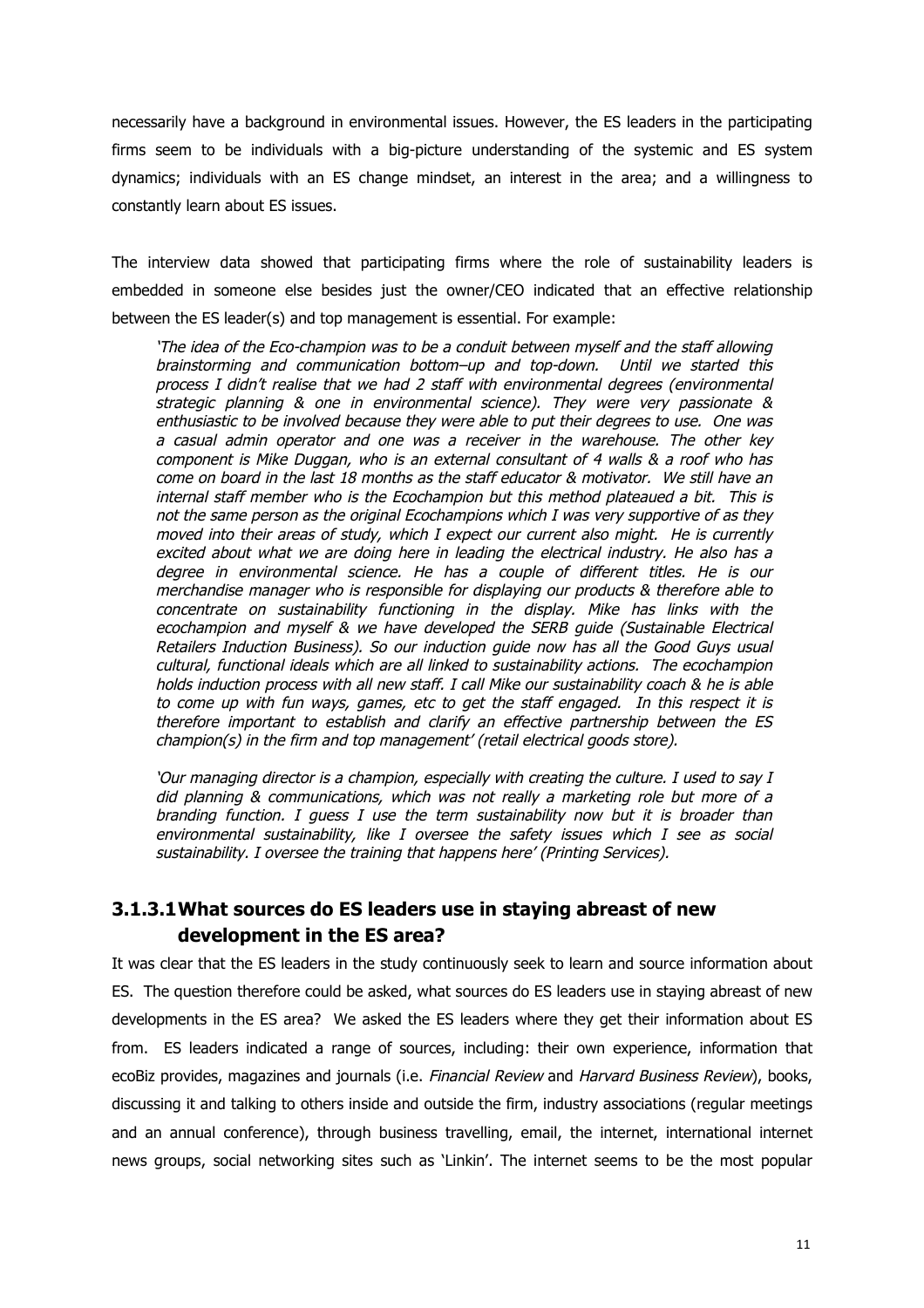source of information with all interview participants indicating that they use this medium to obtain information and stay abreast of new information.

#### **3.1.4 Clarifying what environmental sustainability mean to the firm**

The meaning participating firms attach to the term 'sustainability' has played a role in their organisations, both strategically by including it in their strategy, and also in terms of providing a ES change focus of motivating staff. Having clarity about what term regarding environmental sustainability resonates with the people in the firm seems to be very important in the sense that it provides a phrase that could focus ES change initiatives from early on and throughout the process of ES change.

There are numerous definitions that denote the 'theme' of environmental sustainability in a firm. However, these definitions are often very broad and do not take into account the business context characterised by SMEs and, as a consequence, hold very little relevance to SMEs (Battisti, Lee & Cameron 2009).

Therefore, in order to examine what terms SME sustainability leaders use in their firms, the following question was posed to the interviewees: 'there's lot of terms and words that could be used to describe environmental sustainability initiatives and actions. What word or words do you use in your firm to describe what you do in term of environmental sustainability?'

The main themes regarding meanings of ES evident from the interviews were: sustainability, more with less, organic supply chain, better business practices, a value, triple bottom line, good corporate citizen, little impact, if you need it use, if you don't turn it off, improve recovery, and environmentally friendly, eco friendly and environmental aware.

### **3.1.5 Determining the leader's (or leaders') personal mindset regarding the eco-change**

How SME managers think about organisational change will impact on their actions taken during the introduction and implementation of the proposed change. Milliken and Lant (1991) argue that their attitudes act as a filter in the reinterpretation of real events, and add novel aspects to the decision to initiative change initiatives. Owing to the discretion that managers enjoy in their decision making, their attitudes become decisive in explaining organisational change (Adner & Helfat 2003). It was evident from the case studies that for leaders to lead ES-change successfully, they require a mindset that the ES-changes will lead to desired outcomes/benefits. A belief that ES-change will have positive benefits either in terms of environmental, economic and/or social sustainability seemed to have brought a personal commitment to initiating and implementing specific eco-changes in their organisations.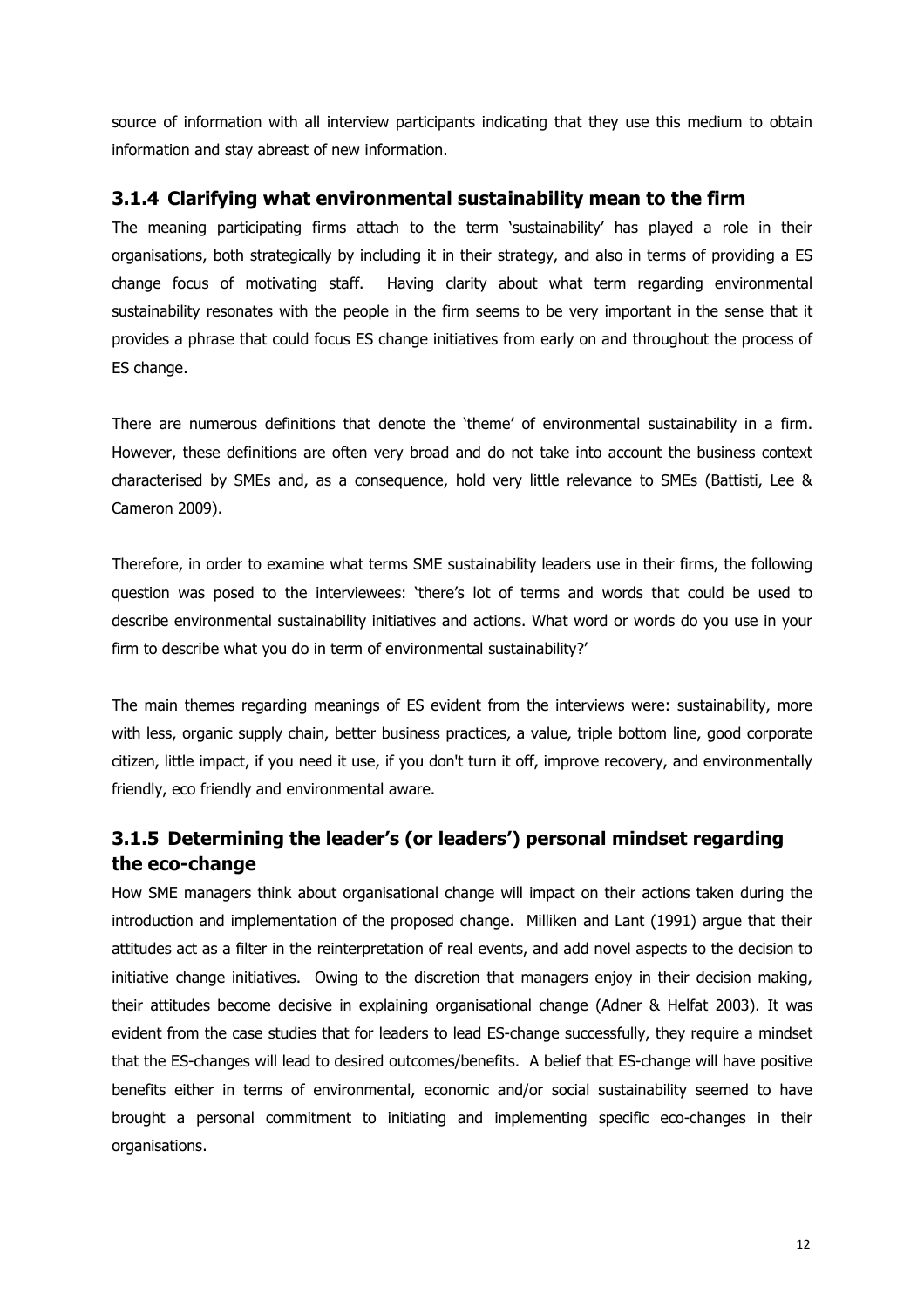What are the personal mindsets of the participating SME leaders in this study? In terms of their personal motivations for embarking on environmental sustainability, there seems to be a balance between passion for the environment and the achievement of business objectives. Three managers have indicated that 'business objectives' is the main personal driver in pursuing sustainability. For example:

'I'm not specifically passionate about environmental sustainability. If it's commercially viable then it is sensible to do it. The only way we can fix things is have the money and the capital to do it. The commercial reality is the overriding determinant as to whether you do any of it' (wood processing plant—Manufacturer .

Two have indicated their passion for the environment as their main motivation, for example:

I think everyone is motivated by something whether it is money, position or whatever it is, so for me it is I wanted to leave <sup>a</sup> legacy'. When we were approached by the local council & the EPA to be <sup>a</sup> pilot business for the program ecoBiz (reducing/eliminating your water usage and waste) it just seemed like <sup>a</sup> perfect fit. As well as this business <sup>a</sup> perfect fit for the project and me personally. 'I think 'sustainability' has always been running through my veins". For me the driver for working is family and making <sup>a</sup> difference. For me I want my grandkids to be left <sup>a</sup> better place. I left this place better than I started with' (retail electrical goods store).

Six managers indicated that both business and their passion for the environment are the main drivers. However the business case for sustainability as a primary personal motivator, seems to outweigh their emotional commitment to ES slightly. When counting the responses, 9 responses indicated business as driver and 8 responses indicated the environment.

'ES is <sup>a</sup> passion for life, for things that beautiful and fun and profitable. It's like an investment and you have to change the way you look at the world to be <sup>a</sup> winner. You have to focus on the opportunities. 'From the context of business development I think I come from the perspective of quality assurance from people like Deming & Durrant, and then from <sup>a</sup> work psychology perspective Abraham Maslow. We don't have to reinvent the wheel for sustainability, we take an organic view or <sup>a</sup> more holistic view of business so those traditional ideas are very useful and they lead us to <sup>a</sup> great body of work on land manufacturing or land supply chains. I don't use those words I call it my organic supply chain'. 'It would be very hard to know that and to have that vision and then to go and do something contrary and to work towards destroying the world and making the world <sup>a</sup> worse place…what good is money if you don't have the respect of your family and community, or yourself…So, no, it's not hard at all, it's hard to do the opposite' (Developer, manufacturer and distributor of environmentally friendly coloured renders, paints and coating systems).

'The sustainability interest has come from being an avid watcher of what has been happening over the last few years. The more I've got into it the more opportunities I could see about being an early innovator in this area. We were getting good results and developing good networks. What I like to say to people is that we are just people in <sup>a</sup> small business in <sup>a</sup> regional town, we didn't get to design the building, we didn't get to make <sup>a</sup> 5 star rated building & we were able to achieve what we have achieved, so if we can do it so can anyone.' We largely did our improvements by setting our energy budget, saving on it & then reinvest it in something else and something else' (printing services).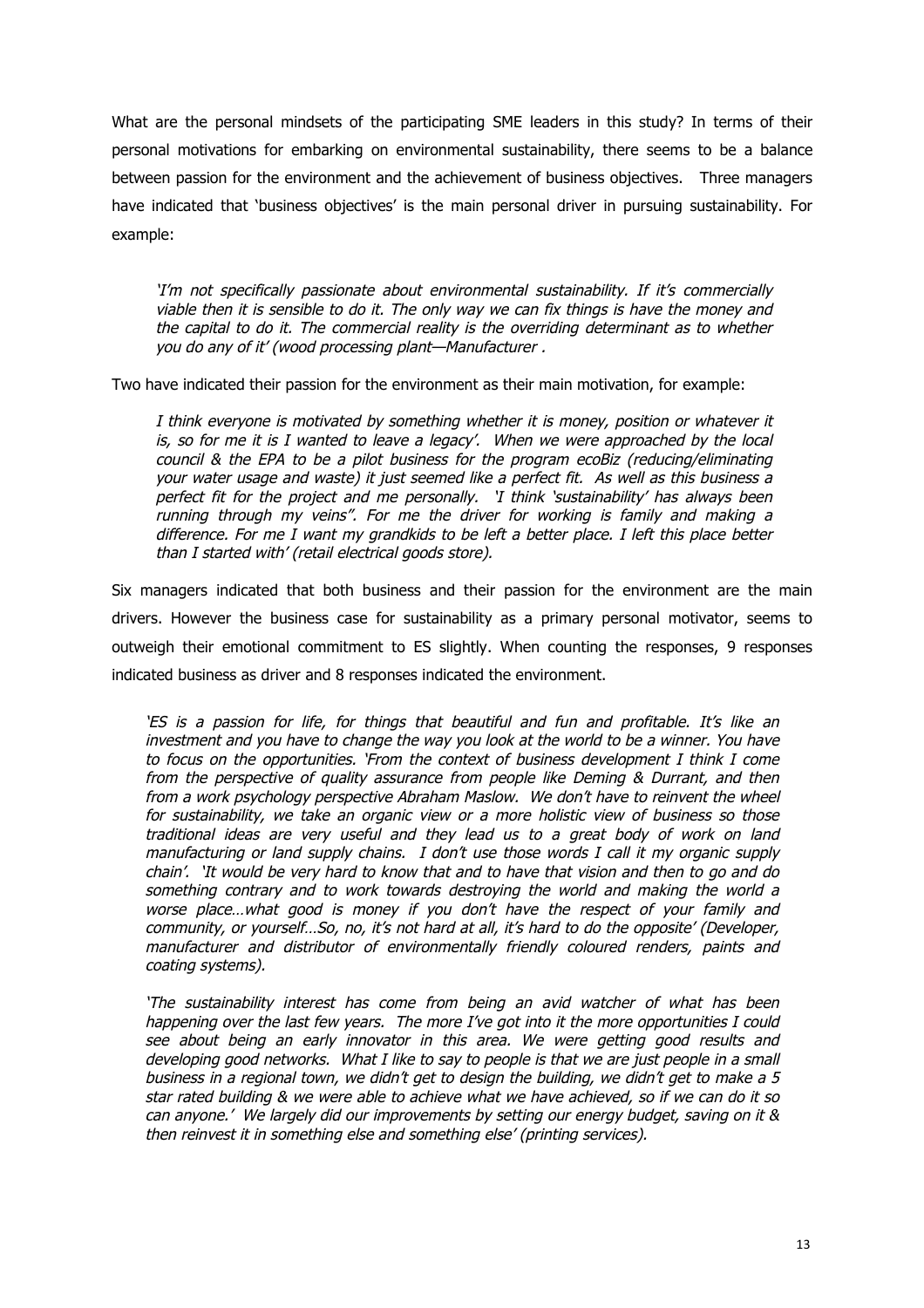### **3.2 Developing the business case for ES**

In this study we were interested in examining why SME ES leaders have gone down the ES track and what benefits they have derived from implementing ES initiatives. These two aspects reflect a bigger question: is there a 'business case' for ES in participating firms. Research shows that economic drivers and benefits provide a strong basis for the business case for sustainability (Tinsley & Pillai 2006). It was evident from the interview data that apart from providing valuable data regarding what must change and why, the drivers of ES and benefits of ES provided a strong rationale and motivation to the rest of the organisation why ES is important to the organisation.

### **3.2.1 Determining the drivers of environmental sustainability in SME sustainability leaders**

Managers were asked what the main important factors were in the decision to introduce and encourage improved environmental sustainability practices. The reader, therefore, has to bear in mind that other drivers may also have played a role, but financial drivers such as cost minimisation and improving their bottom-line were identified as one of the main themes in the interviews (8 managers), for example:

'Obviously we wouldn't be doing it if wasn't good for business & as I tell people 'sustainability doesn't have to just cost. The first year we were engaged as an ecoBiz partner my bottom line profits increased and I had <sup>a</sup> 10 fold increase of sales' (retail electrical goods store).

Benefits of marketing and green company image were also reported by the majority of managers (8 managers).

Other dominant drivers identified by the participating firms were: the desire to make a difference and do the right thing (6 managers), corporate social responsibility including, business opportunity (5 managers), support from government (4 managers), desire to do things better (3 managers), minimising environmental impact (2 managers), environmental regulation (2 managers), supply chain reasons (1 manager) and stakeholders (1 manager). These results once again support the business case for ES and align with the results in the previous section which emphasise the importance of business objectives as a main motivator for going down the ES path.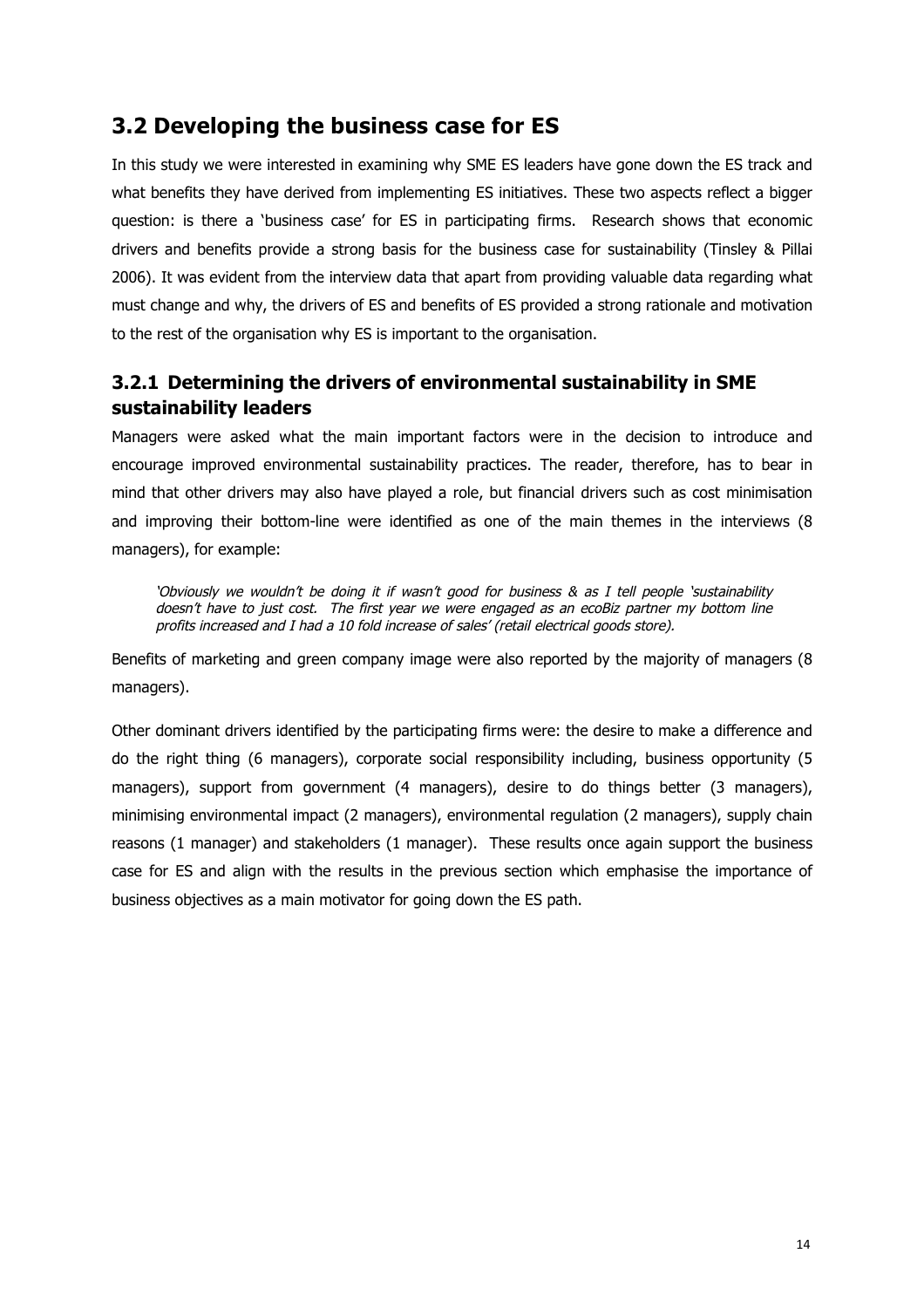#### **3.2.2 Benefits of ES changes and initiatives to SME ES leaders**

Together with the drivers for ES, benefits derived from ES initiatives also feed into the business case for ES. Interviewees were asked: Apart from the benefits to the environment, what have you found have been some specific benefits of implementing ES changes and initiatives for your firm? It is evident from the interview data that all the study participants have derived economic sustainability benefits from their ES initiatives and seven of the participating firms have also mentioned specific benefits regarding social sustainability.

Two main themes regarding benefits of ES initiatives were identified, including: economic sustainability and social sustainability (human resources and community). Seven sub-themes of economic sustainability were identified, including increased profitability, cost savings, competitive advantage, breaking into international markets, creating a business opportunity, branding and marketing, for example:

'Profile, brand enhancement, increased business all have come from it. We can justify all our initiatives on <sup>a</sup> commercial basis as well as an environmental basis' (printing services).

Five sub-themes were identified regarding social sustainability, including learning, fun, making staff more conscious of ES, pride of staff, benefits for the community, for example:

'I do think that the knowledge, the fact that you can tell people that you are harvesting trees on <sup>a</sup> sustainable basis is meaningful' (wood processing plant - Manufacturer).

### **3.3 Establishing a strategic orientation to environmental sustainability**

#### **3.3.1 Planning for environmental sustainability (where are we now?; where do we want to be?; how do we get there?)**

This section explores how SME ES leaders plan for environmental sustainability. Within the SME context, the strategic approaches that early adopters of environmental sustainability have employed are an unexplored area of research. The dominant view in the literature of the strategy process is one of a planned, deliberate and rational set of actions (see Andrews 1980). However, Mintzberg (1973, 1994) was one of the first writers to challenge the assumption that such formalised planning approaches had a positive effect on a firm's performance and suggested that strategy formulation could also be seen as a social, emergent process that could also have a significant impact on performance. In contrast authors such as Van Gelderen et al. (2000) argue that there is a positive correlation between a higher use of a complete planning strategy (a proactive attempt to actively structure the firms' situation) and success. Similarly it was found that the reactive strategy (strategy that is driven by the situation and in which actions are not planned) was found to be associated with failure.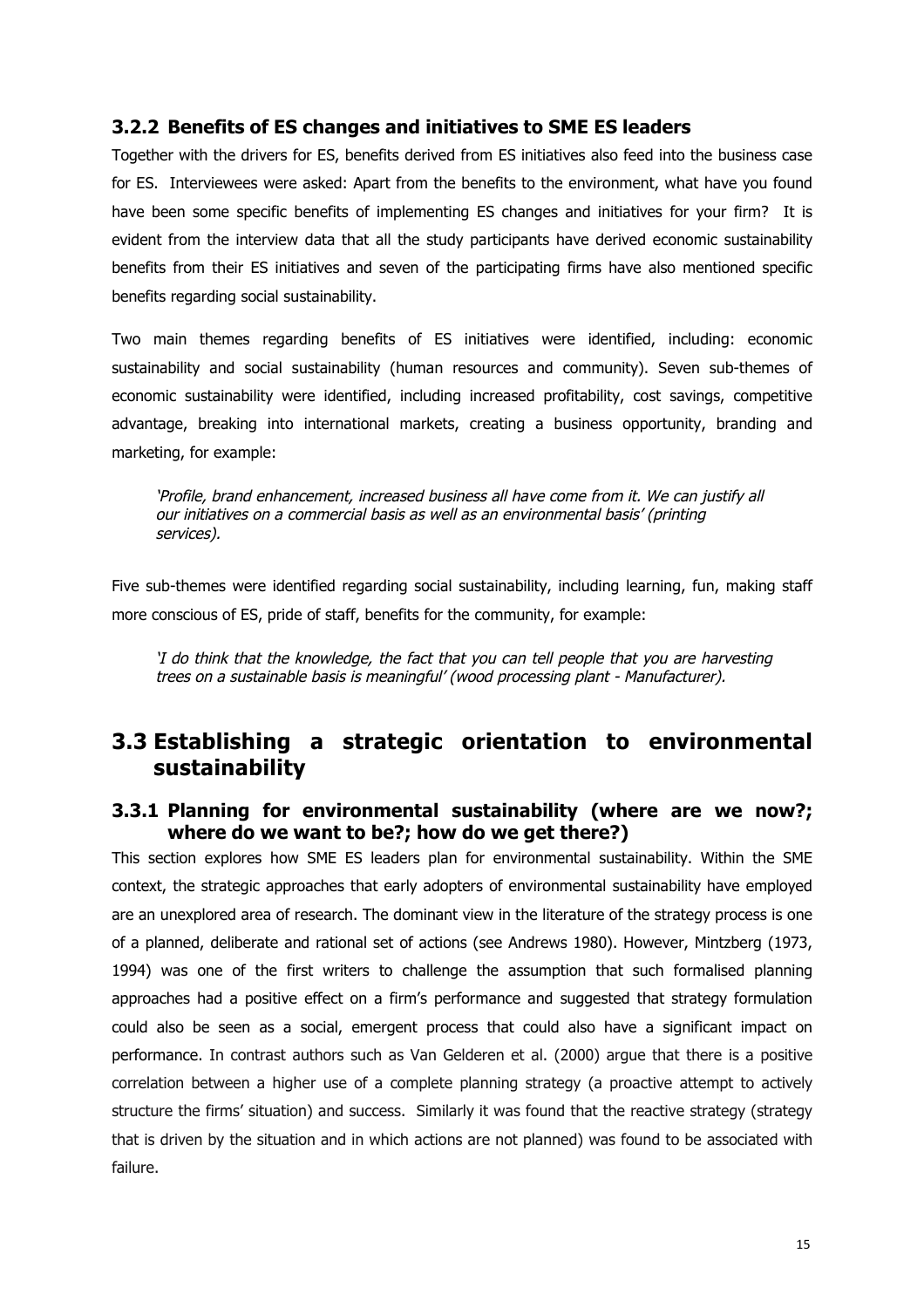Deliberate strategies are strategies where intentions that existed previously were realised (Mintzberg 1987). Gibcus and Kemp (2003) suggest that comparing intended strategy with realised strategy has helped to distinguish deliberate strategies (realised as intended by the planners) from emergent strategies (patterns or consistencies realised despite, or in the absence of, intentions). Therefore, deliberate and emergent strategies are independent of each other as intended strategies might go unrealised, while emergent strategies appear without preconception (Leitner 2007). Hence, Mintzberg's challenge has resulted in another view of the strategy development process with two orientations: the deliberate and planned approach on the one hand and the emergent social process on the other. The fundamental difference between deliberate and emergent strategy is that the former focuses on direction and control and getting desired things done while the latter is based on the notion of strategic learning and adaptive behaviour. Mintzberg 1990, cited in Hutter (2005: 1) argues that emergent strategy means, literally, 'unintended order'. Hutter (2005) points out that an emergent strategy can be likened to a pattern in a stream of decisions and actions, where the strategic relevance of the pattern is identified in retrospect. He further argues that emergent strategies are therefore intention-interpreted, not intention-driven.

The participants were asked: how do you plan for environmental sustainability? It is evident from the interview data that the most used strategic approach to planning by sustainability leaders is a deliberate approach. Eight of the twelve participants mainly used a deliberate approach to planning, for example:

I tend to write <sup>a</sup> huge business plan and we go back to it. We then take <sup>a</sup> small plan and update it quarterly and review results, including monthly and weekly meetings. I say 'Planning is everything, the plan is nothing'. Scenario planning is more relevant now. Then you need to bring it back down to <sup>a</sup> practical perspective with accountability (Developer, manufacturer and distributor of environmentally friendly coloured renders, paints and coating systems).

Three participants employ an emergent approach, for example:

There was nothing formal in it and initially it was finding better ways. I think it became more formalised when we became involved with ecoBiz where measuring was required (wholesale nursery).

Two firms employ a combination of both approaches, for example:

'It's quite informal, but we almost advertise it—it has crept into our 'about us'.. I think with small business it's easier to get on with it. I think it came up in staff meetings where staff want to get involved. We have used action plans provided by ecoBiz—which details the action item, details of the initiatives, impact on material, energy or water, person responsible and estimated completion date' (chartered accounting firm).

#### **3.3.2 Determining the participants in planning for environmental sustainability**

Participants were asked whether they include others in planning for sustainability. It is clear from the interview data that the CEOs are the main players in the strategic process (all firms), with the majority (seven firms) involving staff in planning for ES. The results were indicative of a trend in SMEs overall and in small and medium enterprises respectively, to mainly involve people in the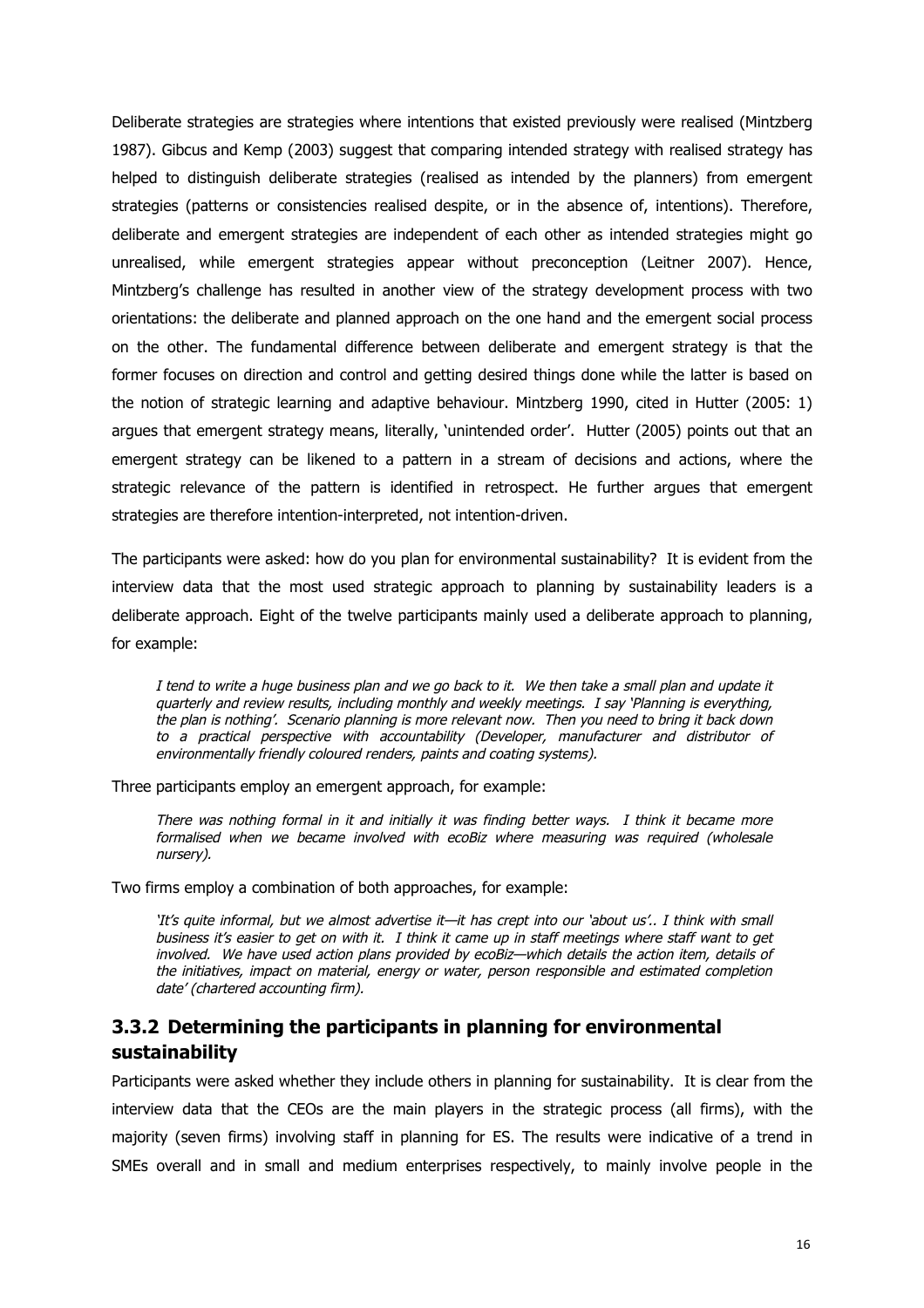strategic process who are within the boundaries of the organisation. The owner/CEO features as the main player in the strategic process, with some involvement of senior managers and staff in the firm. This scenario is in line with a deliberate approach to strategy-making (Wiesner 2009). A very low participation of external players was found, with only one firm indicating external involvement in planning through a consultant

### **3.3.3 Establishing a vision, mission or value statement for environmental sustainability**

Another key feature of the deliberate approach to strategy-making is the production of a vision statement and/or mission statement and/or statement of values (Barnes 2002). Together with a written plan, such statements could form the foundation for the structuring of an in-depth set of objectives for all functional areas of the business (Mintzberg 1994 in Barnes 2002). Our results indicate that, with the exception of three participating firms, the majority of participating firms have a written vision and/or mission statement and/or statement of values. It therefore appears that SME ES leaders do plan strategically in the sense of having written vision and mission statements supported by business level objectives.

Authors such as Richardson (1991, 1995); Georgellis, Joyce and Woods (2000); Beaver and Ross (2000) and Beaver (2004) argue that strategic awareness as a specific capability is significant to the shaping of the strategic posture of the organisation. In other words, strategic awareness capability of the SME manager is imperative to the growth and business success of the SME because the strategic awareness of the SME manager underlies the rational actions and choices of SME managers (Beaver 2004). Do SME ES leaders in this study have a strategic awareness regarding ES? Our results do indicate a strategic awareness of participant firms, indicating that they view a strategic plan as important to ES change in their firms. This strategic awareness is commensurate with the deliberate approach to ES strategy-making.

### **3.4 Utilising strategic change capabilities**

The aim of this section is to examine what strategic change capabilities participating SMEs have utilised in managing the process of ES change.

#### **3.4.1 Deciding on a change approach(es) for environmental sustainability**

Some experts refer to organisational transformation to designate a fundamental and radical reorientation in the way the organisation operates. Some of this change may be described as radical change which could be interpreted as actions that alter the very character of the organisation (Reger, Mullane, Gustafson and DeMarie 1994). This is change that results in a major make-over of the organisation and/or of its component systems. Radical change occurs infrequently in the life cycle of an organisation. However, when it does occur, this change is intense and all-encompassing. There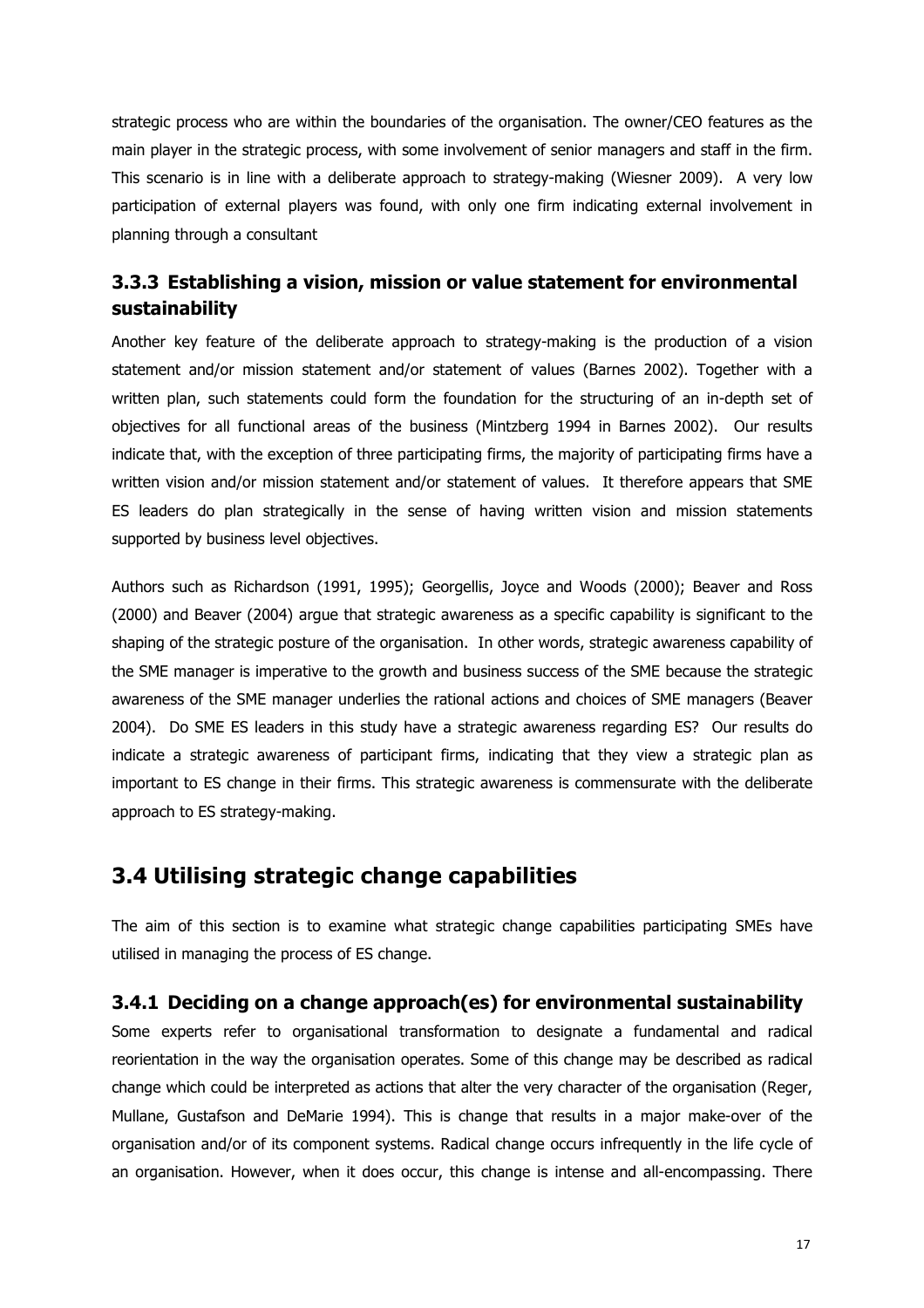may be times in an organisation's life when its survival depends on an ability to undergo successfully the rigours and demands of radical change. Radical change occurs when an industry's core assets and activities are both threatened with obsolescence, and knowledge and brand capital erodes along with the customer and supplier relationships. It is most commonly caused by the introduction of new technologies or regulations, or by changing consumer preferences (Wood, Zeffane, Fromholtz and Fitzgerald 2006).

Another and more common form of organisational change is incremental change (Walker, Armenakis and Bernerth 2007). This is change that occurs more frequently and less traumatically as part of an organisation's natural evolution. It is also often described as a step-by-step movement toward an organisational ideal. Management may attempt to fine-tune or adjust current operations to meet future goals. Typical changes of this type include new products, new technologies and new systems. Although the nature of the organisation remains relatively unaltered, incremental change builds on the existing ways of operating and seeks to enhance them or extend them in new directions. The ability to improve continually through incremental change is an important asset to organisations in today's demanding environments.

Participating managers were asked the following**:** In implementing these initiatives what approach or approaches to create a change towards sustainability have you used? The main aim with this question was to determine whether Queensland sustainability leaders employed radical change, incremental change or a combination in implementing ES initiatives.

What approach(es) have SMEs sustainability leaders used in the implementation of environmental initiatives? It is evident from the data that the approach most widely used in implementing ES initiatives is an incremental approach (8 references). Two firms used a radical approach and four firms used a combination of approaches.

It could be inferred from the interview data that the firms utilising a radical approach, at times, did so because they knew exactly where they wanted to go and the business had to change direction in relation to its core business. Reasons why firms used an incremental approach for some ES initiatives were the fact that the identification of changes was an evolving process; projects are usually novel in nature and the firm could not duplicate what other firms have done; some of the projects have been 'commonsense projects; the focus of efforts have been on small but doable; the journey is a continuous journey; there was learning involved; there has been an acknowledgement that people do not like change and they had to be shown what the advantage was for them and therefore it has been mapped systematically in a staged process like measurement; and looking for changes and carrying out those changes.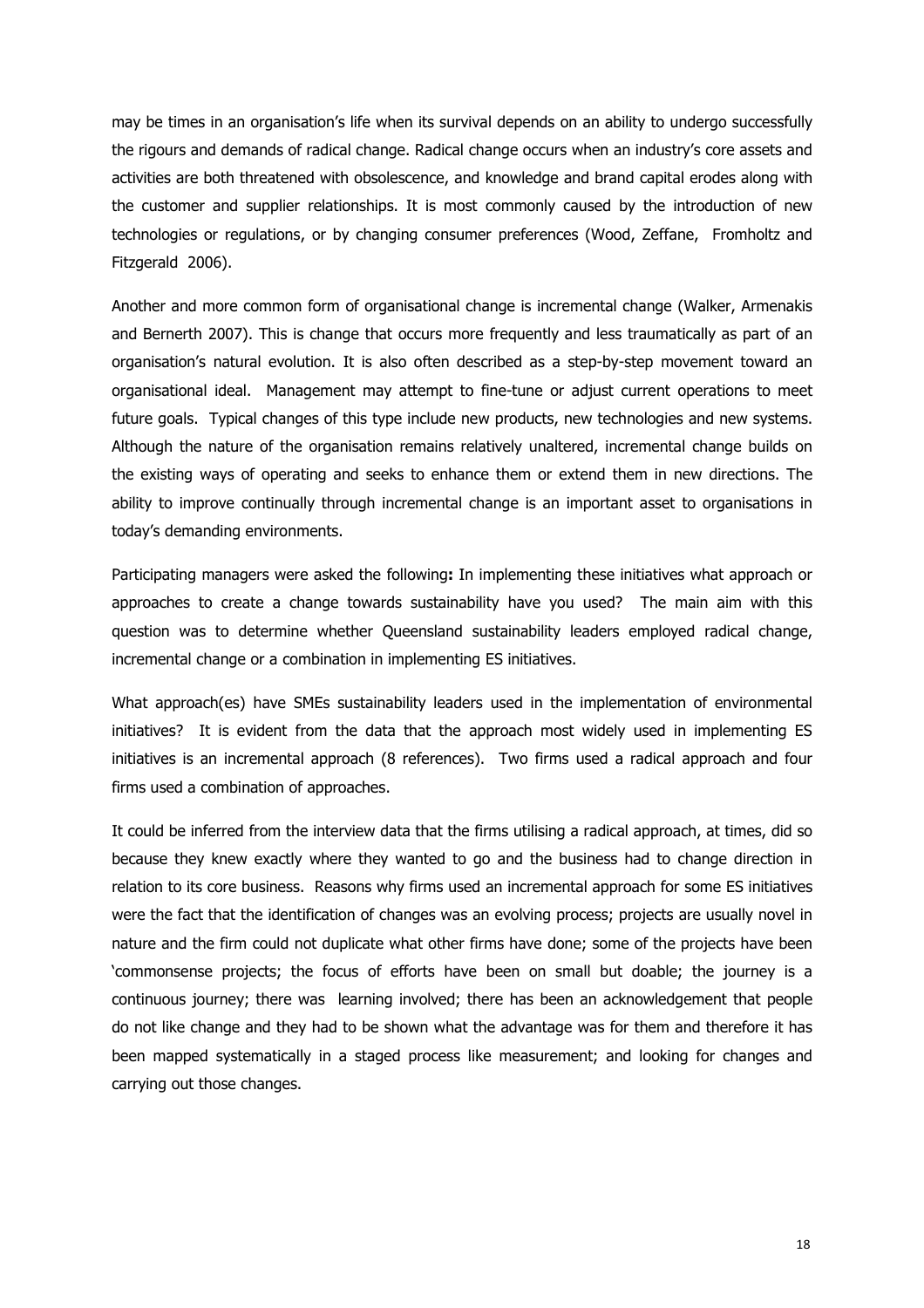#### **3.4.2 Deciding on the change management styles utilised in implementing ES change**

In asking the question: 'In implementing these initiatives what approach or approaches to create a change towards sustainability have you used?', the main aim was to determine whether Queensland sustainability leaders employed radical change, incremental change or a combination in implementing ES initiatives. However, a secondary aim was to determine what management styles SME managers employed in introducing ES initiatives.

There is no consensus in the literature regarding the extent to which organisational change objectives should be pursued or achieved through management initiative or through consultation. In other words, whether strategic thinking about organisational change should take place at the senior management level of the organisation (including the CEO and senior managers) or if employees from all organisational levels should be involved in strategic thinking about organisational change.

Drawing from conventional literature, creating the long-term direction for the organisation in relation to organisational change (strategic thinking about change) is viewed as the responsibility of the strategic decision makers and the senior managers in an organisation (De Wit et al. 2005; Johnson, Scholes and Whittington 2005). These managers need to ensure that an organisational change strategy is created that will ensure sustainable competitive advantage for the organisation. Contrary to this perspective, literature on change management suggests that the organisation should ideally involve employees from all levels in the change process and strategic thinking at multiple organisational levels is proposed as essential in creating and sustaining competitive advantage (DiVanna & Austin 2005; Hanford 1995; O'Shannassy, 2003).

Key words in the glossary of this newly emerging organisational model include novelty, quality, flexibility, adaptability, speed, and experimentation. In view of these requirements, the traditional organisational structure, with its hierarchical, top-down approach, centralised control and historically entrenched values of stability and security, is seen to be an outdated concept. The momentum is rather towards flatter, more `flexible and agile organisational forms' (Bahrami, 1992, p. 33). In these organisational forms the boundaries are 'fluid and permeable' (Useem & Kochan 1992; Kanter, Stein and Jick 1992). It is argued that these changes have triggered a radical shift in the role of senior managers from the traditional authoritarian, command and control style to a more open, participative management style. There is a new emphasis on cooperation, collaboration and communication and, therefore, SME managers need to develop a completely different range of leadership skills. Traditionally, SME managers focused on the technical or operational dimensions of management, however, if SME managers are to be effective leaders in an environment of change, a second, interpersonal dimension becomes critical (Goleman 1998; Javidan 1995).

It is clear from the interview data that the majority of participating firms utilised a combination of top-down and participative management styles in the implementation of ES change. Four firms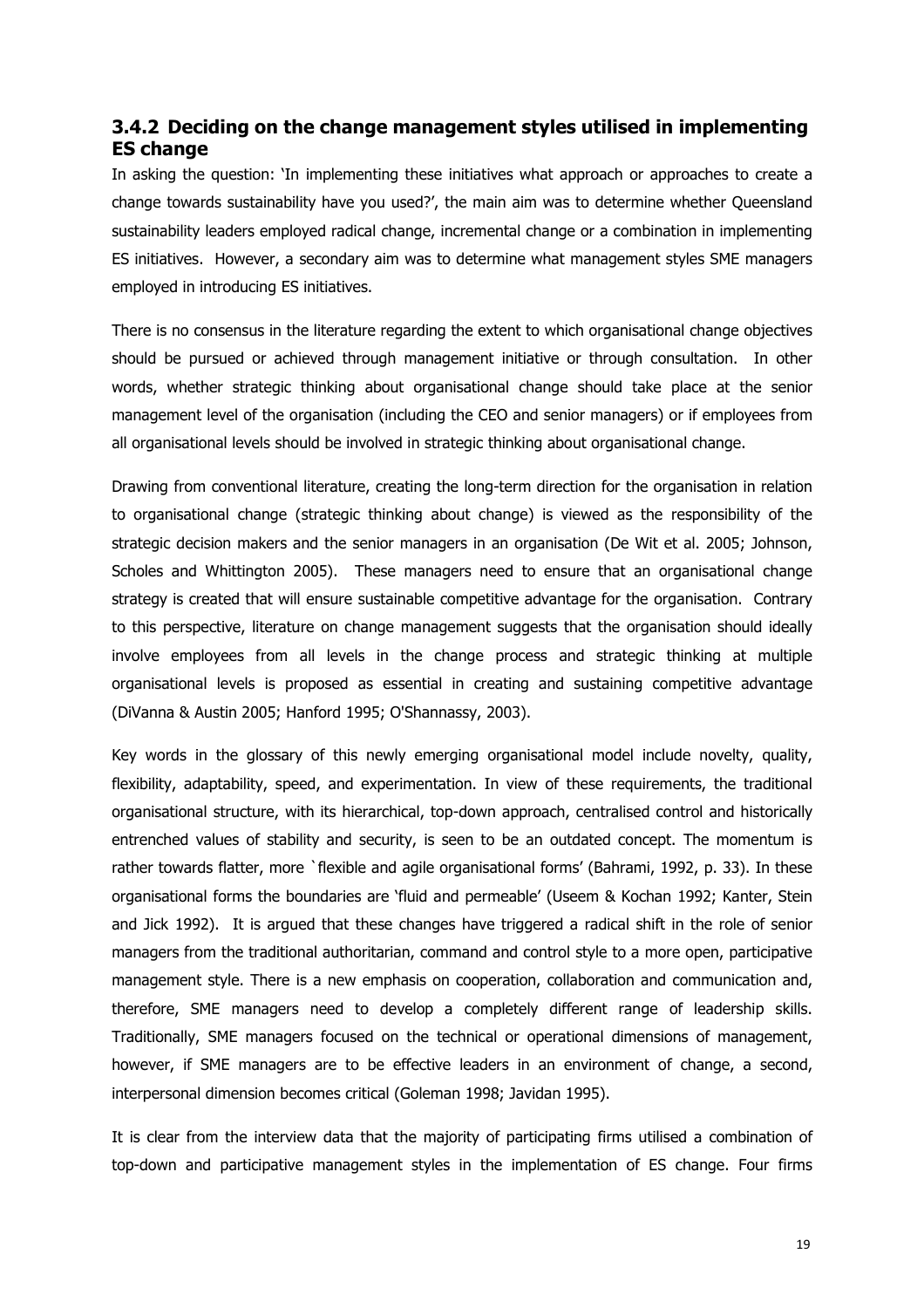employed a predominantly top-down approach and eight firms used a combination of top-down and participation in implementing ES changes, for example:

'We include people in decision-making (23 out of 65 staff included), we do strategic workshops with all people in management roles or next in line. It has to business wide to get buy-in. We have <sup>a</sup> picture of where we want to go, what the direction is & allowing people to see it in action & stating why we need to do things, reasons & rational' (wastewater systems supplier).

You have to single minded & hard headed about what you want to do but you need <sup>a</sup> good team to support you. I think mostly change is brought about by crisis. Hunter Lovens has <sup>a</sup> saying is 'That the only thing that likes change is <sup>a</sup> wet baby'. I don't think this is necessarily true, 'people don't like to be changed but they don't mind change so much as long as they are part of it and can see an advantage'. The best way is to have <sup>a</sup> way of mapping the process & simulated games & stories (developer, manufacturer and distributor of environmentally friendly coloured renders, paints and coating systems).

### **3.5 Developing an ES Culture through creating conditions that motivate desired ES behaviour**

Although numerous factors are beyond the control of SME managers, the strategic choices of the owner-manager and the choice of employing particular change management practices in the organisation are within the control of the owner-manager. Furthermore, in contrast with the situation in large organisations, the SME owner-manager has much greater control over the development and utilisation of eco-efficient strategies. According to Howard (1997), nine out of ten times the ownermanager will be working in the business, compared to just 35% of larger organisations. Furthermore, SMEs are less likely to be unionised, as evident from the results of the 1995 Australian workplace industrial relations survey. Only 17% of workers in small businesses were unionised, compared to 74% in large organisations (Morehead, Steel, Alexander, Stephen & Duffin 1997). This allows SME owner-managers a greater degree of managerial prerogative in relation to the implementation of ES practices than in larger organisations.

Furthermore, in SMEs, the values and norms of the business owner(s) determine the culture of the organisation to a much greater extent than in large organisations. Organisational culture could be defined as the underlying set of key values, beliefs, understandings and norms shared by an organisation's workforce (Lewis 2001), or within the context of sustainability it could be defined as: 'The process whereby the corporation and its individual members embrace a concern for the natural environment in such a way that it becomes an integral component of the organisation's core values. This goes beyond minimum legislative compliance and prescriptions and involves all levels of the corporate structure. It requires that the SME seeks, through the attitudes and behaviours of its employees, constantly and continuously to minimise the negative impact on the environment of all its activities, while making sure the required monitoring and funding are in place to achieve organisational objectives (including environmental objectives) (Keogh & Polonsky 1998). The implication of this definition is a need for a change in the core values of the organisation, or what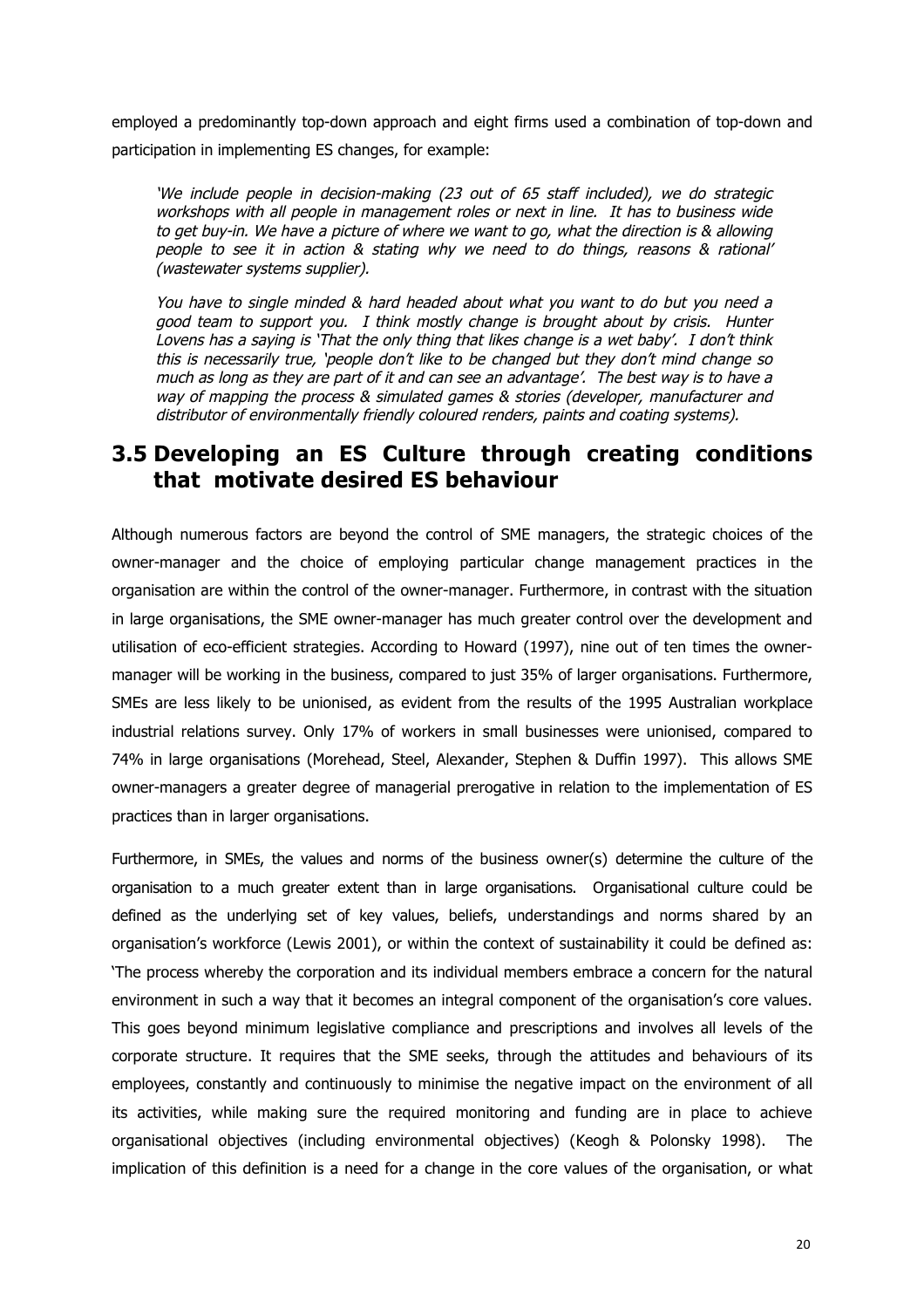Schein (1992) refers to as basic underlying assumptions. It is important that SME managers understand these concepts because it will greatly enhance their ability to develop and manage sustainability programs which have the potential to engage the rest of the organisation at every level.

These underlying values relate to ethical behaviour, commitment to efficiency, or to colleagues, customers or other stakeholders. These values and norms may influence not only the goal of the enterprise, but also the strategy on how to obtain that goal (Kotey & Meredith, 1997). The organisational culture will not only be shaped by the owner's values, norms and goals, but also by the way in which the SME owner/manager communicates sustainability issues to their employees (Marlow & Patton 1993).

Culture is a very important but less tangible condition for success (Stone 2006). Baumgartner and Zielowski (2001) has expressed the view that the challenge of environmental sustainability is profoundly cultural and that there are numerous cultural (and economic) obstacles to the rapid adoption of ES. Therefore, the success of any program requires the consideration of both technical and cultural aspects in the management of the sustainability change process. This section focuses on the latter. The goal of developing an ES culture is to make sustainability part of the way firms 'live and breathe'. The objective is to 'develop a culture where strategic thinking and continuous improvement is internalised so that quality, efficiency and innovation become business as usual' (EcoBiz 2010). This section focuses on the ways in which participant firms achieve this. We asked interview participants how they go about developing an ES culture. We also asked follow-up questions regarding how they gain support for ES change, how they communicate the ES change message, and whether they experienced any resistance from staff and how they have overcome any resistance.

#### **3.5.1 Creating a shared vision and communicating the future direction**

Although we did not specifically asked how interviewees create a shared vision and how they communicate this vision, the first overall theme emerging from the interview data was creating a shared vision and personally communicating the future direction in developing an ES culture and gaining commitment throughout the organisation. It is important to obtain agreement about the content of the vision—the actual direction and outcomes of the eco-change—crafting the vision in words that capture compelling possibilities for what the ES change will produce; and ensuring the entire organisation understands the vision and commits to making it work. Research has shown that if ES leaders develop the content and wording themselves, collective commitment will tend to take much longer. Furthermore, it is essential to communicate the vision for change clearly. Several main themes emerged regarding how the participant firms have created a shared vision and communicated this vision, including: people wanted to be involved; obtaining staff contribution to overall target and breaking down areas of responsibility; communication; making the vision clear; allowing people to see it in action and stating why they need to do things, proving reasons and rationale; productivity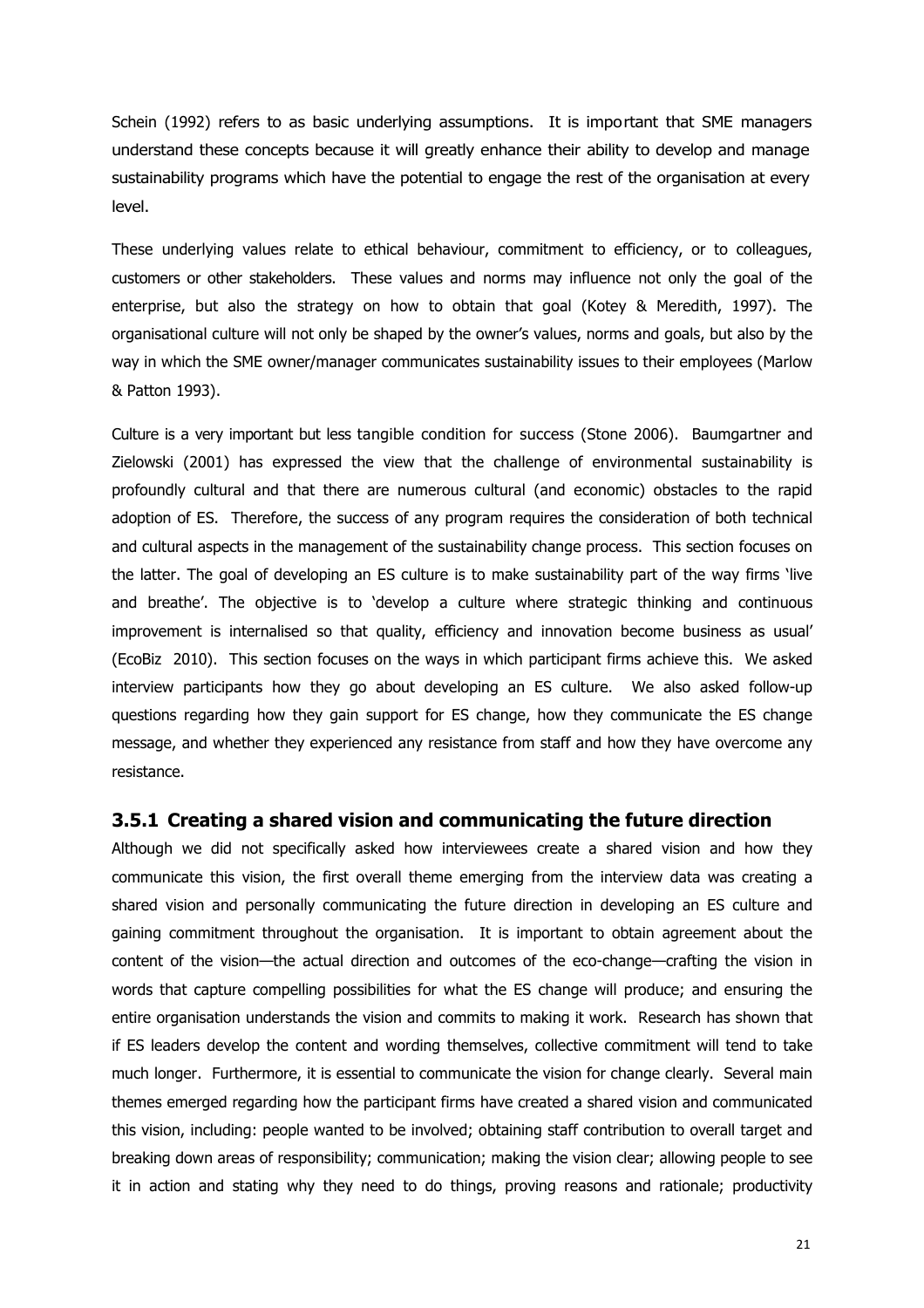measures; training; sustainability coach engaging staff; making it fun; team work; removing fear; and valuing staff. These approaches are in line with Jackson's (1997) and Hamel and Prahalad's (1994) view that clear and honest answers need to be provided to the what, why, and how questions. They argue that not only must the vision and goals be 'emotionally compelling' to all stakeholders, but they must also clearly understand how they will contribute to achieving that goal. An example of this approach in the interviews is:

'We created <sup>a</sup> set of values of which one was environmental responsibility & people have joined the company with that in mind & are passionate about that. Communication is important and having <sup>a</sup> picture of where we want to go, what the direction is and allowing people to see it in action and stating why we need to do things, reasons and rational' (wastewater systems supplier).

Interestingly, one firm incorporated ES in the staff's enterprise agreements, whereas in direct contrast another believes in removing all incentives schemes, putting up standard work procedures, and removing targets.

#### **3.5.2 Gaining support for ES initiatives**

We specifically asked interviewees how they gain support for ES change. SME ES leaders engage staff in a number of ways. The positive benefits of employee participation and engagement have been clearly highlighted by the majority of interviewees—giving employees a say in the introduction of new ES change initiatives so that they do not see themselves as merely 'victims' in a never-ending barrage of reactive management and externally driven change initiatives and management fads. The following themes emerged from the data: facilitating rewards, recognition, feedback and communication, actions to engage and motivate staff, the provision of training and staff development activities and utilising teams. For example:

When staff perceive it as <sup>a</sup> cost saving exercise and not fun it can have an impact, which is why I think it is better to get staff involved in activities (chartered accounting firm):

It was necessary to get staff onboard with that. We did talk to staff about the change process. Every 2 weeks we have meetings with staff. I keep in communication all the time to make sure that staff feel valued, etc. I think it is about getting them involved in what the company is trying to do & let them know that their input is valuable. It is about communicating with them & asking what they think and letting them know they are valued & genuinely wanting to know what they think (Fish breeders) .

#### **3.5.3 Communicating the ES change message**

The previous section highlighted the importance of communication in gaining support for ES initiatives. This section expands this discussion by focusing on the specific communication strategies used by SME ES leaders.

It is clear from the data that SME ES leaders use a mix of informal and formal communication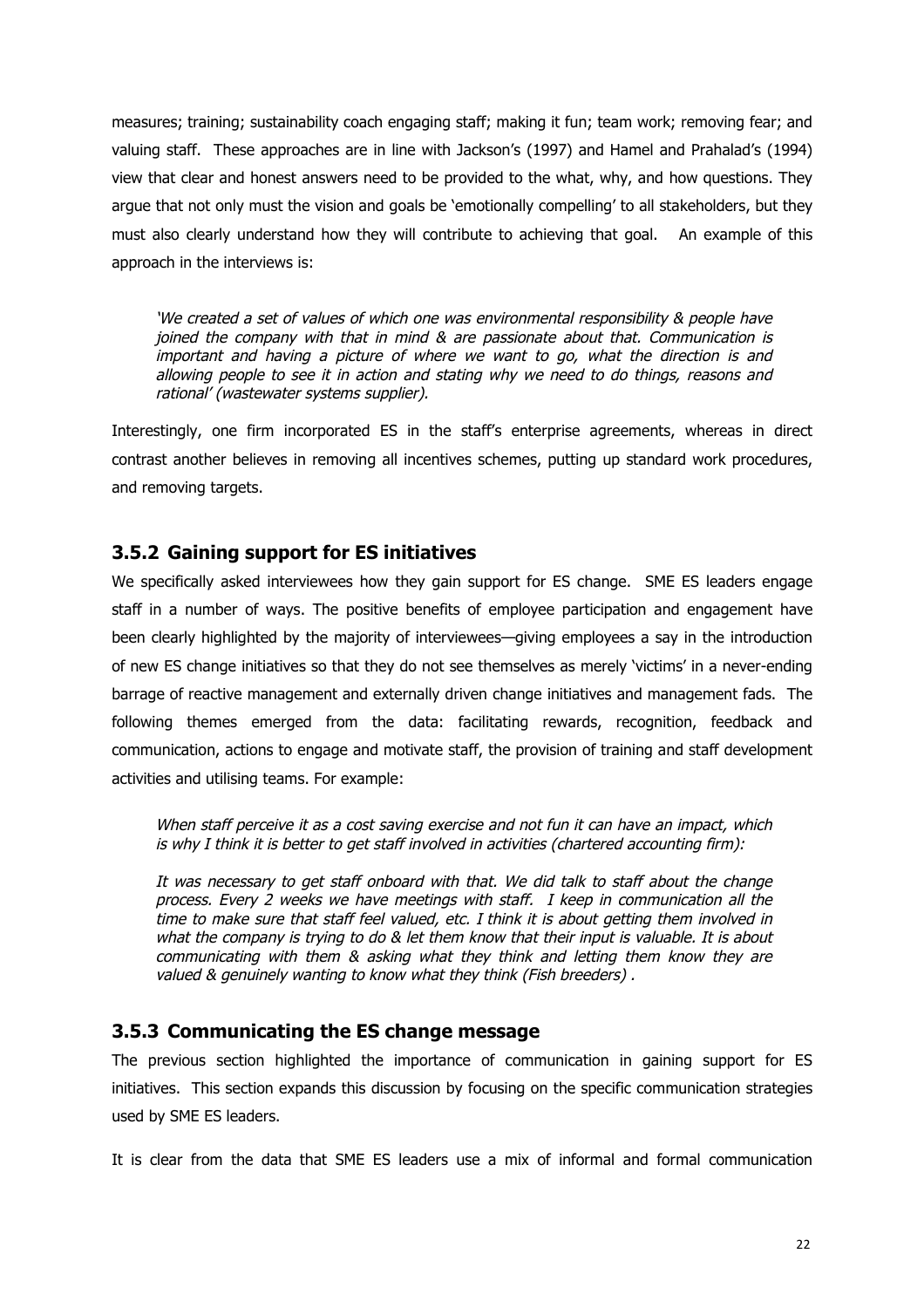strategies. This ranged from informal communication including face-to-face communication by simply talking to directly to staff to more formal types of communication strategies such as meetings, new letters, training, action plans, notice boards and signs. Committees and electronic communication proved to be a less popular strategy. One firm makes a specific attempt to target specific generations by using various types of communication and a couple of interviewees commented on implementing specific strategies to communicate with their clients/customers. For example:

We try to keep it simple for our consumers with something like <sup>a</sup> display, ie bucket display—standard washing machine 23 red buckets & front loader—5 buckets of green. Verbal communication with repetition of what we are trying to do (retail electrical goods store).

#### **3.5.4 Embedding an ES Culture in the firm**

We did not ask specific questions about how participating firms embed ES in the culture of the firm, however, specific evidence regarding this issue emerged from the interview data. Culture is structured into three levels representing the different levels of cultural evidence (Schein 1992). These levels range from the very tangible manifestations to the deeply embedded, unconscious basic assumptions. These levels are artefacts, espoused values and basic assumptions.

Artefacts including visible, hearable and perceptible phenomena are at the surface of an organisation (Stone 2006). Examples for these are products, architecture, documentation, language, technology employed, myths and stories about the company, rituals and ceremonies. This level of culture is easy to observe, but very difficult to decode because the sense of artefacts can be found in deeper levels of culture only (Stone 2006). Within the context of environmental sustainability, examples of some technical and strategic artefacts already discussed in this report include, for example: environmental initiatives, product and service design on the basis of ecology and efficiency criteria, ecological assessment, investment for plant improvement, analysis and optimisation of material flow and processes, and process improvement.

Espoused values are when successful actions and behaviours of individuals in the organisation become benchmarks for other members. Such actions and behaviours turn into organisationally shared values. Gradually, these values are transformed into non-discussable assumptions supported by articulated sets of beliefs, norms and operational rules of behaviour. Values at this conscious level help to interpret the level of artefacts. Organisational values arise and have a certain historic development and are difficult to change or prescribe (Stone 2006). Espoused values are described as the 'strategies, goals and philosophies' that are presented as the values of the organisation. They differ from 'basic assumptions' because they are not considered to have been validated by shared experiences of success (Schein 1992). Within the context of environmental sustainability, example themes of espoused values of a technical and strategic nature which have been outlined earlier in the report include: environmental and sustainable thinking, and responsibility of personnel. It also entails the expression of the 'meaning of ES in a particular organisation, for example 'more with less'. Basic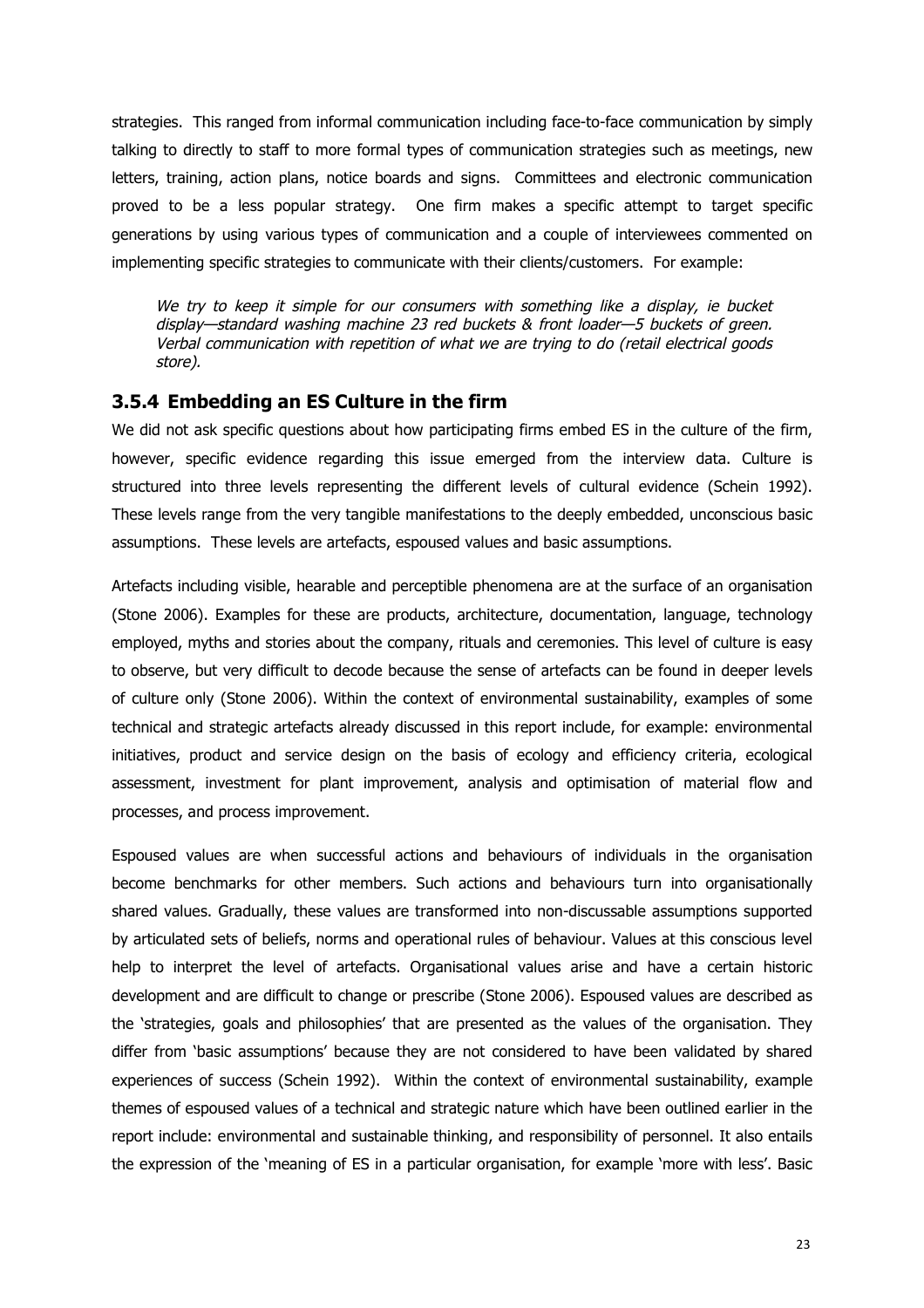assumptions are self evident in an organisation in which little variation within a cultural unit is found. Basic assumptions are implicit; they guide individual behaviour and inform group members how to perceive, think and feel about things. This level is the most difficult one to change. Since the human mind needs cognitive stability, any challenge to, or questioning of, a basic assumption will release fear and defensiveness. In this sense, the shared basic assumptions that make up the culture of a group can be thought of at both the individual and group level as psychological cognitive defence mechanisms that permit the group to continue to function. Stone (2006) argues that recognising this connection is important when one thinks about changing aspects of a group's culture, for it is no easier to do that than to change an individual's pattern of defence mechanisms. Within the context of environmental sustainability examples of themes of basic assumptions reflected in technical and strategic issues which have been outlined in the report earlier include: technologically based improvements are sufficient to reach ES goals; ES goals can be reached autonomously within a single company; technologically based improvements are sufficient to reach ES aims, recognition of a company as a complex system, sustainable improvements, holistic approaches; realisation that ES requires networks and partnerships.

Another way in which some of the ES leaders have created an ES culture is to embed ES in mainstream management activities (Altham 2003).

The data provided some further examples of cultural evidence themes found in the participating firms regarding artefacts, espoused values, basic assumptions and embedding ES in mainstream management activities which are of a less technical and strategic nature, but that are instrumental in creating an ES culture in the participating firms. Themes in relation to artefacts include: taking the message to the wider community, displaying awards, incorporating ES in enterprise agreements, engaging staff in the monitoring of ES and sharing the firm's public recognition for ES with staff and their partners.

Themes regarding espoused values and basic assumptions include: staff sensing a feeling of pride, constant improvement and meeting targets, embedding the 'meaning of ES in the firm's culture, external benchmarking, a commitment by staff and creating a culture of 'this is just how we do things around here'.

Ways of embedding culture into the mainstream management activities include actions such as: including ES in enterprise agreements and training to keep staff motivated, for example:

We have training sessions in the morning before work so that the staff can be trained to be able to educate the consumer, i.e. our current focus is standby power. Our external champion has links with the eco-champion and myself and we have developed the SERB guide (sustainable electrical retailers induction business). So our induction guide now has all the Good Guys usual cultural, functional ideals which are all linked to sustainability actions. We have training sessions in the morning before work so that the staff can be trained to be able to educate the consumer, i.e. our current focus is standby power (Retail electrical goods store).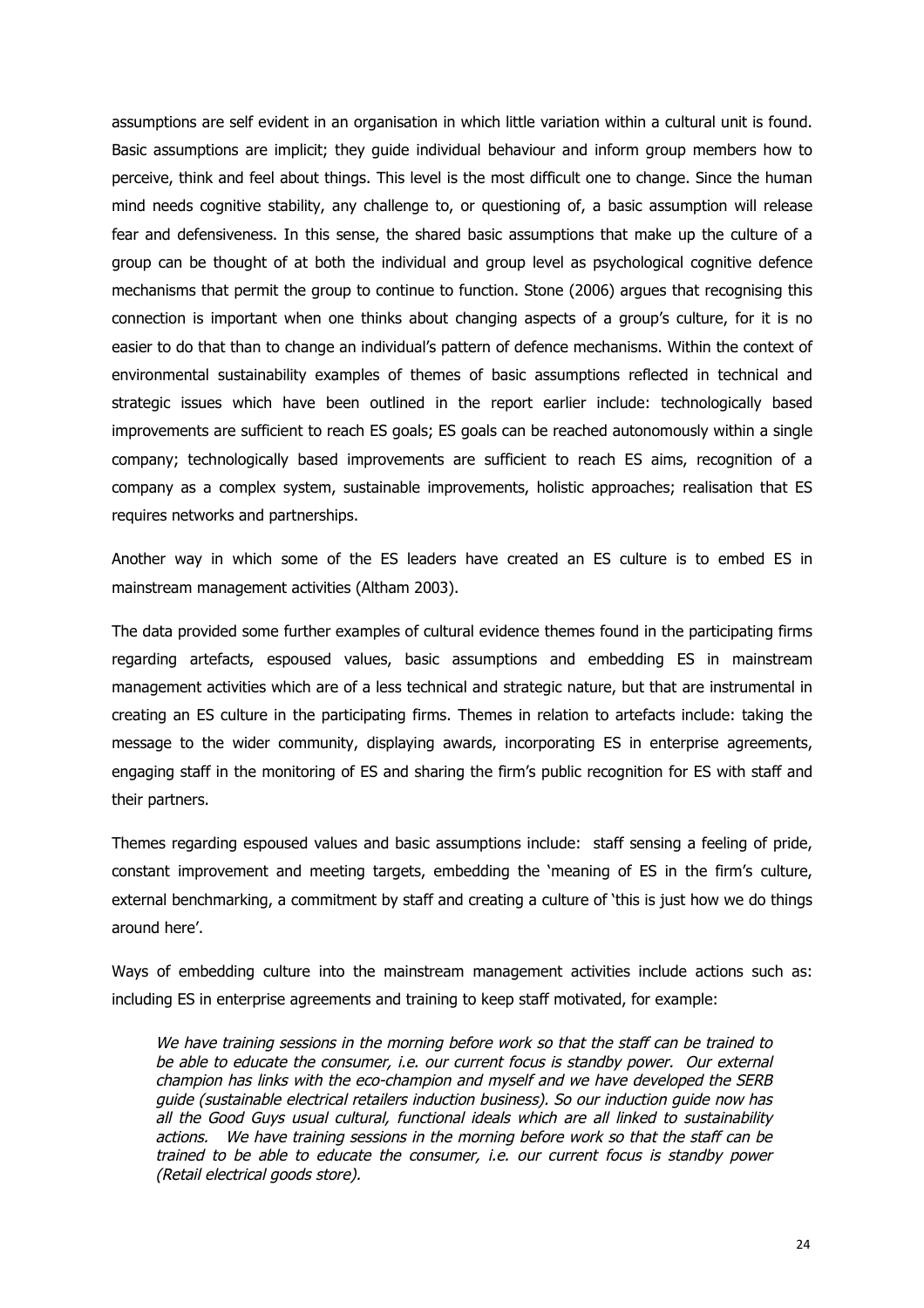The key thing is that we have put <sup>a</sup> lot of our staff through training. All of our staff have trade level which is <sup>a</sup> certificate 3 (Apprenticeship). Seven of our staff have gone on to do <sup>a</sup> Certificate 4 in Lean Manufacturing which came out of Japan, which is about taking the waste out of the manufacturing process. It was designed for efficiency but the great benefit is that any reduction on waste is not only good economically but also environmentally. "No one benefits out of waste, not the consumer, not the manufacturer or the environment". Three of the staff are going onto do <sup>a</sup> Diploma this year. We believe that training our staff so they can progress and develop within our operation is perhaps the best investment we can make into the future sustainability of the business (Printing services).

Other themes identified are rewards which range from ad hoc in nature to bonuses. A small number of firms also integrate ES to some extent into performance reviews, however, one firm is opposed to individual performance reviews, since reviewing the system and teamwork are seen to be more important.

#### **3.5.5 Identifying and addressing resistance**

The need of top management to take decisive action in identifying and addressing resistance in effectively managing change is emphasised by numerous authors (Graetz 2000; Jackson 1997; Useem & Kochan 1992; Kotter 1995; Kanter et al. 1992). Management and teams involved in ES implementation should be encouraged to identify barriers and consideration should be given to the skills necessary to effectively undertake these exercises, and what contingency plans will be followed if these solutions are not working. Furthermore, potential sources of resistance or how they should be overcome should also be identified. Stone (2006) found that the majority of difficulties encountered in ES programs were organisational in nature and that staff were ill-prepared to deal with problems that occurred.

We examined whether SME managers have experienced resistance in implementing ES change and, if yes, how they have dealt with this resistance. Interviewees were asked: 'Have you experienced resistance in implementing ES change and, if yes, how have you dealt with this resistance?'. Half of the interviewees indicated they did not experience any resistance to ES change, one indicated staff did not care and the remainder of firms have experienced some degree of resistance at different stages. This finding supports the notion by Newton and Harte (1997) who argue that over-optimism is prevalent in much of the literature on environmental management in business. They believe that it is misleading to suggest that programme components such as policy, audits and management systems can easily be developed and implemented. They believe that such prescriptions for change in organisations rely heavily on the assumption that 'organisations will voluntarily become greener'. It is, therefore, essential to take steps to address resistance before it becomes destructive. Themes that emerged from the data as to how participating firms deal with resistance to ES, include: perseverance, demonstrating the benefit for the business and community, backing staff recommendation up with financial resources, using the problem as part of the solution, informing and explaining the need for change to staff, and selecting the right people. Training has also been offered as a suggestion for overcoming resistance, for example: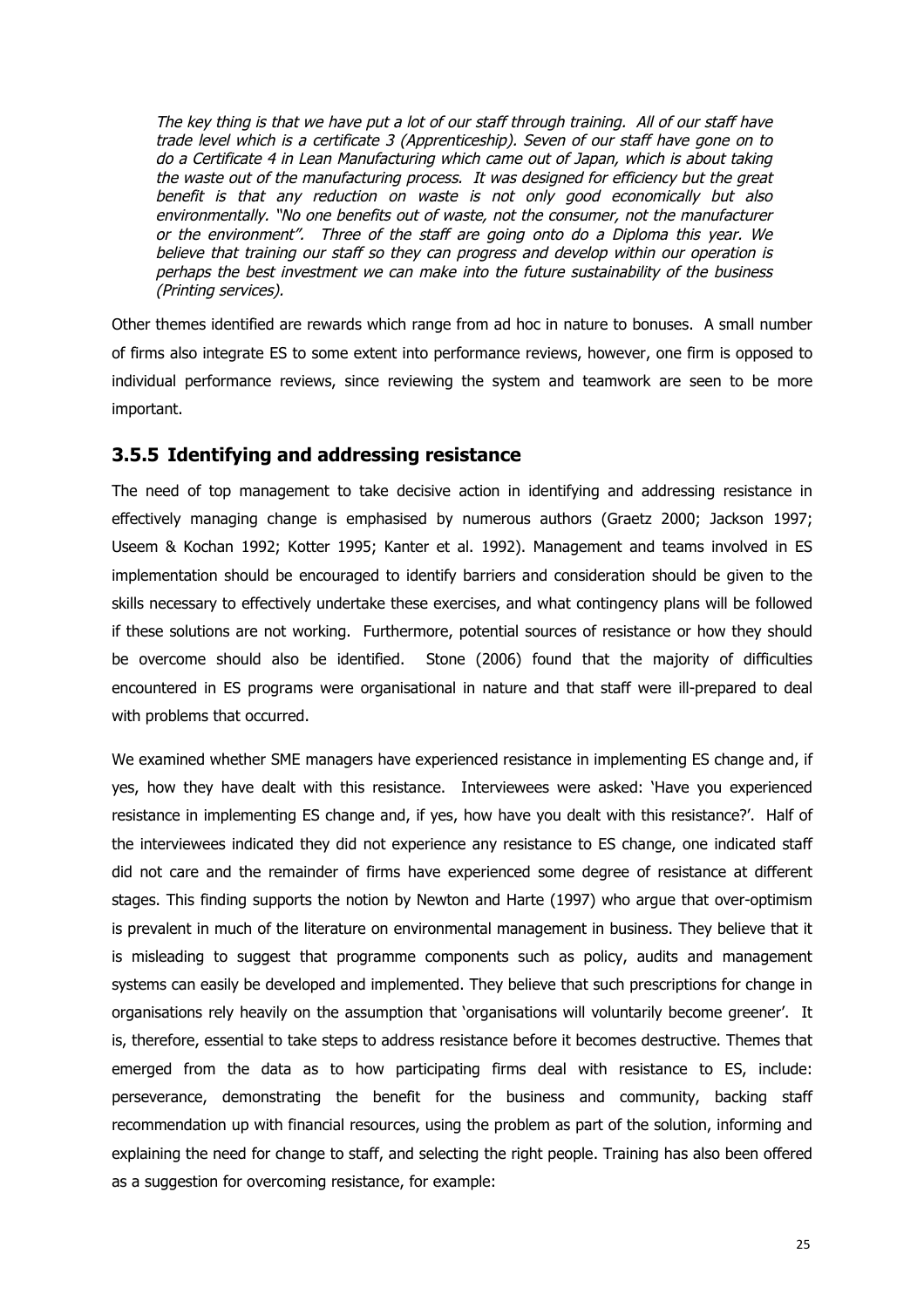'Participating in the ecoBiz initiative & Lean Manufacturing training, as well as organisational culture. The way we have done it is that our staff are engaged by the training & it keeps them involved' (printing services).

### **3.6 Implementing ES change**

#### **3.6.1 Establishing a baseline position**

This study did not explore the extent to which participating firms have compliance management systems in place, however, since the majority of firms are also ecoBiz partners, the majority of firms would have had to address this issue before embarking on further ES change. Prior to implementing ES changes, SMEs would have had to establish their baseline position through measuring and benchmarking of water, energy, raw materials, waste, carbon and emissions intensity of their products and services. Since the majority of firms have participated in the ecoBiz program, they had to conduct a site survey.

#### **3.6.2 Deciding on measurement**

It is clear from the data that measuring ES outcomes is an essential component in successfully implementing ES change. The types of measurements in participating firms range from sophisticated measurements of financial measurement, such as annual savings, payback to company, and projected measurements such as environmental dividends, in the form of energy savings, greenhouse gas emissions reductions and waste reduction, to quite basic measurements such as savings on power bills and an absence of comprehensive record-keeping. All firms agreed that measurement is important in tracking ES progress, however, one firm specifically expressed the view that they need assistance with measurement aspects.

#### **3.6.3 Implementing environmental activities in the firm**

Interviewees were asked the following: 'You have implemented certain environmental sustainability initiatives. Please tell us more about these initiatives'. Apart from the interview data, information about ES initiatives has also been sourced from secondary data such as firm documentation. The participant firms have identified and implemented a range of ES initiatives and changes, ranging from realising efficiency gains to implementing systems, technologies and processes to reduce water, energy, raw materials, waste, carbon and emissions intensity of their products and services. More specifically, sixteen broad themes regarding specific ES changes and initiatives were identified, including: technology modification (changes in the production equipment, product modifications, recycling, better use of water, process changes, systems changes, changes in procedures, changes in production process, sustainability training, energy efficiency, use of external consultant, changes in supply chain, waste minimisation, sustainability community initiatives, minimising chemicals, and introducing measurement. It is evident from the data that the majority of firms are following a holistic approach to ES change since they are focusing on a range of types of ES changes.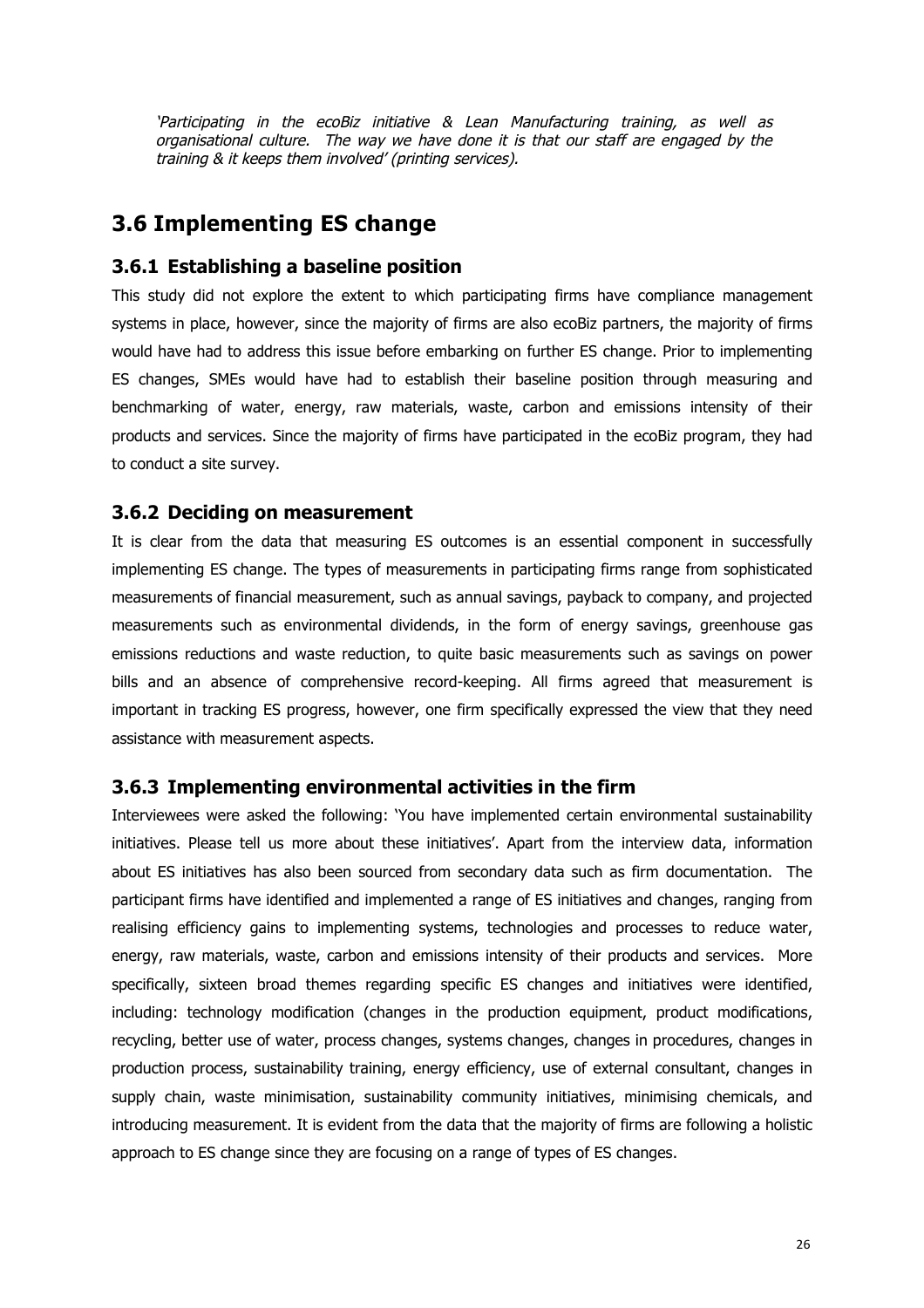Since the main focus of this study is 'managing' ES, a full identification, analysis and detailed discussion of the sustainability changes and initiatives within the participating firms and issues such as performance reporting, community consulting processes, TBL accounting and reporting systems and by-product exchange programs, fall beyond the scope of this study.

The following example provides the reader with a better idea of the types of changes and measurements in one participant firm (accounting firm). Other examples of initiatives and measurements in other participant firms across a range of industries can be found in Appendix 1.

### **3.7 Identifying and overcoming barriers to environmental sustainability change**

Sustainability initiatives require human resources, material and financial resources, however, limited resources are a reality for the majority of SMEs. This limitation places a major restriction on a SMEs' ability to direct appropriate resources to eco-efficiency innovation and effective change efforts. Within this context, SMEs are often forced to direct their resources to the achievement of short-term goals with the exclusion of more proactive approaches to changing their organisation for growth and prosperity. Smaller firms also find it more difficult to come up with the required investment for ES implementation, however when they do, the potential improvements could be significant to the future success of business (Tinsley & Pillay 2006).

Numerous benefits have been highlighted earlier in this report, however, while these benefits are significant to SMEs, they could find that the barriers to implementing ES hamper their efforts in implementing ES initiatives. Some of the barriers identified by Hillary (2004), such as lack of assistance, underestimating resource requirements and additional demands on existing staff to the detriment of the business, often stop implementation at the first stage within SMEs, so that no proper attempt to implement ES is ever made.

We asked interviewee participants: What barriers have you experienced in your firm's change to environmental sustainability and how have you overcome these barriers? One of the main barriers identified by the participating firms is the government. Themes relating to this aspect include issues such as the cost of doing business domestically and the government favouring imports, lack of understanding from government regarding the needs of SMS, reinventing the wheel, lack of assistance and support, major constraints placed on SMEs by government regarding laws and regulations and compliance issues, lack of movement from government on the sustainable supplier procurement policy, lack of coordination in government departments, lack of expertise regarding particular business issues and difficulty in finding the right person to deal with. One particular government department that has received very positive comments is ecoBiz. It should be noted that all participants involved with the ecoBiz program have spoken very highly of ecoBiz and their staff.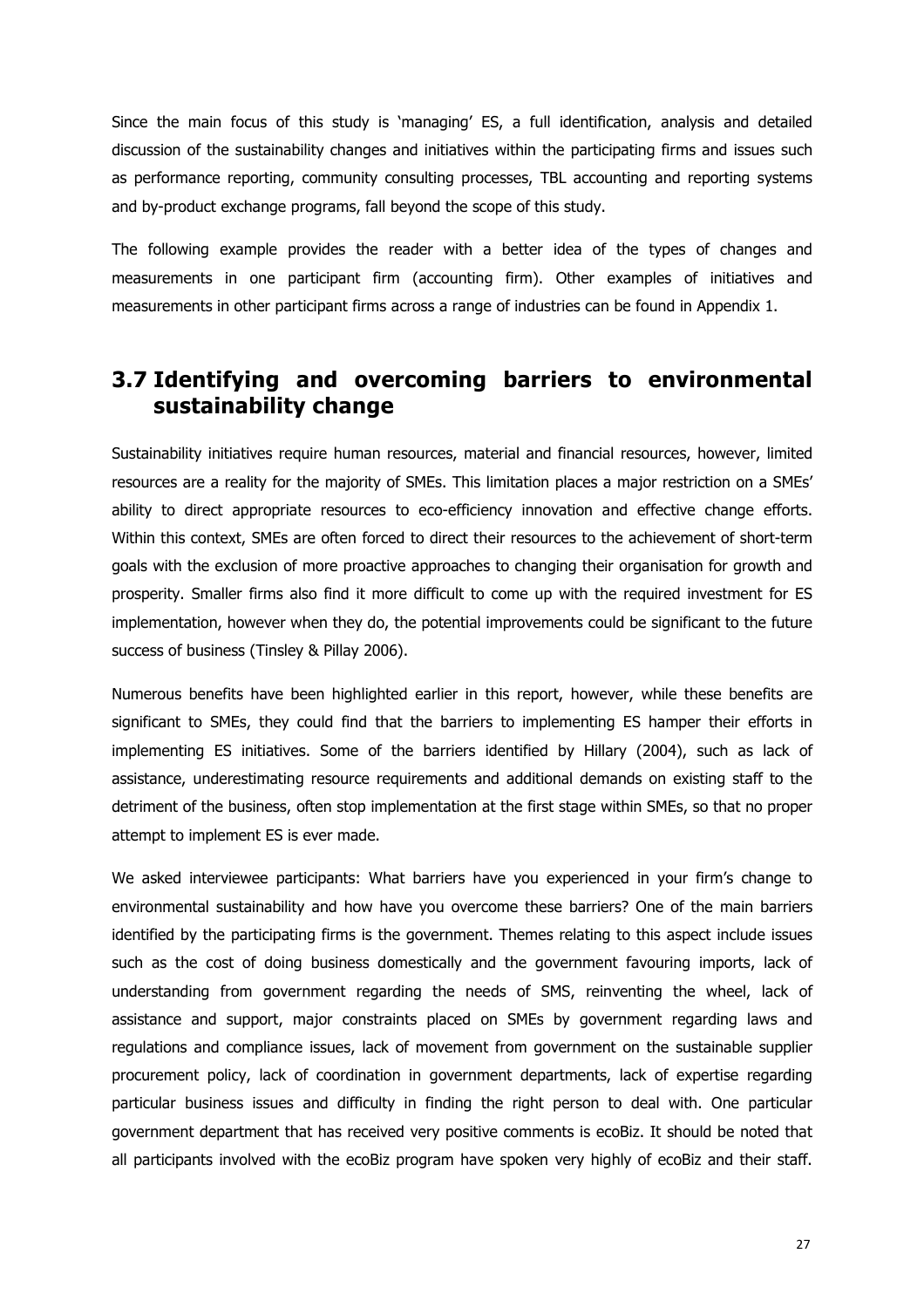The only barrier identified specifically regarding ecoBiz is a suggestion by one interviewee that followup once the SME has become an ecoBiz partner would be very beneficial. Other barriers identified by interviewees include: a lack of interest and support by the council; a lack of involvement in ES by other major companies that have a major impact on the environment which lead to staff in SMEs becoming cynical about their own perceived efforts regarding ES; compliance for compliance sake since it becomes a very time consuming administrative exercise; lack of understanding of certain industries such as the aquamarine industry, and lack of follow-up by potential suppliers; financial barriers such as lack of funding and the cost of implementing ES initiatives; lack of time to invest in ES; finding out about rebates takes time; differences regarding how individuals think about sustainability; and a lack of interest from landlords owing to the cost of ES initiatives which may impact on them.

Interviewees offered the following suggestions in overcoming barriers: getting involved with ecoBiz; a reconsideration of what the business does, taking on board outside suggestions and changing behaviour; a greater degree of follow up by ecoBiz; following-up on environmental grants; a national code with more unity and a common position would be useful; better coordination between government and local councils—for example when receiving funding from government, but not being allowed to implement the product as a result of the local council; a 'one stop shop' for finding information about ES issues; seminars and conferences where SME managers can meet with government decision-makers, collaboration with local council, other business people and networks to try and overcome financial barriers; trying to stay ahead; getting involved with ES award systems after successfully employing ES initiatives; a massive re-education program where universities look outside the square to adopt principles that are environmentally friendly; learn from what other countries are already doing; get SMEs to sit on advisory committees to advise the government of what should be done; policy makers impacting on specific industries should come from the specific industry; external consultant from government should get to know the business first and then see what would engage the firm best regarding measurement; a consistent rebate throughout Queensland; better funding or a tax concession would be good incentives and make access easier; make ecoBiz the 'body to go to'; the sustainable procurement policy could be a great lever since SMEs are such big purchasers in the market place and could therefore influence all industries; look at better ways to utilise tax payers' money in conservation rather than million dollar projects on infrastructure. Building in-house skills has also been offered as a way of overcoming barriers, for example:

'Initially we did use consultants to assist us to know what we needed to approach. Now we have built into the capability to deal with this in house. If you are <sup>a</sup> small business it is worthwhile to get assistance because you don't know what you don't know but you don't what anyone leading you up the garden path. For me I think it is worthwhile to have the skills in house' (wastewater systems supplier).

Two firms have used external consultants very effectively in progressing their ES initiatives and changes. One firm has engaged an external consultant as an external eco-champion who is working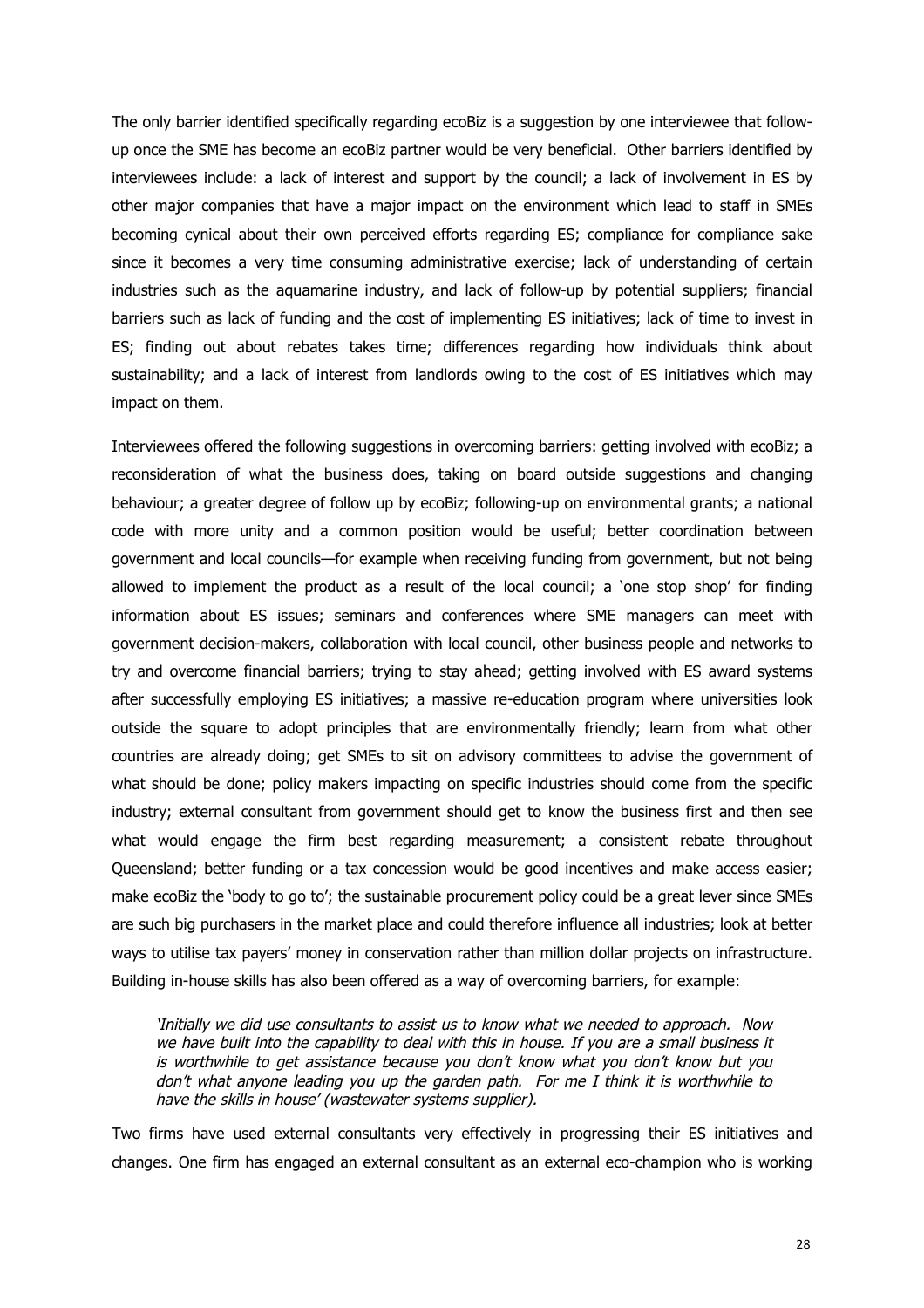very closely with the internal ES leader(s). The external eco-champions assist with strategic planning and vision building activities, coach, motivate and train staff in ES initiatives and assist with developing an ES culture. The other firm uses an external consultant specifically to assist with ES funding and grant applications and this approach has proved extremely effective in winning grants and funding. Some other firms have been focussed on building internal ES expertise.

### **3.8 Integrating external support for sustainability efforts**

What presents a challenge to SMEs, more than others, is the context of limited information within which they operate. Isolation from global centres of excellence, or the absence of local firms with similar technologies or problems, can exacerbate information scarcity and ultimately innovation success. Often, the relatively small size of the domestic market means many industries do not have enough firms to create the networks and linkages which can be observed overseas. It could be argued that in most sectors the Australian business environment provides less opportunity for engagement with the ideas, people and commercial imperatives that drive innovation. To determine whether SME ES leaders have integrated external support for their sustainability efforts, we asked the interview participants what external support they have received to encourage their ES changes; whether they are engaged in external networks in support of their ES changes; and whether they have any supplier relationships, etc. that they choose due to similar ideals.

Although some participating firms reported that they have received no or limited support from government, study participants have reported very good connections with government and their local councils. It is clear that the ecoBiz program and associated grants have had a very positive effect on the participating firm who have become ecoBiz partners.

The ecoBiz partnership has been excellent. DERM (Department of Environment and Resource Management) is very good at facilitating functions of which I see the benefit is talking with the other businesses not necessarily the presentations held. I see the local council as <sup>a</sup> connector to other business (retail electrical goods store).

These firms reported significant benefits through this collaboration. Several participants reported that networking with various professional and industry associations and business networks has proved to be very beneficial. One firm reported collaborating with a university. Another theme which emerged was how some firms have reconsidered their links with suppliers to incorporate ES benefits and specifically choosing suppliers on the basis of their ES qualities. An example of the latter is:

Too often supply chains are characterised by waste, poor communications and self interest. This may be reflected by one member of <sup>a</sup> supply chain seeking to improve their individual financial position at the expense of another. These win/lose and lose/lose relationships are unsustainable on <sup>a</sup> number of levels. For many years we have been working with our supply chain to improve communication and reduce waste due to over runs and errors. We are also currently designing and testing an electronic workflow management system that will keep suppliers, sub contractors and clients better informed. To enhance the collective viability and sustainability of our supply chain we hope to develop <sup>a</sup> joint project facilitated by an external provider where our whole supply chain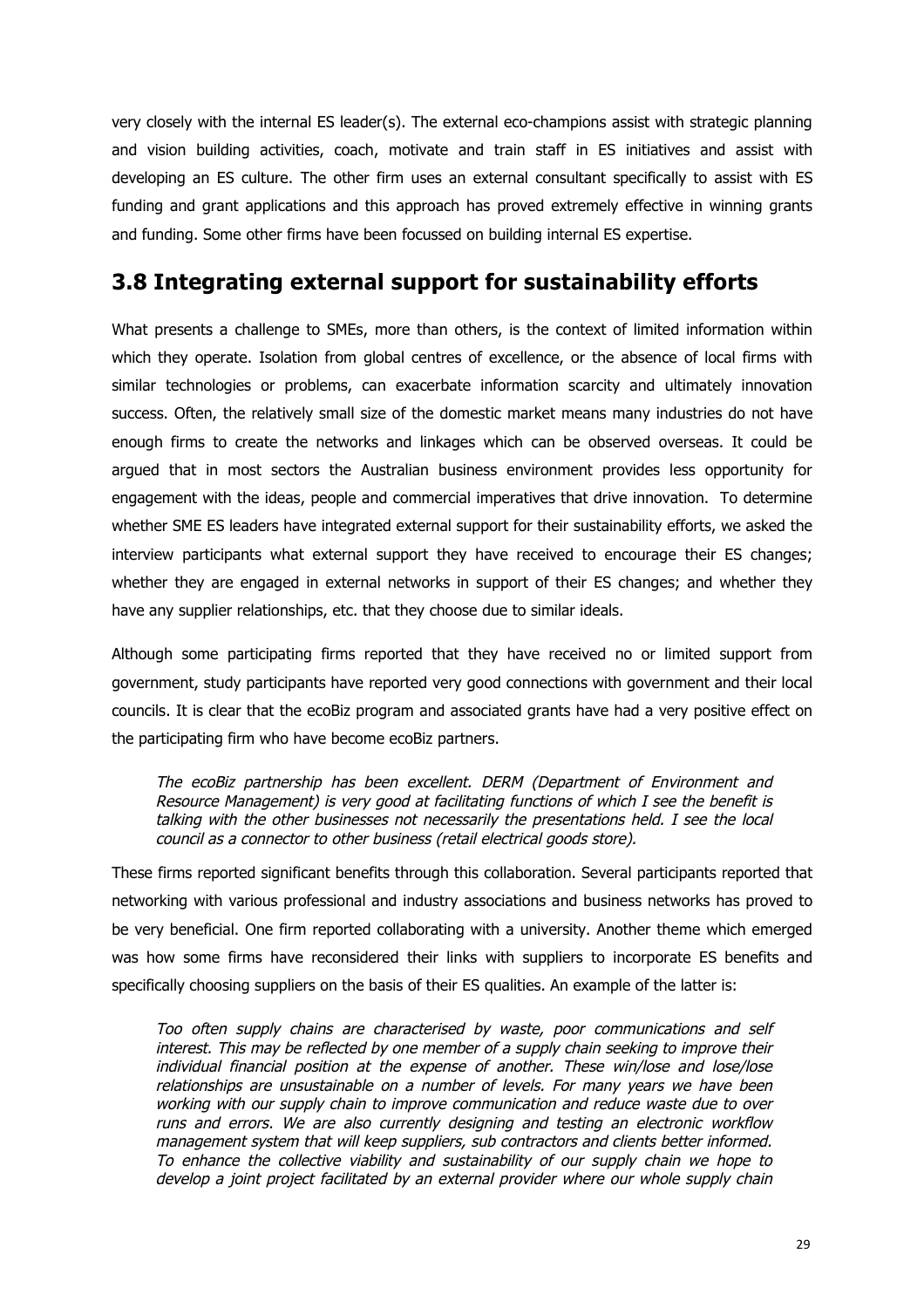participates in developing an understanding of each other's needs so we improve communication, minimise waste and increase profitability for all (printing services).

However, other participants have not considered this issue and are choosing suppliers purely on a business basis.

### **3.9 Achieving economic and social outcomes as a result of ES initiatives**

#### **3.9.1 Economic sustainability outcomes**

This report so far has highlighted various business benefits resulting from the actions taken in relation to ES. This has been achieved by businesses reducing their environmental impact by leveraging strategic, management, change, innovation and market advantages. Some firms have taken advantage of new and spin-off technologies and other business opportunities; others have increased their market penetration and access and have re-positioned their business in the marketplace as a result of their ES initiatives.

It is, therefore, clear that participating firms have achieved significant economic sustainability outcomes such as financial and other strategic business opportunities as a result of the ES changes they have implemented. The aspects have been outlined earlier as part of Section 3.2 'developing the business case for ES' (including 3.2.1; and 3.2.2) and Section 3.6 including 3.6.3) 'implementing ES initiatives including specific outcomes as a result of measuring ES initiatives'.

#### **3.9.2 Social sustainability outcomes**

#### **3.9.2.1Internal human resource sustainability outcomes**

It has also been evident from this report that human resource sustainability outcomes (internal to the firm) have flowed from implementing ES change (see section 3.5: 'developing an ES culture through creating conditions that motivates ES). This has been done through training, the building of knowledge and expanding the skill base of staff in SMEs which resulted in human potential development. This has also been pursued through the provision of rewards, recognition, feedback and communication, engagement, motivation and team work. One aspect that has not been presented so far in the report is the impact some of the participating firms have had on the community.

#### **3.9.2.2Community outcomes**

All participants in this study have been publicly recognised for their efforts in ES and all have achieved positive economic sustainability outcomes as a result of ES change. Most of the participants have also had significant human sustainability outcomes. We did not specifically ask what impact the participants have on the community, however, the following themes of community impact derived from the data indicate that these participating SMEs have impacted on the community through a range of proactive actions, including: sharing the ES message with schools and universities;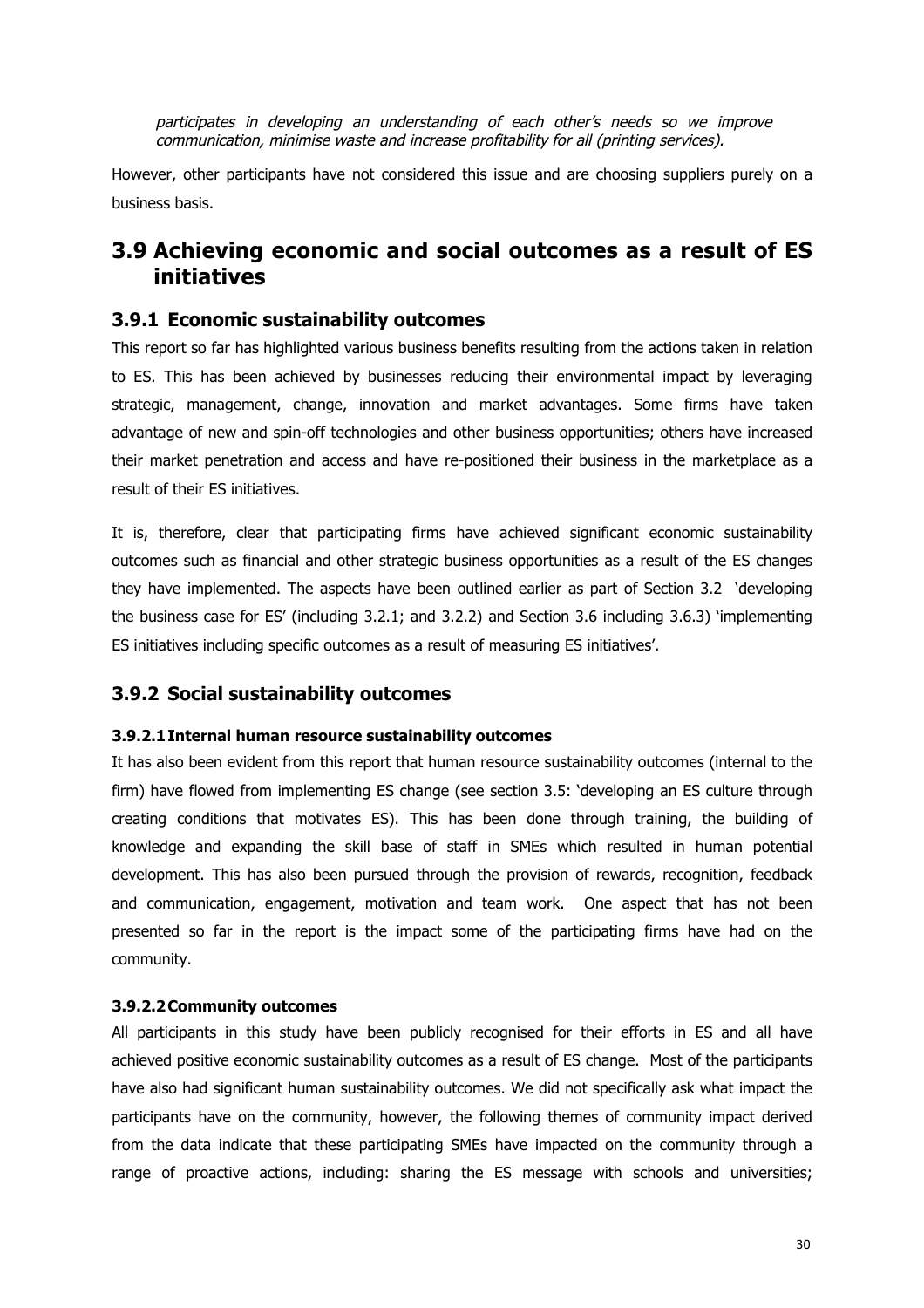influencing and educating consumers' choices to buy ES friendly products; spreading the ES message to international travellers; community involvement through tree planting activities, sponsoring community events, staff involvement in ES community activities; nurturing relationships with community groups and through being a driver in the their respective industries having a positive impact on ES activities in other businesses in the industry. Publishing a newsletter is used with a lot of success in one of the participant accounting firms:

We also have made a commitment to telling our clients in a newsletter what we are doing, so I always felt like we needed to have something else. In our newsletter we have our green corner to tell our clients about initiatives & cycling to work, etc. There is commitment and time involved in this (chartered accounting firm).

### **3.10 The 'Leaders in Managing Environmental Sustainability' Framework: An initial best practice framework for managing environmental sustainability in SMEs:**

In view of the data gathered from SME ES leaders, and the analysis of the data, an initial Best Practice Framework has been developed by the authors (see Figure 1). It should be born in mind that the results contained in this report relate to information sought from only 12 SME ES leaders in Queensland and further development work on a national basis, including the validation of the framework on a national basis, will be conducted in the follow-up phase. However, SMEs who wish to embark on the ES journey may find this initial framework very useful in planning for the implementation of ES initiatives in their firms.

The framework consists of four main stages, including: the design of ES in the firm; the internalisation of ES in the culture of the firm; implementation of ES; and becoming an ES leader. There are various components associated with each of these stages and various activities associated with each component. These components and activities have been outlined throughout the

It should noted that the duel arrows across various stages in the framework, indicate that the stages are not necessarily district and unique in nature and that there is not necessarily a linier progression from each stage to the next. For example, even though stage 2 (initialisation) precedes stage 3 in the framework, there is an overlap of activities across stages.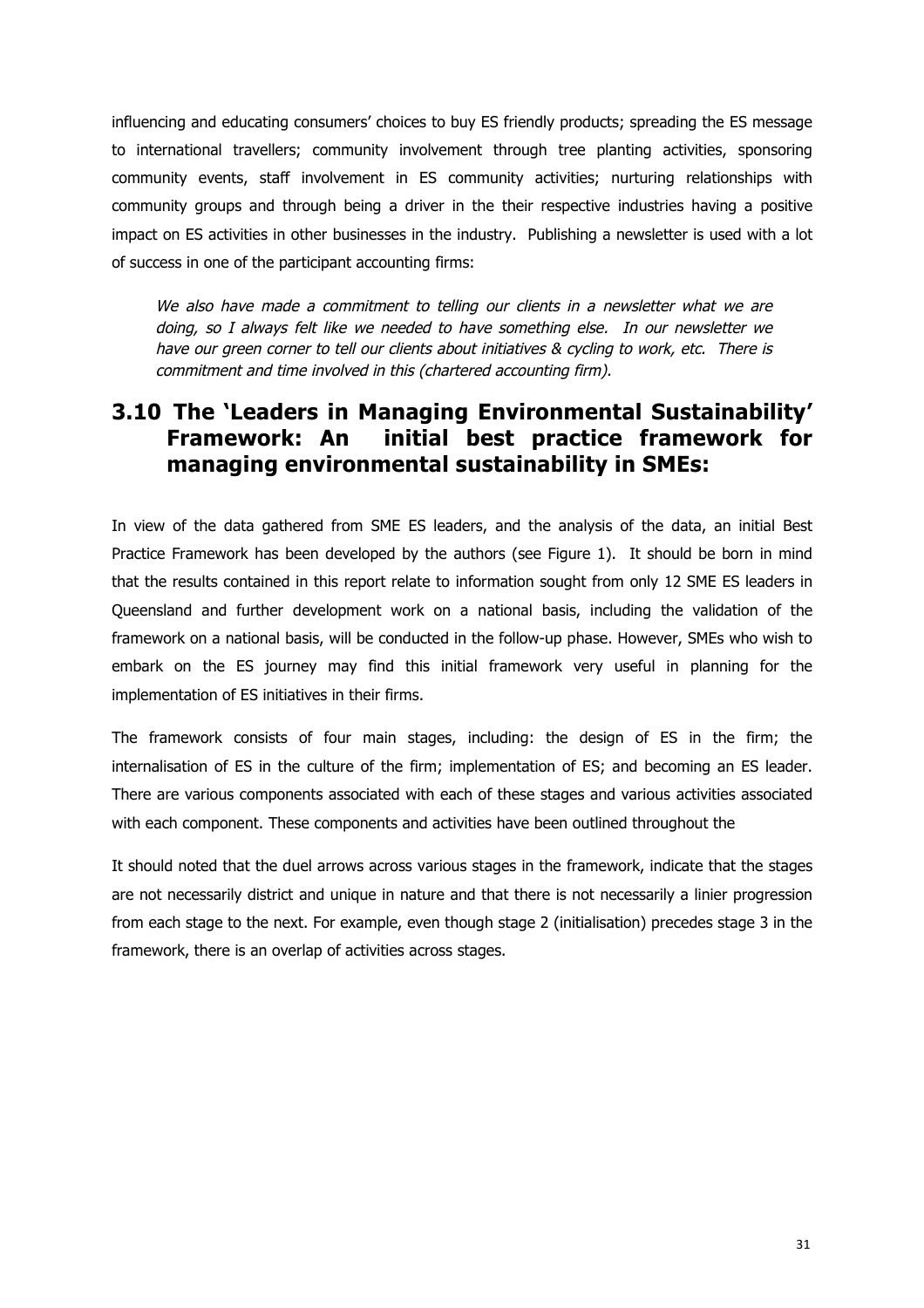#### **Figure 1: Managing environmental sustainability in SMEs: A best practice framework**

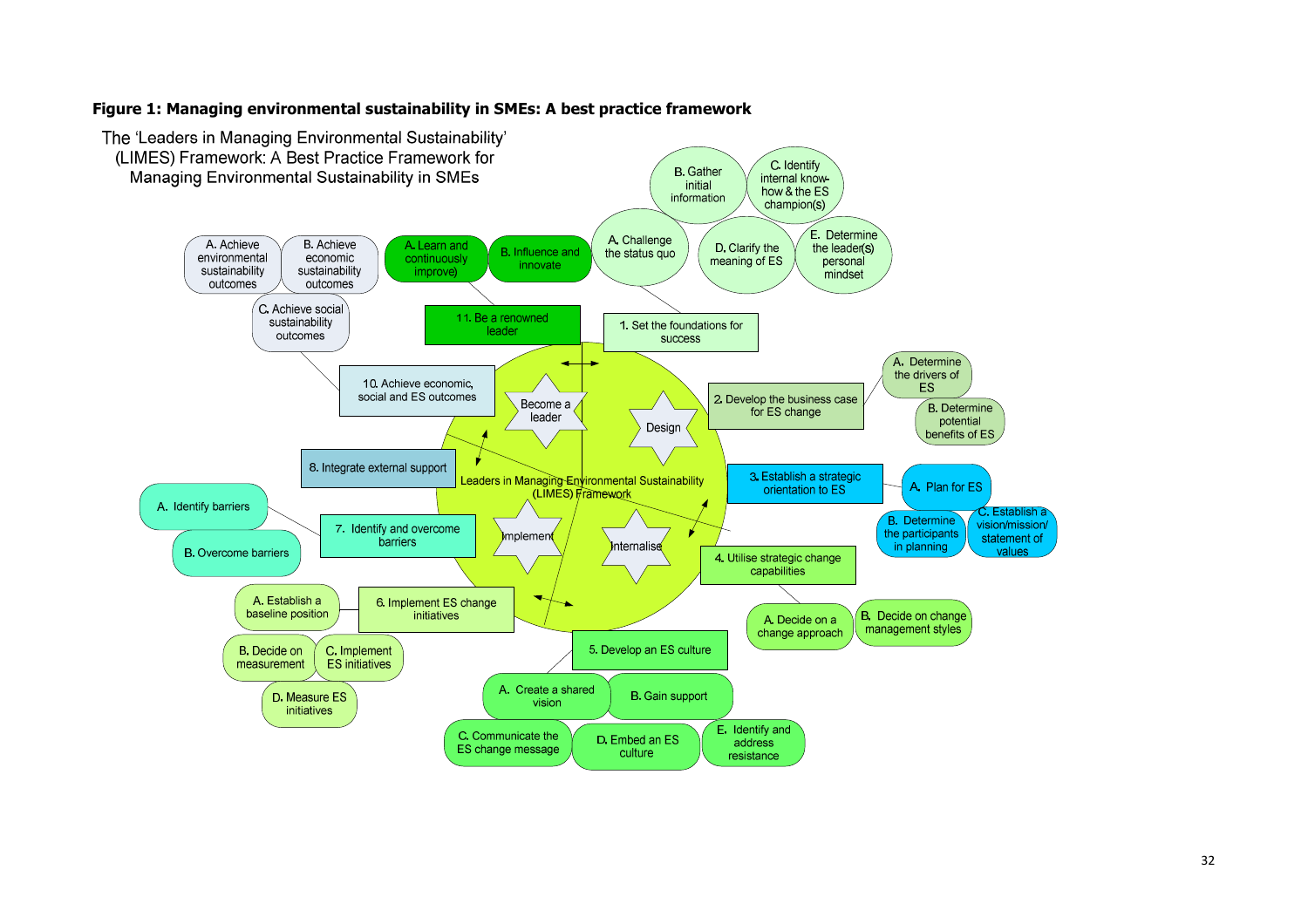### **3.11 Implications for SMEs and accountants in SMEs**

In the words of the CPA's CEO, Alex Malley, "the CPA has three key objectives: servicing members; developing mechanisms for members to access and engage with senior executives; and fostering a membership with a 'borderless mind' " (Cooper 2010). Even though the conceptual framework in this report requires further development and validation on a national basis, accountants could employ the framework to progress the first two of these objectives. Environmental sustainability could be a very effective mechanism through which accountants could access and engage senior management to a greater extent. This could be done through developing the business case for ES and ultimately enhancing the competitive advantage of the firm through ES. Regarding the last objective, one of the participants in our study, articulates this aspect very well:

'From an accounting point of view, 'walk the talk' and go through the environmental sustainability process. Help clients think out of the box. The benefits come later on, like marketing and changing your culture' (Chartered accounting firm).

Since the framework in our study has been developed as a situational analysis of existing SME ES leaders, accountants could benefit from drawing on the experiences and successes of these firms in further achieving these two goals. According to Alex Malley, as part of a brand strategy, the CPA is promoting a campaign of 'think plus create' to enhance awareness of how accountants operate and how they add value to business. He argues that the accounting profession must embrace two overarching roles: being the thinker and analyst in business, and being a co-creator of new ideas and innovation. He further emphasises that there is a need for accountants to better understand sustainability since the present economic climate provides opportunities to businesses that wish to commit to sustainable business practices and position themselves as business leaders in the creation of competitive advantage. In his view, 'sustainability is the future' and 'accountants will increasingly play a critical role in managing intangible assets such as the environment, energy and water resources (Cooper 2010).

His comments clearly illustrates that professional accountants are an integral part of business management, and they are increasingly being called upon to take a more active role in ensuring that SMEs are sustainable.

Furthermore, investors and lenders are increasingly demanding information on all aspects of business performance, including sustainability initiatives. Some investors will limit their investments to businesses that have demonstrated leadership in this area. Increasingly, the banks are applying the Equator Principles that require evidence of environmental awareness and risk management, before granting credit. The accountant, as the primary supplier of performance information is therefore being required to take on this additional role of guiding the organisation in its sustainability reporting. The accountant is also being asked to guide the organisation in how to balance the consideration of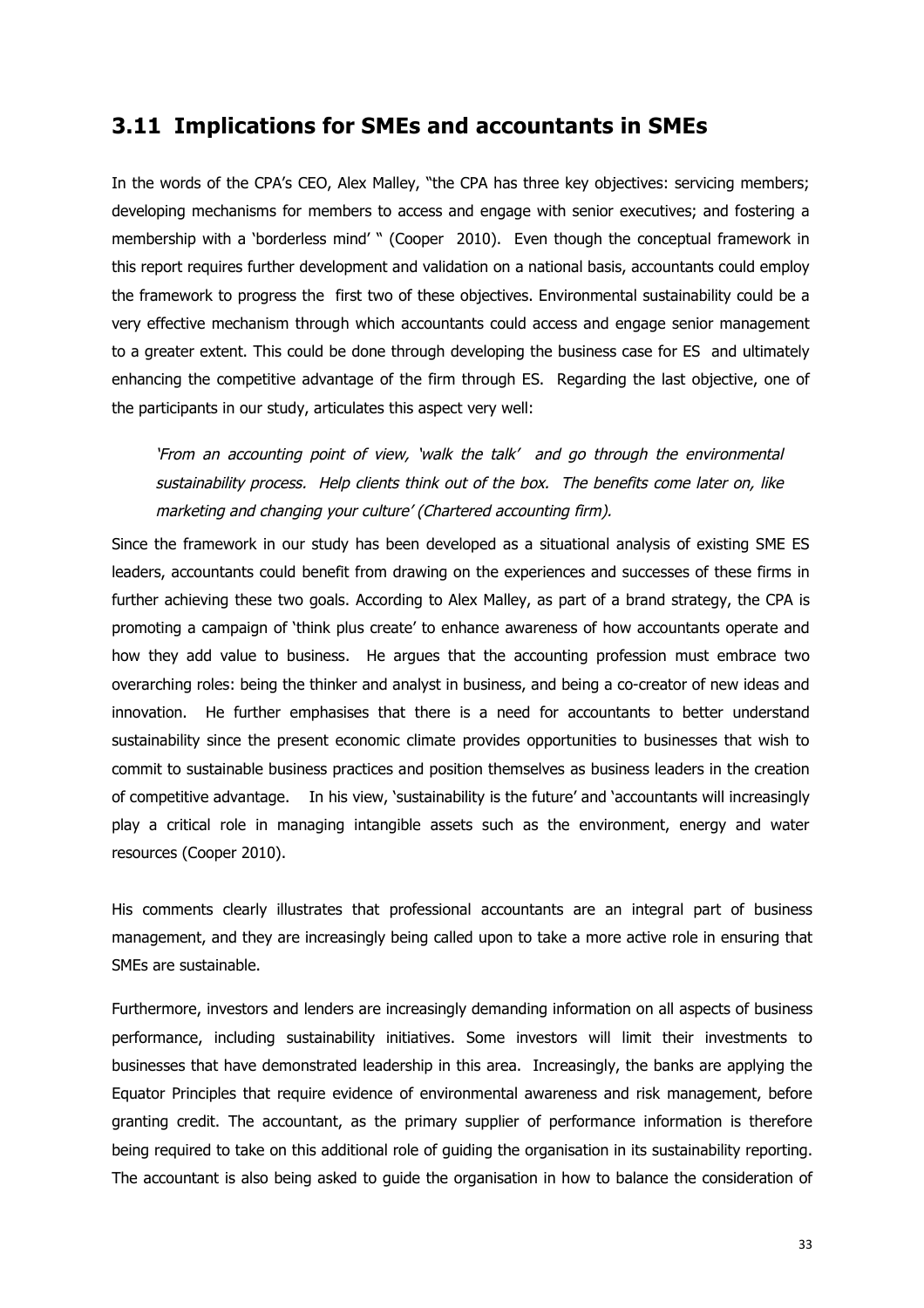purely financial issues with sustainability issues.

In addition, sustainability reporting is becoming widespread internationally, following in many cases the Global Reporting Initiative (GRI) guidelines. Currently, there are no standards or legislation requiring the assurance of sustainability reporting, but many organisations are voluntarily acquiring this assurance. Auditors are therefore being called on by such organisations to provide this service.

In view of these perspectives, apart from employing the guidelines in the 'LIMES' framework presented in this report (see Figure 1), accountants are encouraged to take on board the following specific advice participants in this study had to offer, when we asked them the question: What are some lessons learnt on your journey to ES and what advice can you give to other SMEs who wish to go down the path of ES and become leaders in ES? The following themes were identified in their responses to this question.

- (1) Understand your business and be clear about why you are doing it.
- (2) Be strategic about environmental sustainability and build it in your business model.
- (3) Start with process improvement and understand the processes.
- (4) Make it simple, start small and just do it.
- (5) Target the big areas first.
- (6) Engage a sustainability champion, either internal and/or external.
- (7) Take manageable steps.
- (8) Make it about the triple bottom line.
- (9) Find a way to work 'on' your business.
- (10) Engage people and make them part of the change.
- (11) Make it part of the culture and belief system of the business.
- (12) Focus and do it well.
- (13) Pursue support from government agencies.
- (14) Learn from your mistakes and from others.
- (15) Find relevant information.
- (16) Participate in ecoBiz initiatives.
- (17) Continue the exercise and revisit ever so often.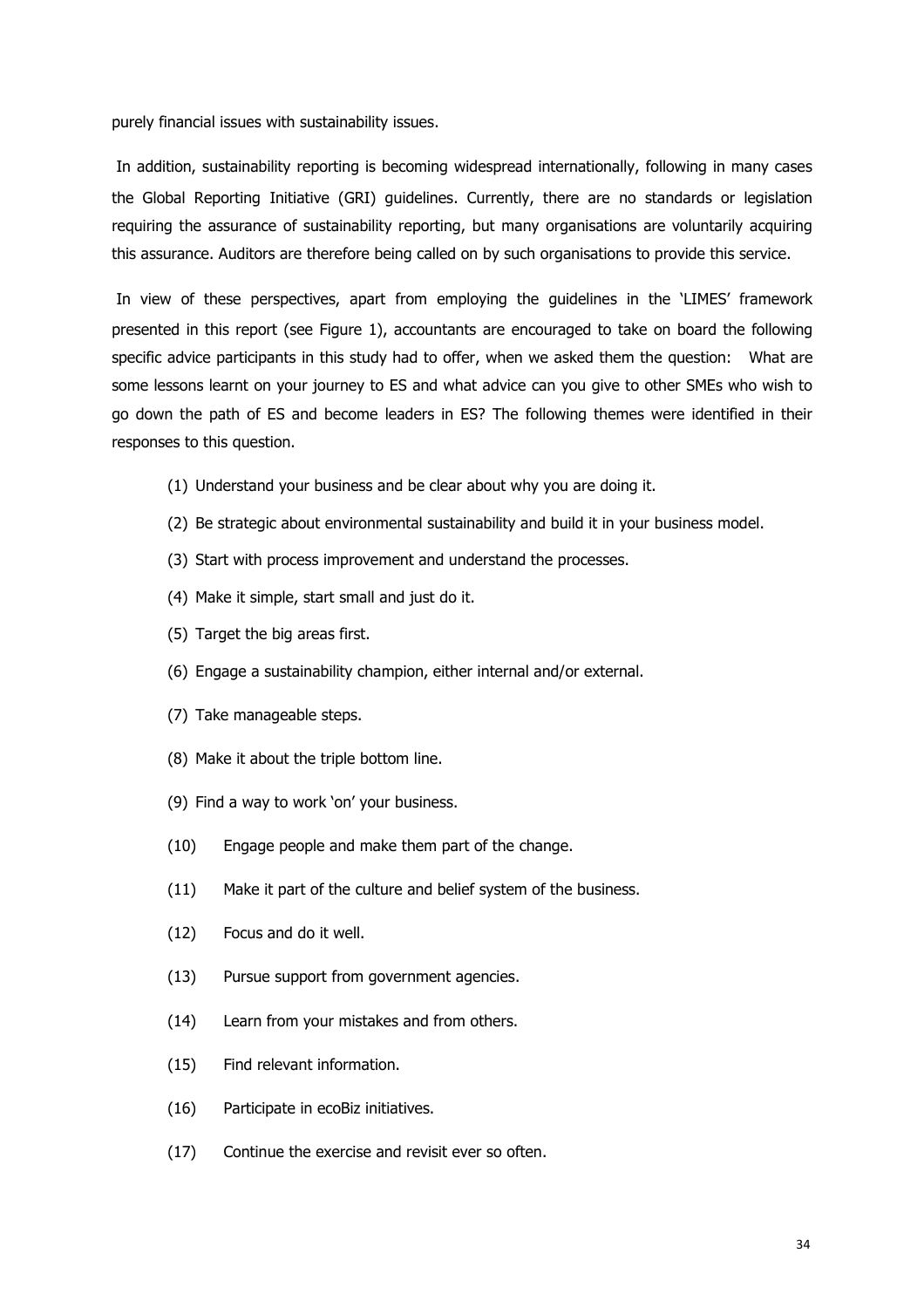Another implication of this research report is the call for accountants in SMEs to be proactive specifically in the following areas:

- (1) Provide more effective ES support to businesses regardless whether they are affected by emission trading schemes or not. This could be done through the provision of strategic advice to SMEs regarding the role and benefits of ES in creating a competitive advantage in these businesses.
- (2) Assist SMEs with the development of policies (formal or informal) to address environmental sustainability issues - their application, their monitoring across the organisation and the management of associated operating risks.
- (3) Assist SMEs with supporting stakeholder (internal and external) engagement processes regarding environmental sustainability issues with readily accessible and reliable guidelines. Also assist with the collation and analysis of stakeholder feedback regarding these issues.
- (4) Support benchmarking of ES by providing relevant and reliable information in accessible, meaningful and comparable ways;
- (5) Analyse what the business implications of ES change are, in order to inform public policy, with the view to make it easier for SMEs to embark on the ES journey.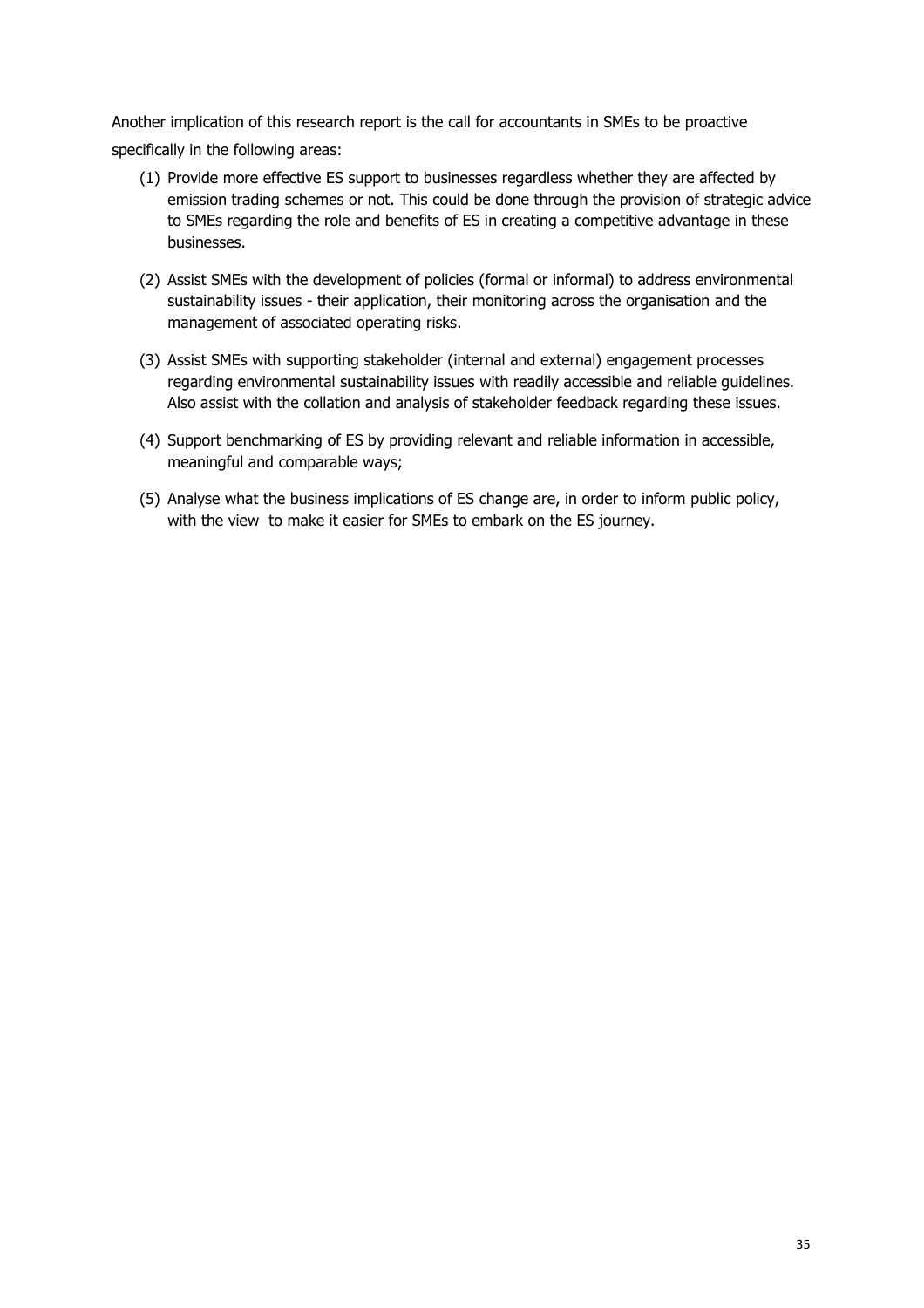## **List of References**

ABS. Small Business in Australia (2001) Issue 1321.0 http://www.abs.gov.au/ausstats/abs@.nsf/0/97452F3932F44031CA256C5B00027F19?OpenDocument

Adner, R. and Helfat, C.E. (2003) Corporate effects and dynamic managerial capabilities, Strategic Management Journal, 24(10): 1011–1025.

Altham, J. (2004) Benchmarking to trigger and sustain the implementation of cleaner production in small to medium sized enterprises. In: Centre of excellence in cleaner production. Perth, Australia: Curtin University of Technology; 2004.

Andrews, K.R. (1980), The concept of corporate Strategy, Irwin, Homewood, IL.

Australian Industry Group. (2007) Environmental sustainability and industry road to a sustainable future. Australian Industry Group, Sydney.

AIM (Australian Institute of Management). (2008) The Introduction of Australia's Emissions Trading Scheme. Australian Institute of Management VT (Victoria / Tasmania).

Andrews, K.R. (1980) The concept of corporate strategy**.** Irwin, Homewood, IL.

Bahrami, H. (1992) The emerging flexible organisation: perspectives from Silicon Valley, California Management Review, 34, (4): 33-52.

Baumgartner, R.J. and Zielowski, C. (2007) Analyzing zero emission strategies regarding impact on organizational culture and contribution to sustainable development. Journal of Cleaner Production, 15.

Barnes, D. (2002) The manufacturing strategy formulation process in small and medium-sized enterprises, Journal of small business and enterprise development,. 9 (2): 30 – 49.

Battisti, M, Lee, L and Cameron, A. (2009) Changing business focus – people, planet and profit. A report on New Zealand SMEs and their sustainability practices. NZ Centre for Small and Medium Enterprise research, Massey University.

Beaver, G. (2004) Management, strategy and policy in the UK small business sector: a critical review, Journal of Small Business and Enterprise Development 11 (1): 34-49.

Beaver. G and Ross, E.C. (2000) Enterprise in recession: the role and context of strategy, International Journal of Entrepreneurship and Innovation, 1 (1): 23-31.

Cooper, C. (2010). Held to account. Management Today. Australian Institute of Management. Jan/Feb.

De Wit, B and Meyer, R (2005), Strategy synthesis: resolving strategy paradoxes to create competitive advantage, 2nd edn, Thomson Learning, London.

Di Vanna, J.A. and Austin, F. (2004) Strategic thinking in tactical times, Palgrave MacMillan, Hampshire.

ecoBix (2010) The business sustainability roadmap. EPA. Queensland Government.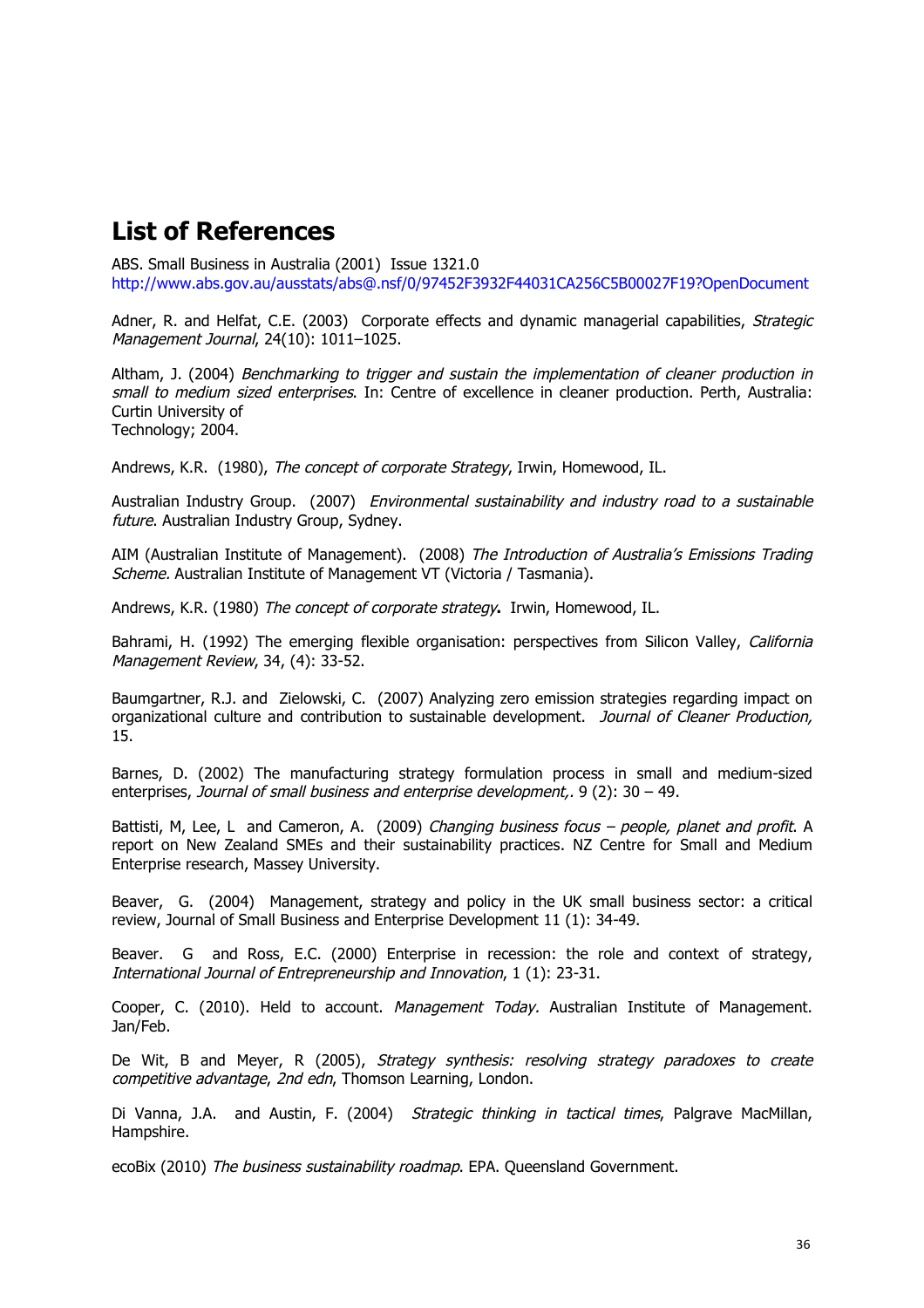ecoBiz Queensland. (2010) Environment and resource management. Accessed 29 January 2010. (http://www.derm.qld.gov.au/environmental\_management/sustainability/ecobiz\_queensland).

Fenwick, T. (2007) Developing Organizational Practices of Ecological Sustainability. Leadership and Organization Development Journal, 28 (7).

Georgellis, Y. Joyce, P. and Woods, A. (2000) Entrepreneurial action, innovation and business performance: the small independent business, Journal of Small Business and Enterprise Development, 7 (1): 7-17.

Gibcus, P. and Kemp, R.G.M. (2003) Strategy and small business performance. Research Report H200208. Scientific Analysis of Entrepreneurship and SMEs.

Goleman, D. (1998) What makes a leader?, Harvard Business Review, November-December, pp. 93-102.

Graetz, F (2000) 'Strategic change leadership', Management Decision, 38 (8): 550-562.

Hamel, G. and Prahalad, C.K. (1994) Competing for the Future, Harvard Business School Press, Boston, MA.

Hanford, P. (1995) Developing director and executive competencies in strategic thinking, in B Garratt (ed.), Developing Strategic Thought: rediscovering the art of direction-giving, McGraw-Hill Book Co, London.

Hillary, R. (2004) Environmental management systems and the smaller enterprise. Journal of cleaner production, 12: 561 – 569.

Howard, J. (1997) More time for business – Statement by the Prime Minister, the Hon. John Howard MP, Canberra: AJPS.

Hutter, G. and Wiechmann, T. (2005) Back to the future — Emergent strategies in strategic spatial planning, paper prepared for the Regional Studies Association International Conference Regional Growth Agendas Aalborg, 28th May to 31st May

Jackson, D. (1997) Dynamic Organisations: The Challenge of Change, Macmillan Business: London.

Javidan, M. (1995) Leading a high commitment, high performance organisation, in Sadler, P. (Ed.), Strategic Change: Building a High Performance Organisation, Elsevier Science: Oxford, pp. 33-47.

Johnson, G., Scholes, K. and Whittington, R. (2005) Exploring corporate strategy, 7th edn, Pearson Education Limited: Essex, England.

Jones, S., Frost, G., Loftus, J. and van der Laan, S. (2005). Sustainability Reporting Practices, Performance and Potential. A research project commissioned by CPA Australia JULY. CPA.

Kanter, R.M., Stein, B.A. and Jick, T.D. (1992) The Challenge of Organisational Change. The Free Press: New York, NY.

Keogh P.D and Polonsky M.J. (1998) Corporate commitment to the natural environment: issues in a team approach, in: Moxan J, Strachan PA, editors. Managing green teams: environmental change in organisations and networks. Sheffield, UK: Greenleaf.

Kotey, B. and Meredith, G.G. (1997) Relationships among Owner/manager Personal Values, Business Strategies, and Enterprise Behaviour', Journal of Small Business Management, 35 (2).

Kotter, J.P. (1995) Leading change: why transformation efforts fail. Harvard Business Review, May-June, pp. 59-67.

Kouzes, J.M. and Posner, B.Z. (1995) The Leadership Challenge. Jossey-Bass, San Francisco, CA.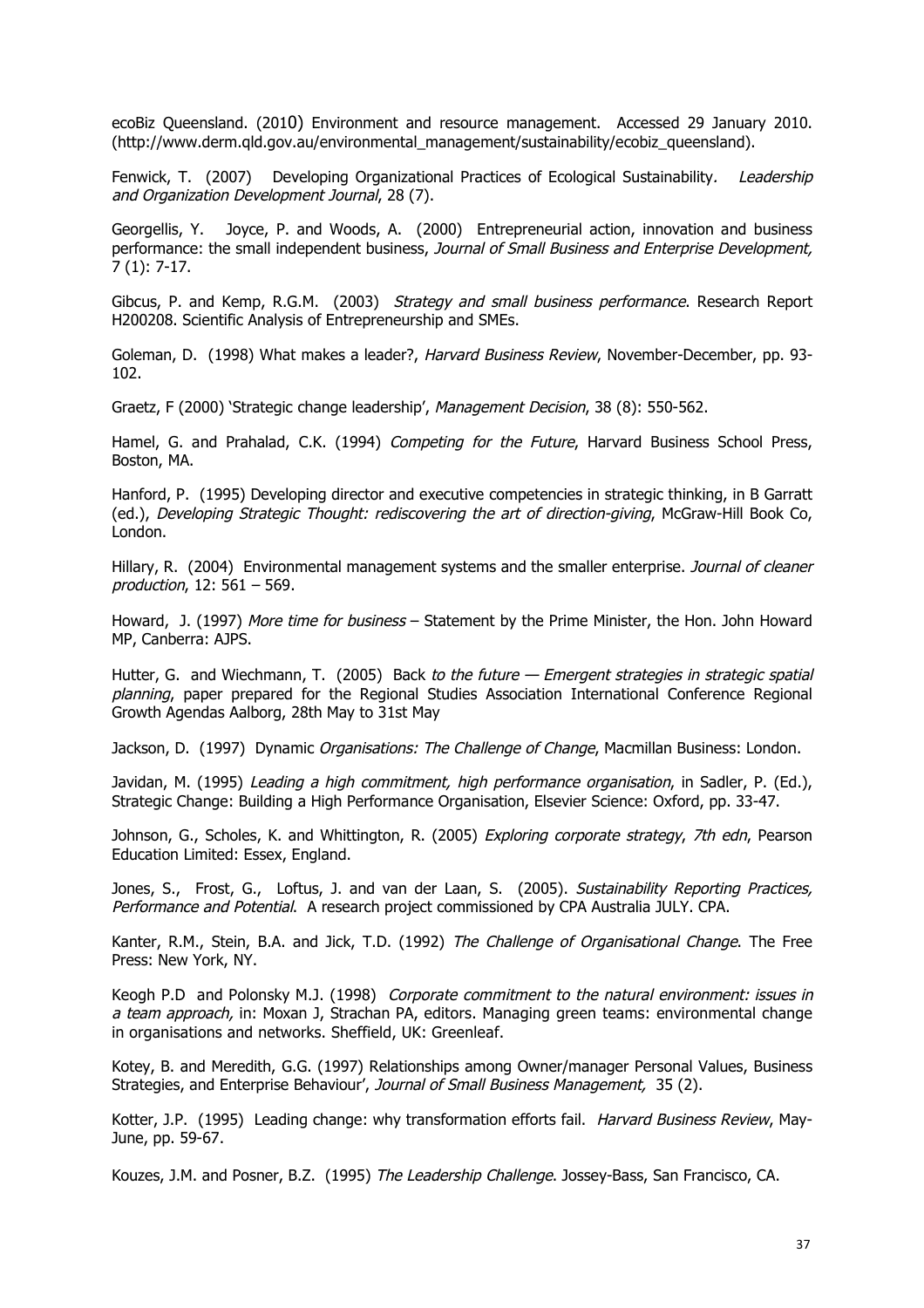Leitner, K. (2007) Strategy: Deliberate or emergent? Empirical evidence from SMEs, Austrian Research Centre, Department of Technology Policy, Vienna, Working Paper, June.

Marlow, S. and Patton, D. (1993) Managing the Employment relationship in the smaller firm: Possibilities for Human Resource Management', International Small Business Journal, 11 ( 4): 57-64.

Milliken, F.J. and Lant, T.K. (1991) The effect of an organizations recent performance history on strategic persistent and change: The role of managerial interpretations, in Dutton, J. et al. (eds) Advances in strategic management, 7: 125–152 (Greenwich, CT: JAI Press).

Mintzberg, H. (1973) Strategy-making in three modes, *California Management Review*, 6 (2): 44-53

Mintzberg, H. (1987) The strategy concept I: five Ps for strategy, *California Management Review*, 30 (1): 11-24.

Mintzberg H., (1994) The fall and rise of strategic planning. Harvard Business Review, 72(1): l07-114.

Morehead, A., Steele, M, Alexander, M., Stephen, K. and Duffin, L. (1997) Changes at Work: The 1995 Australian Workplace Industrial Relations Survey, Addison, Wesley, Longman.

Newton, T. and Harte, G. (1997) Green business: technicist kitsch? Journal of Management Studies 34 (1):75-98.

O'Shannassy, T. (2003) Modern strategic management: balancing strategic thinking and strategic planning for internal and external stakeholders, Singapore Management Review, 25 (1): 53.

Reger, R.K., Mullane, J.V., Gustafson, L.T. and DeMarie, S.M. (1994) Creating earthquakes to change organisational mindsets, Academy of Management Executive, 8: 31-46.

Richardson, W. (1991) Spreading strategic skills in the small and medium-size enterprise, in Welford, R. (Eds), Small Business and Enterprise Development, Conference Proceedings, European Research Press, Bradford.

Richardson, W. (1995) In defence of business planning: why and how it still works for small firms and corporations of small business units. Journal of Small Business and Enterprise Development 2 (1): 41-57.

Schein, E.H. (1992) Organizational culture and leadership. 2nd ed. San Francisco: Jossey-Bass.

Stone, L .J. (2006) Limitations of cleaner production programmes as organisational change agents. I. Achieving commitment and on-going improvement. Journal of Cleaner Production, 14: 1-14

Tichy, N.M. and Devanna, M.A. (1990) The Transformational Leader, John Wiley & Sons, New York: NY.

Tinsley, S. and Pillai, I. (2006) Environmental systems management: Understanding organisational drivers and barriers. Earthscan: London.

(UN 2008). Department of Economic and Social Affairs. Division for sustainable Development. http://www.un.org/esa/sustdev/

Useem, M. and Kochan, T.A. (1992) Creating the learning organisation, in Kochan, T.A. and Useem, M. (Eds), Transforming Organisations, Oxford University Press, New York, NY, pp. 391-406.

Van Gelderen, M., Frese, M. and Thurick, R. (2000) Strategies, uncertainty and performance of small business start-ups. EIM / Business & Policy Research, Research Report 0001/E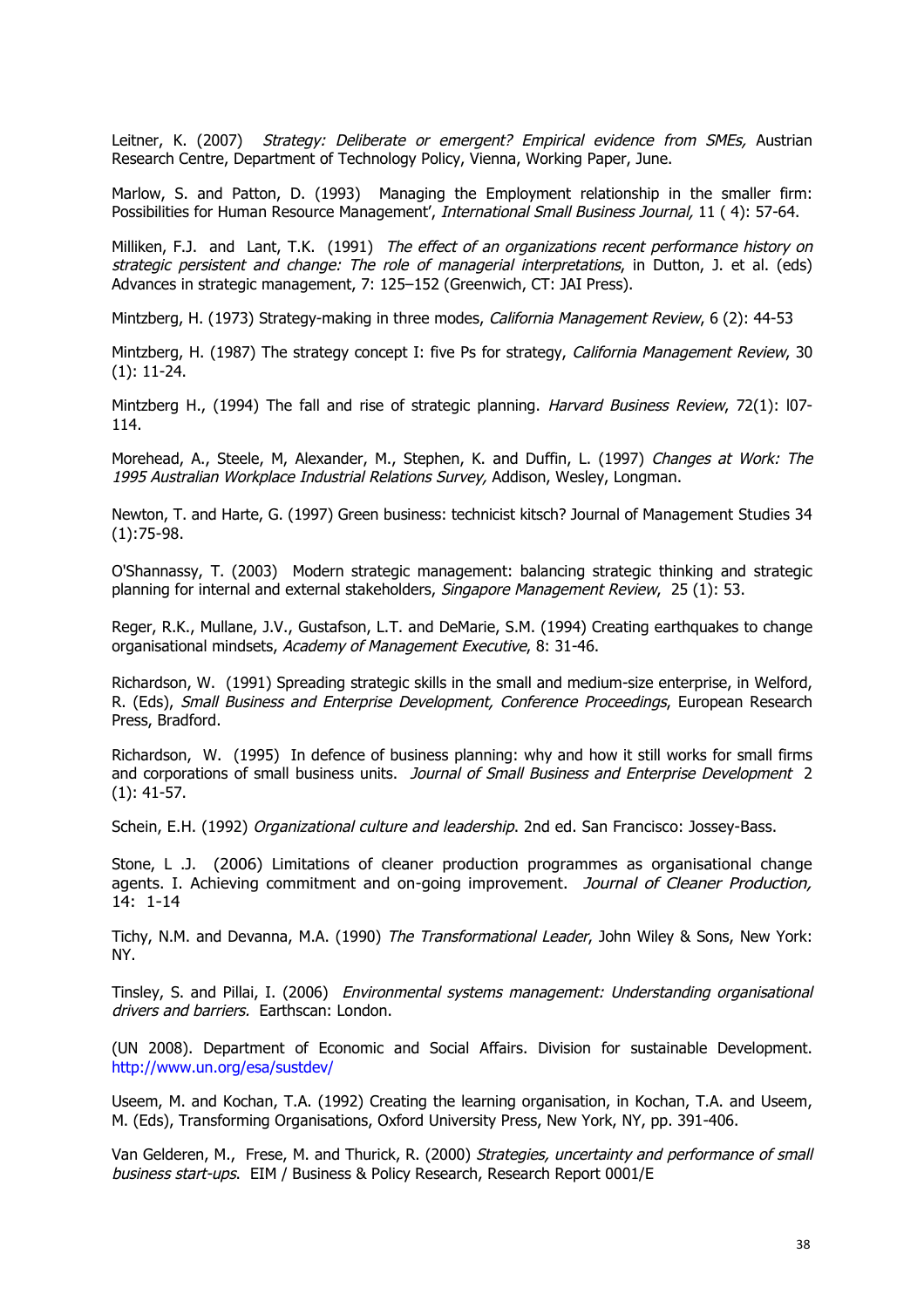Walker, H.J., Armenakis, A.A and Bernerth, J.B (2007) Factors influencing organisational change efforts: An integrative investigation of change content, context, process and individual differences, Journal of Organisational Change Management, 20 (6) : 761-773.

Lewis, D. (2001) Organisational culture – Theory, fad or managerial control? In R. Wiesner and B. Millett (2001). Management and Organisational Behaviour: Contemporary Challenges and Future Directions. Wiley and Sons. Sydney.

Wiesner, R and Innes, P. (2009) How do Australian SMEs plan? SEAANZ Conference, University of Wellington, NZ.

Wood, J, Zeffane, R, Fromholtz, M & Fitzgerald, J 2006, Organisational behaviour - core concepts and applications, 1st Australian edn, John Wiley & Sons, Milton, Queensland.

Yin, R.K (2009). Case Study Research: Design and Methods, Applied social research methods series, Volume 5, Sage: London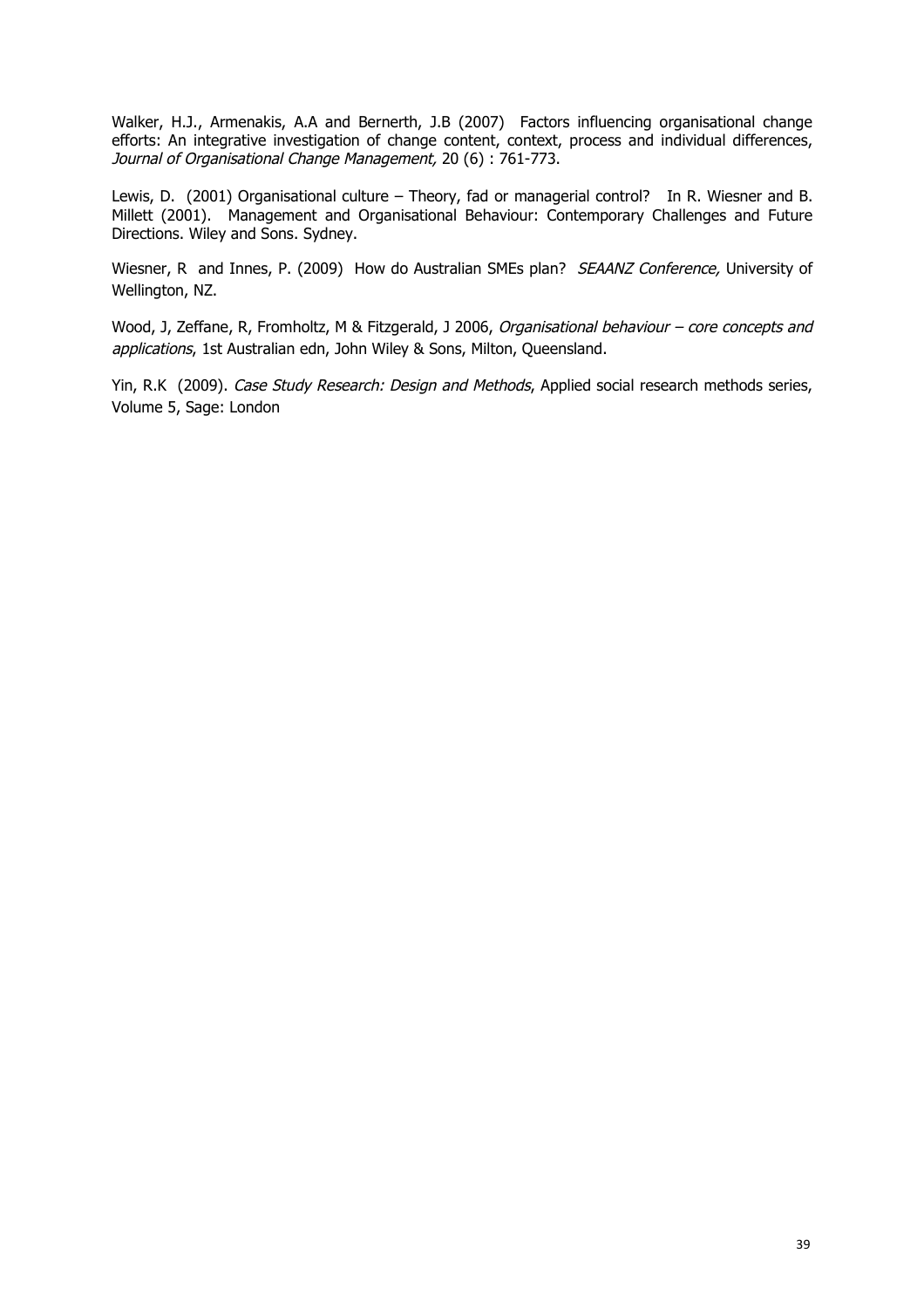# **Appendix 1**

#### **Examples of ES initiatives and measurement in SME ES leaders**

| <b>Firms</b>                | Examples and evidence from interviews and secondary sources                                                                                                                                       |
|-----------------------------|---------------------------------------------------------------------------------------------------------------------------------------------------------------------------------------------------|
| <b>Chartered</b>            | Our firm a paperless office, with all client files, work papers and correspondence fully digitised and                                                                                            |
| <b>Accounting Firm</b>      | housed on our internal server network. Given the confidential nature of our client information,                                                                                                   |
|                             | security of digital files is paramount. In order for the server to function optimally, it requires a                                                                                              |
|                             | consistent operating temperature of 22 degrees Celsius. Since enrolling in the EcoBiz Programme,                                                                                                  |
|                             | we have raised our awareness of resource consumption and become more aware of wastage. Our                                                                                                        |
|                             | entire office was air conditioned 24x7 in order to maintain server room temperature. We                                                                                                           |
|                             | reconfigured our technology housing and purchased a standalone air conditioning unit for our                                                                                                      |
|                             | server room, enabling us to turn off the main office air conditioner in the weekends and evenings,                                                                                                |
|                             | while still maintaining the temperature requirements of our technology infrastructure.                                                                                                            |
|                             | A summary of our actions as part of the program are as follows:                                                                                                                                   |
|                             | Lighting - Replaced Fluoro lights to more energy efficient Replaced halogen bulbs to more energy                                                                                                  |
|                             | efficient (50W - 30W); Replaced 'whole-office lighting' system, so individual offices can be lit                                                                                                  |
|                             | individually to avoid waste in empty spaces; Air Conditioner - Purchased air conditioner for server                                                                                               |
|                             | room to switch off at night/weekends: Maintain ambient temperature of 24 degrees in office;                                                                                                       |
|                             | Paper-Introduced recycled paper in the office printers; Recycling - Additional recycling bin from                                                                                                 |
|                             | council & introduced recycling-only bin in kitchen. Recycled hand-towels in toilets; Sustainability<br>Challenge - Communicate office eco-friendly tips and challenges via our monthly newsletter |
|                             | section, 'Green Corner', going to over 750 contacts; Client Communication - Offering electronic                                                                                                   |
|                             | option for data transfers (i.e. CD containing client info & web upload); Turn off computers - Ensure                                                                                              |
|                             | computers, monitors, printers are off at the end of each day; Batteries - Introduce rechargeable                                                                                                  |
|                             | batteries and recycle all old batteries. Recycle all old office equipment, cabling and mobile phones;                                                                                             |
|                             | The tools through the spreadsheets that were set were really good. We had to measure & make                                                                                                       |
|                             | changes, ie lightbulbs & then measure it again.                                                                                                                                                   |
|                             | Savings Highlights: As a result of participating in the ecoBiz program and becoming more aware of                                                                                                 |
|                             | resource usage; Our firm reduced annual energy usage by 25 per cent, which is equivalent to 15.5                                                                                                  |
|                             | tonnes of greenhouse gas annually. Financial savings: \$16,500 each year; Energy savings: 52,600                                                                                                  |
|                             | MJ; Waste reduction: 9.1 m3; Potable water savings: 36.8 kL                                                                                                                                       |
| <b>Wood Processing</b>      | Initiatives: Conversion of the dryer system to allow both dryers to operate independently, resulting                                                                                              |
| <b>Plant (Manufacturer)</b> | in a substantial reduction in energy use by the company and a net 10% increase in overall capacity.                                                                                               |
|                             | . Retrofit of the wide, high speed chainsaw blade with best practice, thin kerf saw blades to                                                                                                     |
|                             | improve wood recovery and reduce the cost of sawdust disposal. Decreasing the cut width of the                                                                                                    |
|                             | chainsaw from 18mm to 8mm has reduced the loss of premium quality wood to sawdust by 50% or                                                                                                       |
|                             | 163 tonnes per year, resulting in significant savings for the company. • Development of an<br>'intelligent' ice-cream stick pneumatic punch machine with a vision sorter system. The pneumatic    |
|                             | punch is designed to avoid knots and other defects in the wood. The machine's target accuracy of                                                                                                  |
|                             | 97.5% allows for more selective punching of clear wood only, which has increased the number of                                                                                                    |
|                             | ice-cream sticks produced from raw timber.                                                                                                                                                        |
|                             | It became evident to us that if you could have a poor recovery (the amount of material we could                                                                                                   |
|                             | sell derived from the amount of material we could buy). If you could recover more, then your unit                                                                                                 |
|                             | costs would go down & you could be more competitive. You would also use less of your resource                                                                                                     |
|                             | meaning processing less resource to make more. We had to find out what our key indicator was &                                                                                                    |
|                             | we ended up with something that covered all of the aspects of the business. That was a set of                                                                                                     |
|                             | numbers that was described as cubic metres of log giving us millions of sticks out & then we could                                                                                                |
|                             | start measuring that. What we found out in relation to this sustainability aspect is that 'You can't                                                                                              |
|                             | do anything unless you have it measured'. There has to be a very reliable system of measurement                                                                                                   |
|                             | within the process to compare yourself with. The decrease in the number of sticks rejected at the                                                                                                 |
|                             | end of the punching process translates into a two percent or 176 tonnes per year improved                                                                                                         |
|                             | recovery, and savings of over \$60,000 per year. In addition, the application of this new technology                                                                                              |
|                             | improves sorting reliability and accuracy, reducing manual inspection. This has freed up \$140,000<br>of labour for redeployment and has increased the production capacity of the plant.          |
|                             | Projected financial dividends: Total project cost \$169,000; ecoBiz investment \$50,591; Annual                                                                                                   |
|                             | savings \$83,380; Payback to company 1.4 years; Projected environmental dividends: Energy                                                                                                         |
|                             | savings 282MWh/year; Greenhouse gas emissions reduction 298,895kg CO2-e/year; Waste                                                                                                               |
|                             | reduction 339t/year                                                                                                                                                                               |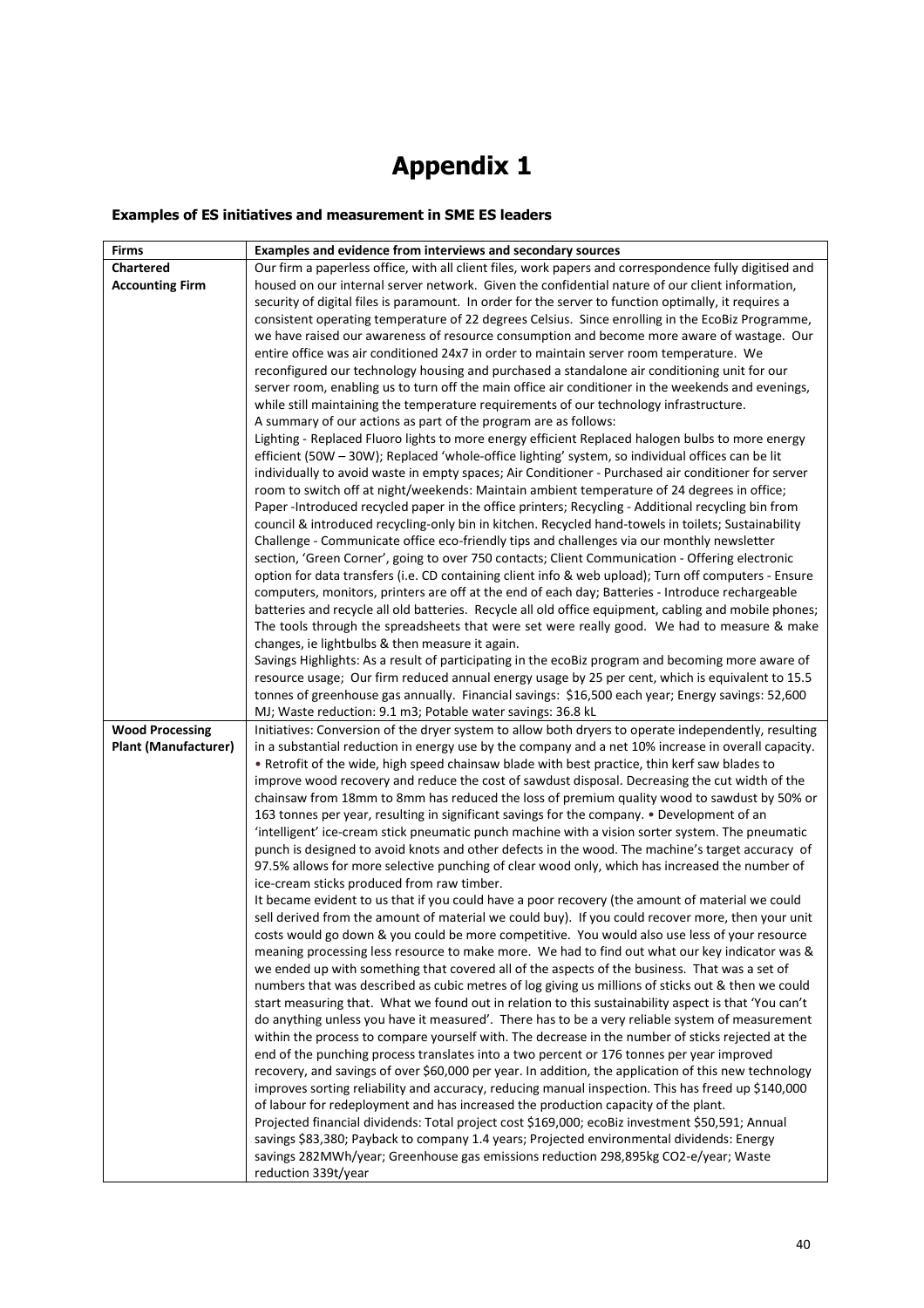| <b>Firms</b>                | Examples and evidence from interviews and secondary sources                                                                         |
|-----------------------------|-------------------------------------------------------------------------------------------------------------------------------------|
| <b>Aquaculture Business</b> |                                                                                                                                     |
|                             | Our holistic approach to aquaculture includes developing a hydroponics system to reuse and purify                                   |
|                             | water used in the fish tanks. Wastewater from the tanks is used to grow salad vegetables and                                        |
|                             | flowers, and simultaneously improve the quality of the water for reuse.                                                             |
|                             | Produce including lettuce, tomatoes, chillies and capsicums are sold locally and provide an                                         |
|                             | additional source of revenue. After the hydroponics stage, water goes through a mineral zeolite                                     |
|                             | filter to absorb ammonia (which is harmful to fish) before returning to the fish tanks. The zeolite is                              |
|                             | put back into the hydroponic system to serve as a highly effective slow-release fertiliser.                                         |
|                             | We have installed a high-level water storage system using gravity to circulate the 650,000 litres of                                |
|                             | water through the fish tanks to significantly reduce the energy required                                                            |
|                             | to operate the facility.                                                                                                            |
|                             | This process delivers energy savings of up to 50 percent on traditional re-circulative aquaculture                                  |
|                             | and water savings of up to 98 percent. Fish mortality is down to 6 percent from 20 percent                                          |
|                             | compared to some traditional methods, and greenhouse gas reductions are achieved by using solar                                     |
|                             | heating and gravity-driven water.<br>Financial: ecoBiz investment: \$52,000; Company investment: \$180,000; Financial return over 5 |
|                             | years: \$370,000; Payback: 3.2 years. Environmental: Water savings: 230ML/year; Energy savings:                                     |
|                             | 2.3MWh/year; Reduction in greenhouse gas; emissions: 2400kg CO2-e/year                                                              |
| <b>Wastewater Systems</b>   | We have developed an on-site water treatment system that uses less than 10 percent of the                                           |
| <b>Supplier</b>             | energy consumed by a standard aerated septic system. Our Filter converts wastewater into                                            |
|                             | irrigation water by mirroring ecological processes. As well as cutting costs, the system reduces                                    |
|                             | noise and odour.                                                                                                                    |
|                             | We have got some measurements on Co2 of power usage, etc. Measurement is important                                                  |
|                             | because you have to demonstrate that you are making an impact. The BioPod works with                                                |
|                             | natureso you save. The "ecosystem in a tank" treats the waste: no expensive aerators to run, fix                                    |
|                             | and replace; Cuts electricity use by around 95%: reducing carbon dioxide emissions by about 1                                       |
|                             | tonne per annum; No routine pump-outs: save sludge transport and disposal costs; Only one                                           |
|                             | annual check-up: most others need 3 - 4 services each year; Negligible methane emitted: septics                                     |
|                             | emit large amounts, 21 times as potent as carbon dioxide Chemical-free system: no chlorine                                          |
|                             | continually disposed of in your garden; The most compact system: less to transport; less disruption                                 |
|                             | to the garden; Safe and waterwise irrigation: doesn't waste water or potentially spray pathogens                                    |
|                             | around.                                                                                                                             |
| <b>Ginger Factory</b>       | We have developed an innovative automated process to significantly reduce its water usage,                                          |
|                             | wastewater, and gas consumption during the ginger cleansing process. Since this new system                                          |
|                             | began full operation in late November 2007, the firm has saved about 30,000 litres of water,                                        |
|                             | 18,000 litres of wastewater, and 330,000 litres of gas, and is anticipating further savings in 2008.                                |
|                             | The firm preserves the early harvested ginger in vats for periods of 12 months or more, in a                                        |
|                             | solution of town water and sodium metabisulphite. The sulphite is then removed. In the past that                                    |
|                             | involved using large amounts of water. The new process uses oxygen to remove the sulphite,                                          |
|                             | allowing the water to be re-used.                                                                                                   |
|                             | There are measurements of wastage, loss through the plant, which are a whole lot of KPIs that                                       |
|                             | impact the financial results of the process.                                                                                        |
|                             | Other initiatives: Crystallising Air Conditioning - In 2002, the air conditioning system for our                                    |
|                             | crystallising room was completely redesigned. A new unit was installed with electronic Tx valves,                                   |
|                             | saving up to 20% on "old" technology. We controlled the unit using a digital control system.                                        |
|                             | Another 15% was saving by floating the discharge head. This minimises power consumed. Waste                                         |
|                             | heat from the compressors was used to re-heat the air as we are dehumidifying the atmosphere.                                       |
|                             | This would normally use steam, saving \$60,000 per year in gas. A recuperative heat exchanger was                                   |
|                             | also installed on our dehumidifier saving \$14,000 per year in electricity.                                                         |
|                             | Fiji Crystallising Air Conditioner - In 1999, a new air conditioning system was installed in the                                    |
|                             | crystallising room at our Frespac operation in Fiji. This unit was a standard system using standard                                 |
|                             | Tx valves and steam to reheat the air. After several issues with reliability and the cost of steam, it                              |
|                             | was rebuilt in 2002 with electronic Tx valves and using waste compressor heat to reheat the air                                     |
|                             | going back into the room. This saved \$100,000 worth of diesel back in 2002.                                                        |
|                             | Steam Boiler Upgrade - Up until 1993, we had 2 2.5MW Clayton steam generators producing                                             |
|                             | steam for our factory. These ran at low efficiency (64%), produced wet steam and were unreliable.                                   |
|                             | We replaced these with a single 6MW John Thompson waterwall with and economiser. This has                                           |
|                             | increased the efficiency to over 84%. Noise levels were dramatically. We are saving up to 2,000                                     |
|                             | litres per day on gas and more than \$35,000 per year in R&M costs.                                                                 |
|                             |                                                                                                                                     |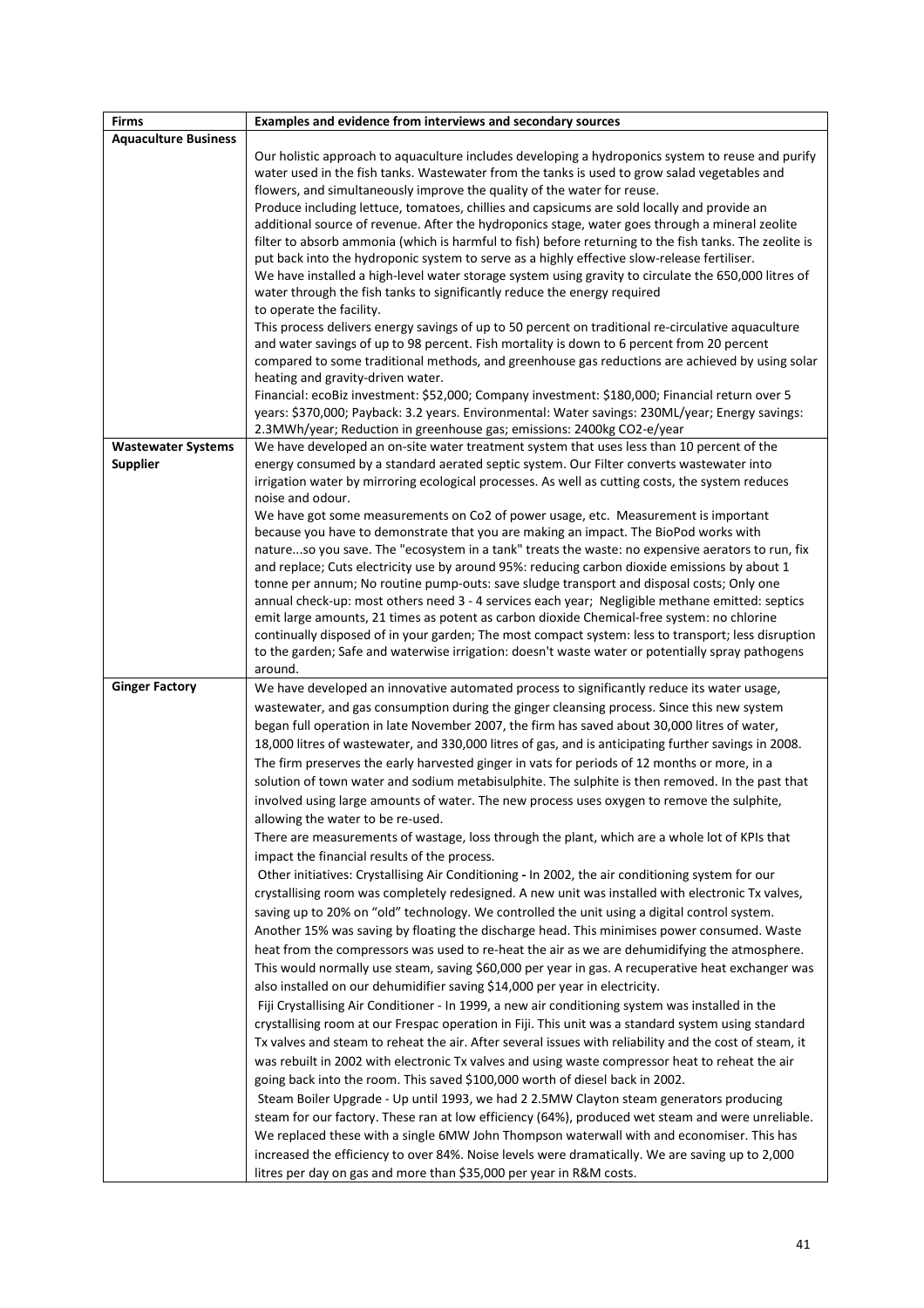| <b>Firms</b> | Examples and evidence from interviews and secondary sources                                               |
|--------------|-----------------------------------------------------------------------------------------------------------|
|              | Cooling System Chain 6 - In 2004, a new automated mixing and flushing system was installed into           |
|              | our Chain 6 line. All tanks were insulated, the first in the factory and a new cooling system installed   |
|              | whare water was recirculated and waste heat collected back into our water line. This has saved us         |
|              | \$5,000 per year in water and \$6,000 per year in gas.                                                    |
|              | Syruping Fan Automatic Control - In June 2005, we installed an automatic control system to our            |
|              | ventilation fan system in syruping. This controls on temperature and humidity and shuts down 2            |
|              | fans over night when not required. Cost to install was \$40,000 with savings estimated to be              |
|              | \$21,000 per year in electricity. Actual savings are at this stage greater than that as we are saving     |
|              | \$33,000 per year or \$90/day.                                                                            |
|              | Trickle Filter Installation Stage 1 - We have been working since 1998 to try and treat our waste on       |
|              | site and reuse a significant amount of this water either through irrigation or in non-critical areas of   |
|              | the factory. In 2002/3, we installed a pilot plant high rate trickle filter using a special high strength |
|              | strip of plastic for a media. This worked very well and allowed us to size a full scale unit on site.     |
|              | This was approved late 2004 and completed in 2005. There are no other types like this in Australia;       |
|              | however they are very common overseas. It uses a continuous high strength plastic strip that can          |
|              | handle large changes in both strength and volume. This has converted a significant amount of our          |
|              | dissolved waste (food) into suspended solids. The next stage will remove these solids. This formed        |
|              | an Eco-Biz grant of \$150,000. (We were the first company to get an Eco-BIZ grant and one of the          |
|              | first to join the program).                                                                               |
|              | Stage 2 Effluent Solids Removal - The second stage of this area was to remove suspended solids            |
|              | from the waste water. Several trials were performed using a dissolved air flotation (DAF) unit to         |
|              | collect the solids and remove them. This has just been installed (October 2009) and is currently          |
|              | being commissioned. The next stage will look at water reuse.                                              |
|              | Sulphite Stripping System Cost \$1,000k - Our year's supply of ginger is brought into the factory         |
|              | between March and April each year, washed then placed into large concrete vats where it is                |
|              | preserved in a solution of sodium meta-bisulphite. Sulphite is an oxygen scavenger resulting in the       |
|              | removal of all bacteria, bleaching of the ginger and the softening of the rhizome resulting in better     |
|              | processing yields. The use of this preservative for ginger was pioneered by the firm and has been         |
|              | one of the reasons why our product is better than the opposition. Unfortunately, the sulphite             |
|              | then has to be completely removed from the ginger once the rhizome has been cut and sorted.               |
|              | This results in a large volume of hot water being used to flush the sulphite from the ginger. A tank      |
|              | of ginger has this water replaced several times a day resulting in hot water, high in sulphite being      |
|              | dumped down the sewer.                                                                                    |
|              |                                                                                                           |
|              | Over the past 9 years, we have carried out a significant amount of research and trials to allow us to     |
|              | simply flush sulphite from ginger pieces using cold recycled water. A system was designed in house        |
|              | and built in 2006/7 and achieved savings of \$787,000 since it commenced operation. The savings           |
|              | were made up of, 335 tonnes of gas, 58.2 ML of water, 38 ML of waste water and significant                |
|              | improvements in syruping gain.                                                                            |
|              | There have been several major challenges with this system and these are being addressed at<br>present.    |
|              | Cooling System Chains 1 to 5 -                                                                            |
|              | Presently on these chains, cooling water is used to reduce the temperature of syrup to allow              |
|              | packing off at certain times. Unfortunately, this water is sent down the drain, thus wasting              |
|              | approximately 5 ML/pa of hot water.                                                                       |
|              | When we installed Chain 6, a closed cooling system was installed that recycled cooling water for          |
|              | these new processing tanks. By connecting this into Chains 1-5, this water can be saved and the           |
|              | waste heat recovered back into the process. This will save 5 ML/y of water and waste water as well        |
|              | as 800 GJ of gas or 28,000 litres. This equates to a saving of \$15,000 per year of water/waste water     |
|              | and \$10,000 per year of gas.                                                                             |
|              | Evaporator Upgrade - The operation of our syruping area generates an excess of light brix or              |
|              | strength sugar syrups. To enable the syrups to be reused, an evaporator is used to concentrate the        |
|              | syrup back to 74 brix. This evaporator uses 1 kg of steam to evaporate 1 kg of water from our light       |
|              | brix sugar syrups. This means over a 12 month period, we use 177 tonne of gas at approximately            |
|              | \$1,100/tonne or \$194,700.                                                                               |
|              | By modifying the evaporator and installing an extra evaporating pass with thermo recompression,           |
|              | the evaporator will only use 0.33 kg of steam to evaporate 1 kg of water from our syrups. This will       |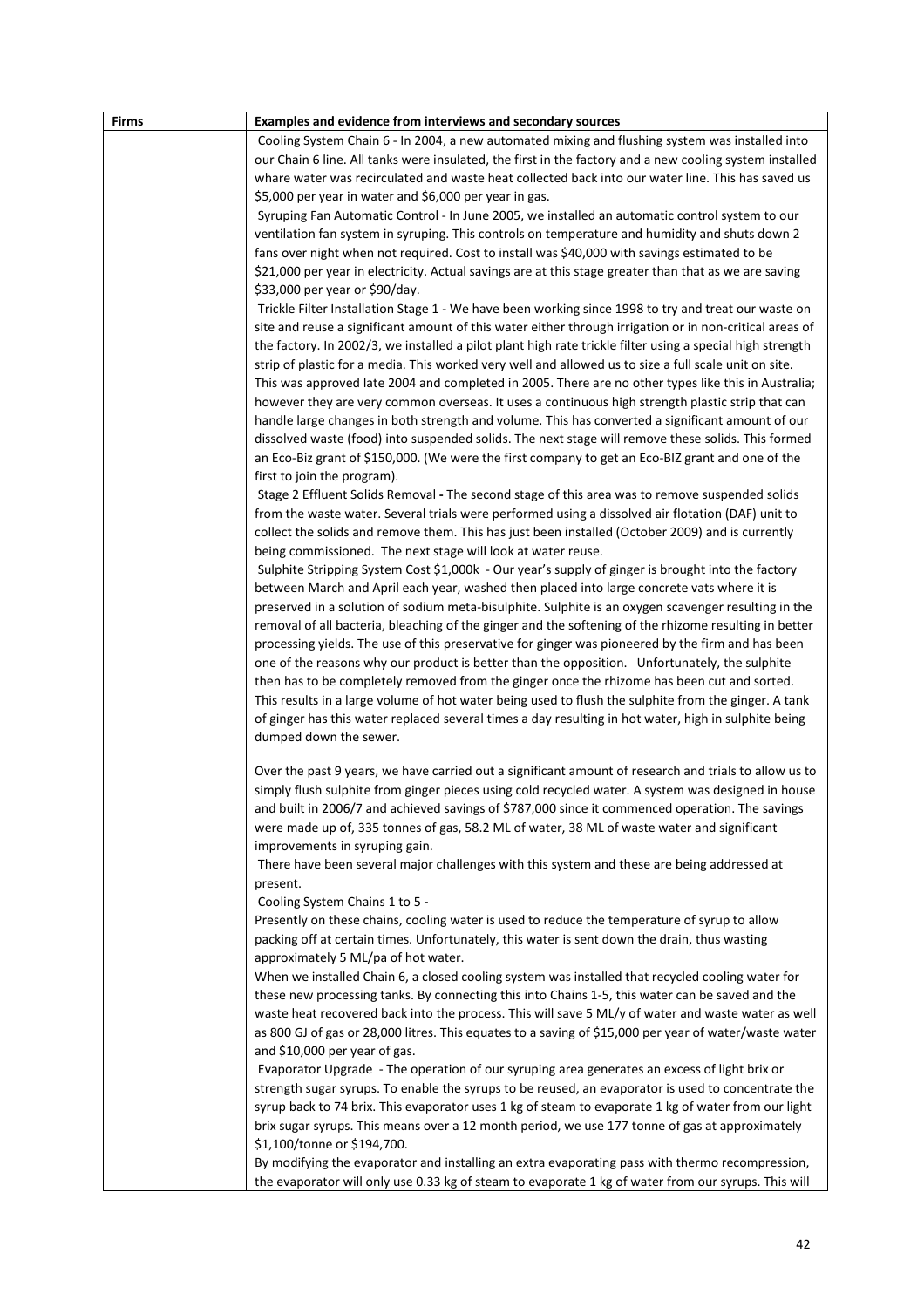| <b>Firms</b>                                   | Examples and evidence from interviews and secondary sources                                                                                                                                                                                                                                                                                                                                                                                                                                                                                                                                                                                                                                                                                                                                                                                                                                                                                                                                                                                                                                                                                                                                                                                                                                                                                                                                                                                                                                                                                                                                                                                                                                                                                                                                                                                                                                                                                                                                                                                                                                                                                                                                                                                                                                                                                                          |
|------------------------------------------------|----------------------------------------------------------------------------------------------------------------------------------------------------------------------------------------------------------------------------------------------------------------------------------------------------------------------------------------------------------------------------------------------------------------------------------------------------------------------------------------------------------------------------------------------------------------------------------------------------------------------------------------------------------------------------------------------------------------------------------------------------------------------------------------------------------------------------------------------------------------------------------------------------------------------------------------------------------------------------------------------------------------------------------------------------------------------------------------------------------------------------------------------------------------------------------------------------------------------------------------------------------------------------------------------------------------------------------------------------------------------------------------------------------------------------------------------------------------------------------------------------------------------------------------------------------------------------------------------------------------------------------------------------------------------------------------------------------------------------------------------------------------------------------------------------------------------------------------------------------------------------------------------------------------------------------------------------------------------------------------------------------------------------------------------------------------------------------------------------------------------------------------------------------------------------------------------------------------------------------------------------------------------------------------------------------------------------------------------------------------------|
|                                                | reduce the gas usage to 58 tonne or a saving of 119 tonne or \$130,900. Predictions are that gas will<br>increase significantly in the future. This is part of a Retooling for Climate Change grant approved by<br>AusIndustry.                                                                                                                                                                                                                                                                                                                                                                                                                                                                                                                                                                                                                                                                                                                                                                                                                                                                                                                                                                                                                                                                                                                                                                                                                                                                                                                                                                                                                                                                                                                                                                                                                                                                                                                                                                                                                                                                                                                                                                                                                                                                                                                                      |
|                                                | Water Harvesting - BGL have been reducing water usage through several techniques over the last<br>10 years. For example, water usage has dropped from 118 Mega Litres in 2006 to 90 ML in 2008, a<br>reduction of 28 ML or \$42,000. We currently use a significant amount of water in green ginger,                                                                                                                                                                                                                                                                                                                                                                                                                                                                                                                                                                                                                                                                                                                                                                                                                                                                                                                                                                                                                                                                                                                                                                                                                                                                                                                                                                                                                                                                                                                                                                                                                                                                                                                                                                                                                                                                                                                                                                                                                                                                 |
|                                                | brining and our wash plant. The wash plant/brine vats alone uses a minimum 12 ML of water per<br>year. (Depends on length of intake and dry ginger runs) Green ginger use approximately 15<br>ML/year.                                                                                                                                                                                                                                                                                                                                                                                                                                                                                                                                                                                                                                                                                                                                                                                                                                                                                                                                                                                                                                                                                                                                                                                                                                                                                                                                                                                                                                                                                                                                                                                                                                                                                                                                                                                                                                                                                                                                                                                                                                                                                                                                                               |
|                                                | It is proposed to use rainwater sent to our dam, clean it to Class A+ and use it in the wash plant<br>and green ginger areas. This would save a minimum of 27 ML of water. Taking into account the<br>running cost of such a plant, this would save approximately \$27,000 per year. This is also part of a                                                                                                                                                                                                                                                                                                                                                                                                                                                                                                                                                                                                                                                                                                                                                                                                                                                                                                                                                                                                                                                                                                                                                                                                                                                                                                                                                                                                                                                                                                                                                                                                                                                                                                                                                                                                                                                                                                                                                                                                                                                          |
|                                                | Retooling for Climate Change Grant approved by AusIndustry.<br>Eco Efficiency Toolbox - The AIG along with the Queensland Government and Australian<br>Government put together a "Eco-efficiency Toolkit for the Queensland Food Processing Industry".                                                                                                                                                                                                                                                                                                                                                                                                                                                                                                                                                                                                                                                                                                                                                                                                                                                                                                                                                                                                                                                                                                                                                                                                                                                                                                                                                                                                                                                                                                                                                                                                                                                                                                                                                                                                                                                                                                                                                                                                                                                                                                               |
|                                                | It was on the web but not sure where it is now. AIG may have a copy or Penny Prasad/Robert<br>Pagan at UNEP Working Group for Cleaner Production in the Food Industry.                                                                                                                                                                                                                                                                                                                                                                                                                                                                                                                                                                                                                                                                                                                                                                                                                                                                                                                                                                                                                                                                                                                                                                                                                                                                                                                                                                                                                                                                                                                                                                                                                                                                                                                                                                                                                                                                                                                                                                                                                                                                                                                                                                                               |
| <b>Retail Electrical</b><br><b>Goods Store</b> | We have had big savings with eco-efficient appliances. The Capalaba store is also reducing its<br>impact on the environment by saving an estimated 857m3 of waste from going into landfill each<br>year. Business environmental savings: Landfill waste reductions 857m3; Customer environmental<br>savings: Water 17-24ML/year; Energy 36%; Green house gas emissions:<br>washing machines 105,480kg CO2-e/year; air conditioners 201,000kg CO2-e/year. Other                                                                                                                                                                                                                                                                                                                                                                                                                                                                                                                                                                                                                                                                                                                                                                                                                                                                                                                                                                                                                                                                                                                                                                                                                                                                                                                                                                                                                                                                                                                                                                                                                                                                                                                                                                                                                                                                                                       |
|                                                | environmental savings: Since establishing the point of sale information program, sales of eco-<br>efficient front-load washing machines have increased by 90 percent, equating to approximately 24<br>million litres of water saved every year. That amounts to a reduction of 105 tonnes of greenhouse<br>gas emissions and a 36 percent saving in electricity costs for customers. The increase in sales of<br>inter air conditioners equates to a 30 percent reduction in electricity use by the consumer and in                                                                                                                                                                                                                                                                                                                                                                                                                                                                                                                                                                                                                                                                                                                                                                                                                                                                                                                                                                                                                                                                                                                                                                                                                                                                                                                                                                                                                                                                                                                                                                                                                                                                                                                                                                                                                                                  |
|                                                | turn is estimated to be a reduction of 201 tonnes of greenhouse gas emissions. A recent olystyrene<br>recycling pilot program has resulted in 270m3 of polystyrene packaging being recycled annually.                                                                                                                                                                                                                                                                                                                                                                                                                                                                                                                                                                                                                                                                                                                                                                                                                                                                                                                                                                                                                                                                                                                                                                                                                                                                                                                                                                                                                                                                                                                                                                                                                                                                                                                                                                                                                                                                                                                                                                                                                                                                                                                                                                |
| <b>Backpacker Hostel</b>                       | We look at the accounts and bills for any reductions on bills. But what I need is someone from<br>EcoBiz to come back and measure how we have gone with reductions.                                                                                                                                                                                                                                                                                                                                                                                                                                                                                                                                                                                                                                                                                                                                                                                                                                                                                                                                                                                                                                                                                                                                                                                                                                                                                                                                                                                                                                                                                                                                                                                                                                                                                                                                                                                                                                                                                                                                                                                                                                                                                                                                                                                                  |
| <b>Printing Services</b>                       | We use simple ones like data with every energy bill, rates notices gives you water usage. We keep<br>data on our waste & one reason is because we are selling a lot of that. We do monthly audits to<br>tell us a few other things. There is a workflow to the arrangement of the factory in relation to no<br>wasted movement, use of space efficiently, etc. We also consider transportation. Yes the vehicles<br>we use here are European Diesels, which is the best fuel efficient at this stage. We would love to<br>get bio-diesel but can't get a good supplier. Part of this is also the planning, like scheduling many<br>functions for a van like when it goes to Brisbane, etc. We recently did a check on all that & we have<br>reduced our courier costs by about \$1500 a month by making sure that any other supplies can be<br>picked up. Eventually when we are talking about this carbon natural thing transport will be part of<br>it. The message I hope gets out there is that buying carbon credit is not a solution in itself. Waste<br>of any kind is what really makes a difference.<br>We have a 100% green power target point: 16,000 kwh per quarter. This last power bill we used<br>12,644 kwh and in the last year we have used around 57,000 kwh. That is 8,000 kwh p.a. better<br>than our goal. This quarter in '07 we used 188.08 kwh per day, and now in '09 its 140.5 kwh per<br>day. By using our air conditioners 100 days/year. In '08 it was down to 164.89 kwh per day and<br>now in '09 its 140.5 kwh per day. Benchmarking data suggests that we use about half the energy<br>other printers in Queensland use to produce the same output. inverter style air conditioning. This<br>allowed us to decommission our 20 year old inefficient, centralised air conditioning system. This<br>strategy has created a 56% reduction in the energy used for air conditioning and a further 8%<br>saving to overall usage. Measurable business benefits: Over 30% reduction in energy usage low<br>water usage and costs waste is a net income stream - not a cost<br>High Staff Morale Strong Brand in the marketplace Lots and lots of publicity at no cost New<br>markets and new customers and yes we do more than our bit to reduce greenhouse gases and<br>help keep our part of the world a great place to live and work. |
| <b>Wholesale Nursery</b>                       | Some we are able to measure and report through the ecoBiz project and I think that did work with<br>the team to be able to demonstrate what was achievable rather than aiming too high.<br>Environmental savings: By upgrading the efficiency of their irrigation system, we<br>discovered we could replace their 4kW pump with a 2kW model, irrigating at the same volume,                                                                                                                                                                                                                                                                                                                                                                                                                                                                                                                                                                                                                                                                                                                                                                                                                                                                                                                                                                                                                                                                                                                                                                                                                                                                                                                                                                                                                                                                                                                                                                                                                                                                                                                                                                                                                                                                                                                                                                                          |
|                                                | with half the energy costs. In addition, by removing another of their pumps altogether they have<br>cut their annual energy use by almost 20,000kWh. The nursery has also introduced other water-                                                                                                                                                                                                                                                                                                                                                                                                                                                                                                                                                                                                                                                                                                                                                                                                                                                                                                                                                                                                                                                                                                                                                                                                                                                                                                                                                                                                                                                                                                                                                                                                                                                                                                                                                                                                                                                                                                                                                                                                                                                                                                                                                                    |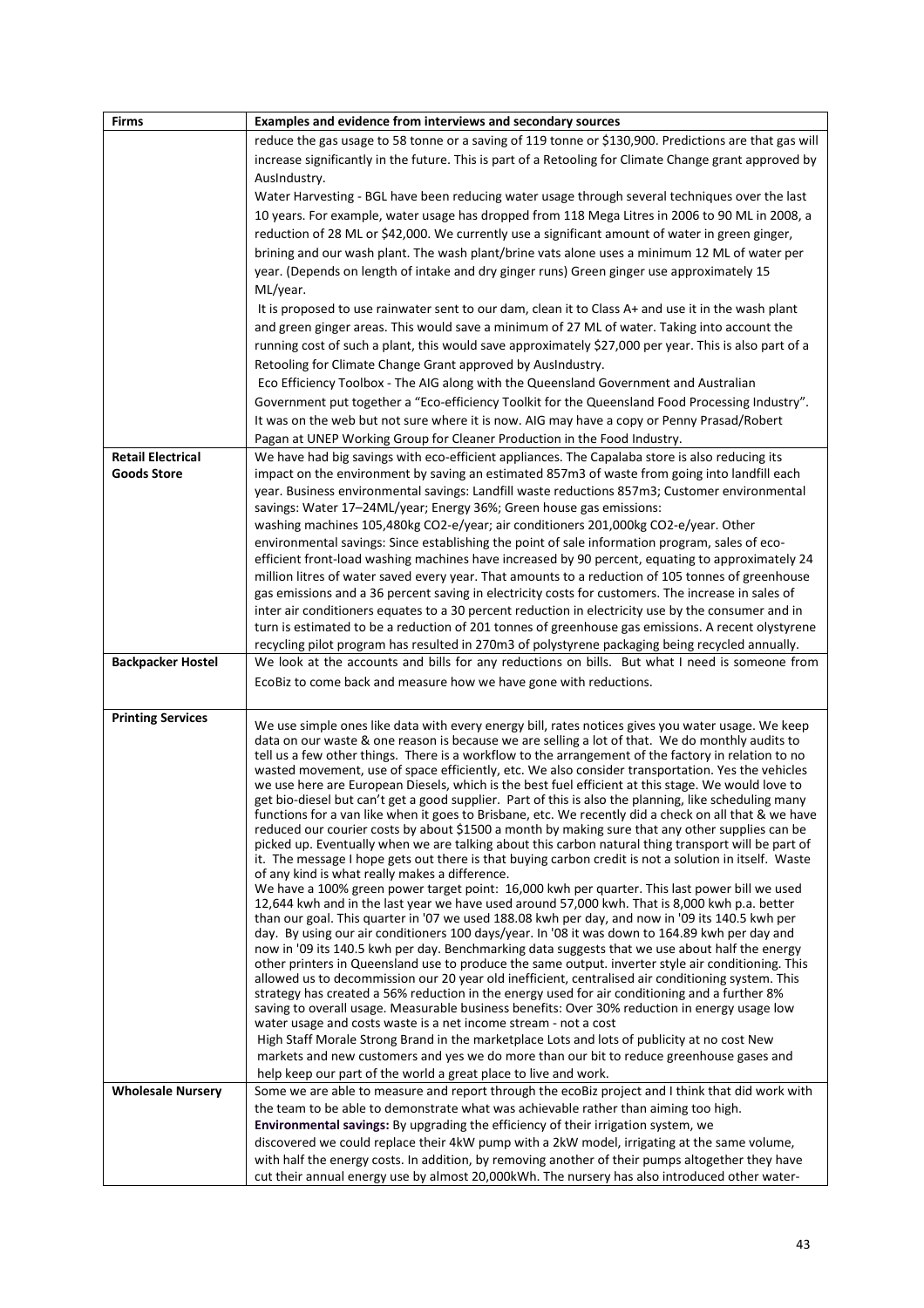| <b>Firms</b>         | <b>Examples and evidence from interviews and secondary sources</b>                                      |
|----------------------|---------------------------------------------------------------------------------------------------------|
|                      | saving initiatives, such as: • upgrading irrigation sprinklers to reduce water use by 30 percent        |
|                      | • recycling irrigation water • using copra peat and wetting agents to create better water               |
|                      | management of plants, and • using Turbomiser low volume spraying, introduced in 1990, to                |
|                      | reduce chemical use. By replacing non-recyclable trays with collapsible bins to deliver plants, the     |
|                      | nursery saves over 2,500 waxed cardboard trays (4m3 or 780kg) from landfill annually, and               |
|                      | has reduced shipping costs by 30 percent. To reduce waste, the nursery is recycling cardboard and       |
|                      | steel, reusing potting mix in top soil production, and mulching prunings and reusing green waste as     |
|                      | mulch on in-ground field production. Our eco-efficiency approach extends to pest control, with the      |
|                      | introduction of oils, bacteria and other biocontrols to manage pests and disease, and the               |
|                      | installation of a solar powered Vortex Bug Bin to capture moths and beetles. Pine bark and copra        |
|                      | peat (both renewable resources and waste by-products) are now being used for potting mix                |
|                      | instead of sand (a mined raw material). Lower costs : Our larger eco-efficient initiatives have great   |
|                      | benefits for the environment and the bottom line, but the many smaller adjustments are also             |
|                      | saving the business money. The nursery has focused on projects that were achievable in a                |
|                      | relatively short time period that would also achieve positive return on investment. By installing       |
|                      | thermostats on air conditioners, turning off appliances when not in use, and reducing waste, we         |
|                      | are saving thousands of dollars every year.                                                             |
| Developer,           | We measure things like financials and how we are going against how we said we would with our            |
| manufacturer and     | projects (i.e. cleaning up work area). We don't really measure things like carbon emissions, water      |
| distributor of       | savings. We look at it more on a holistic view & we talk about saving energy & then saving money.       |
| environmentally      | I think we will have to start counting some of those things so that we can get the credit for it as a   |
| friendly coloured    | supplier. I think we have a major problem with how we measure businesses in relation to only            |
| renders, paints and  | economic & not the environmental aspects. The firm has achieved significant and pioneering              |
| coating systems      | results to date without comprehensive record-keeping of change strategies.                              |
| <b>Fish Breeders</b> | The company's Beenleigh facility, south of Brisbane, has developed an environmentally efficient,        |
|                      | pond-based production centre to supply fingerling-sized Australian native freshwater fish to the        |
|                      | aquaculture and aquarium markets. By focusing on fingerlings, the facility uses 60 percent less         |
|                      | electricity, 90 percent less feed and 30 percent less labour. The fish also take less time to get to    |
|                      | market.                                                                                                 |
| Winery               | Right from day one we tried to do the right thing for the environment. For example we have              |
|                      | recycled the cardboard boxes right from the beginning even though we had to pay the local council       |
|                      | for the recycling pick up, we could have just put everything through the normal waste bin pick up.      |
|                      | We are trying to do everything we can to reduce our impact on the environment. "We got into the         |
|                      | organic wine making partly because of the same idea that the world is going to more organic food        |
|                      | production to have less of an impact on the environment in terms of pesticide use especially". One      |
|                      | example is where we had a salesman come up here in relation to heat pump technology that the            |
|                      | government is subsidising. Within one & half years the installation would be paid off & then be         |
|                      | saving money on electricity. One of the other things we are looking at is solar power but we are        |
|                      | still assessing the outlay & being able to generate my own electricity. One other initiative that staff |
|                      | came up with was when emptying lines of wine we used to use water & now one of our staff                |
|                      | members has suggested pushing it with gas. We had a few empty tanks last year & devised a               |
|                      | system where we saved 90,000 litres of rainwater last year. Unfortunately we couldn't afford to         |
|                      | buy large plastic tanks so we put it in some wine barrels. We then needed the tanks for wine so         |
|                      | rang the council to come & pick the water up to be utilised rather than being wasted.                   |
|                      |                                                                                                         |